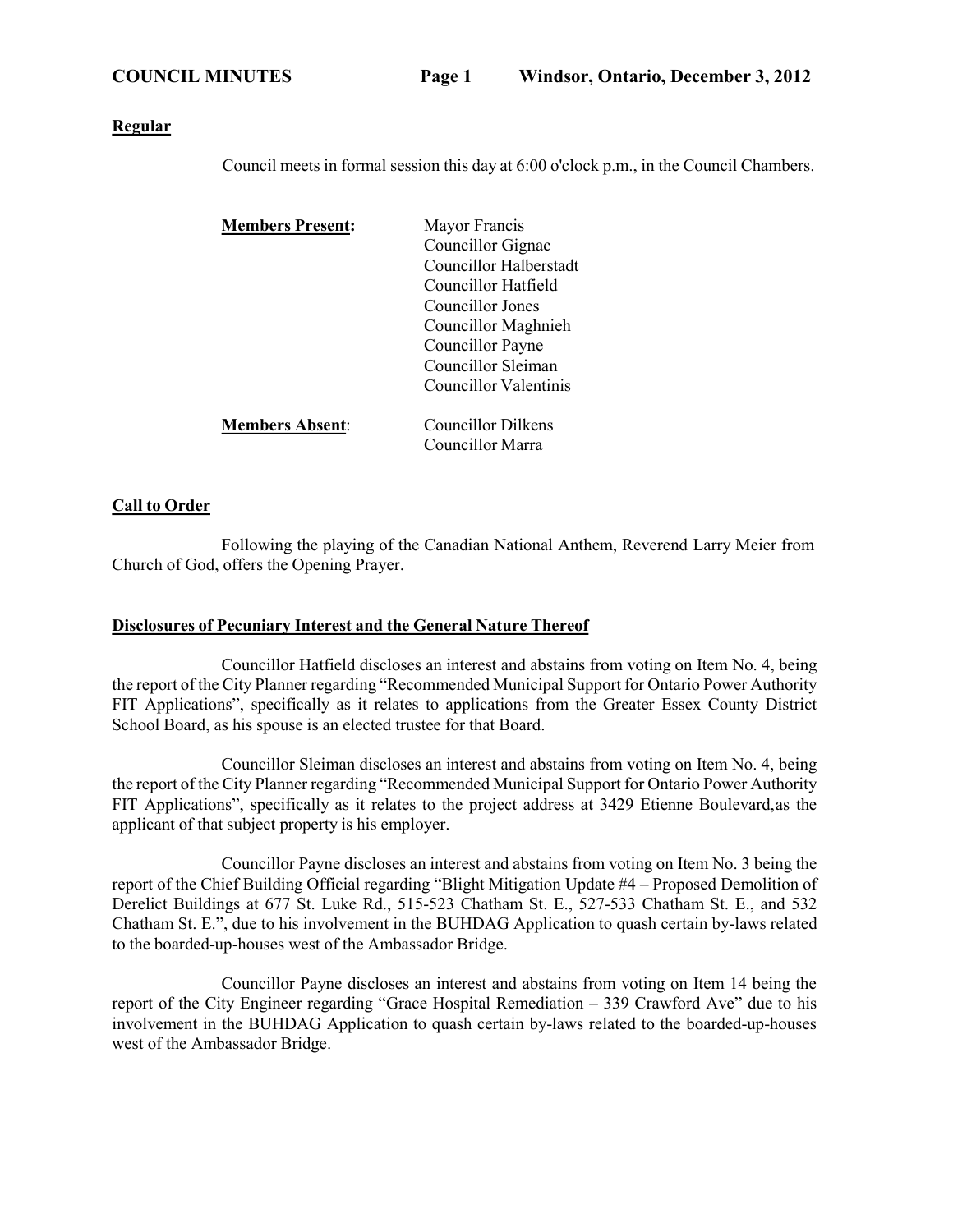### **Minutes**

Moved by Councillor Gignac, seconded by Councillor Halberstadt, That the Minutes of the regular meeting of Council held November 19, 2012,

**BE ADOPTED** as presented.

Carried.

## **Notice of Proclamations**

Universal Declaration of Human Rights Day – December 10, 2012

# **Committee of the Whole**

Moved by Councillor Hatfield, seconded by Councillor Jones,

That Council do now rise and move into Committee of the Whole with the Mayor presiding for the purpose of dealing with:

- (a) communication items;
- (b) consent agenda;
- (c) hearing requests for deferrals or referrals of any items of business;
- (d) hearing presentations and delegations;
- (e) consideration of business items;
- (f) consideration of Committee reports:
	- (i) **Report of Special In-Camera Meeting or other Committee as may be held prior to Council** (if scheduled);
	- (ii) **Report of the Special In-Camera Meeting** held November 23, 2012; and
	- (iii) **Report of the Striking Committee Meeting** held December 3, 2012.

(g) consideration of by-laws 173-2012 through 181-2012 (inclusive).

Carried.

# **Communications**

Moved by Councillor Maghnieh, seconded by Councillor Jones,

**M517–2012** That the following Communication Items 1 to18 inclusive, as set forth in the Council Agenda **BE REFERRED** as noted:

Carried.

| <b>Item</b> | From                       | <b>Description</b>                                                      |  |
|-------------|----------------------------|-------------------------------------------------------------------------|--|
|             |                            | Invitation to participate in the 2013 Volunteer Service Awards program. |  |
|             | Ministry of Citizenship    | <b>Executive Director of Human Resources</b>                            |  |
|             | and Immigration            | Note & File                                                             |  |
|             |                            | <b>APR2012</b>                                                          |  |
|             |                            | Update on the review of the Ontario Municipal Partnership Fund          |  |
|             |                            | (OMPF) and program allocations for 2013.                                |  |
|             | Ministry of Finance; and   | Chief Financial Officer & City Treasurer                                |  |
| 2           | Chief Financial Officer &  | <b>City Engineer</b>                                                    |  |
|             | <b>City Treasurer</b>      | <b>City Solicitor</b>                                                   |  |
|             |                            | Note & File                                                             |  |
|             |                            | <b>GP2012</b>                                                           |  |
| 3           | Ministry of Infrastructure | Update on Ontario"s Municipal Infrastructure Strategy.                  |  |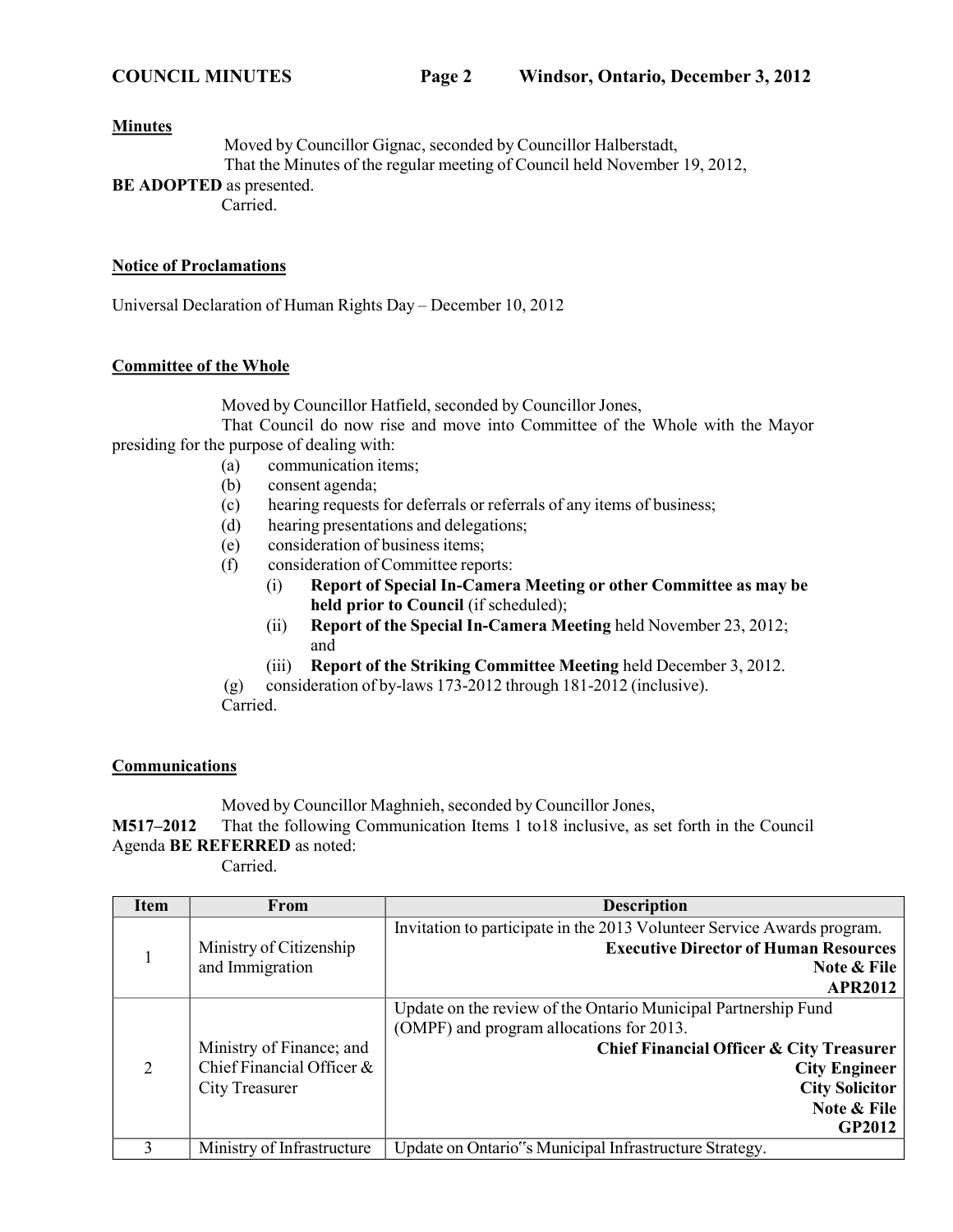|                  |                           | <b>City Engineer</b><br><b>Chief Financial Officer &amp; City Treasurer</b>                                                                 |
|------------------|---------------------------|---------------------------------------------------------------------------------------------------------------------------------------------|
|                  |                           | <b>City Planner</b>                                                                                                                         |
|                  |                           | <b>City Solicitor</b>                                                                                                                       |
|                  |                           | Note & File<br><b>MMA2012</b>                                                                                                               |
|                  |                           | Notice of payment from FCM to the City of Windsor for the Green                                                                             |
|                  |                           | Municipal Fund Study Grant Agreement for the Former Wickes                                                                                  |
| $\overline{4}$   | Federation of Canadian    | Manufacturing Facility, Risk Assessment and Site Specific Remedial<br>Action Plan.                                                          |
|                  | Municipalities (FCM)      | <b>Chief Financial Officer &amp; City Treasurer</b>                                                                                         |
|                  |                           | Note & File                                                                                                                                 |
|                  |                           | <b>MMF/10593</b>                                                                                                                            |
|                  |                           | Ontario Launches Municipal Infrastructure Strategy, Phase 2 - \$51                                                                          |
|                  | Association of            | million for Municipal Infrastructure.                                                                                                       |
| 5                | Municipalities of Ontario | <b>City Engineer</b>                                                                                                                        |
|                  | (AMO)                     | <b>Chief Financial Officer &amp; City Treasurer</b>                                                                                         |
|                  |                           | Note & File<br><b>MMA2012</b>                                                                                                               |
|                  |                           | Changes to the OGRA Constitution.                                                                                                           |
|                  | Ontario Good Roads        | <b>City Engineer</b>                                                                                                                        |
| 6                | Association (OGRA)        | Note & File                                                                                                                                 |
|                  |                           | <b>GM2012</b>                                                                                                                               |
|                  |                           | Notice of Public Meeting regarding a proposed zoning by-law                                                                                 |
|                  |                           | amendment for the Manning Road Secondary Plan Area to be held on                                                                            |
|                  | Town of Tecumseh          | Tuesday, December 11, 2012 at 6:15 p.m. in the Town Municipal Office,<br>Council Chambers.                                                  |
| $\tau$           |                           | <b>City Planner</b>                                                                                                                         |
|                  |                           | <b>City Solicitor</b>                                                                                                                       |
|                  |                           | <b>Chief Building Official</b>                                                                                                              |
|                  |                           | Note & File                                                                                                                                 |
|                  |                           | ZB2012                                                                                                                                      |
|                  |                           | Notice of Public Meeting regarding a proposed zoning by-law                                                                                 |
|                  |                           | amendment to the Sandwich South Zoning By-law 85-18, to be held on<br>Tuesday, December 11, 2012 at 6:30 p.m. in the Town Municipal Office, |
|                  |                           | Council Chambers.                                                                                                                           |
| 8                | Town of Tecumseh          | <b>City Planner</b>                                                                                                                         |
|                  |                           | <b>City Solicitor</b>                                                                                                                       |
|                  |                           | <b>Chief Building Official</b>                                                                                                              |
|                  |                           | Note & File                                                                                                                                 |
|                  |                           | ZB2012                                                                                                                                      |
|                  |                           | Notice of the passing of a zoning by-law amendment.                                                                                         |
| $\boldsymbol{9}$ | Town of Tecumseh          | <b>City Solicitor</b><br><b>City Planner</b>                                                                                                |
|                  |                           | Note & File                                                                                                                                 |
|                  |                           | ZB2012                                                                                                                                      |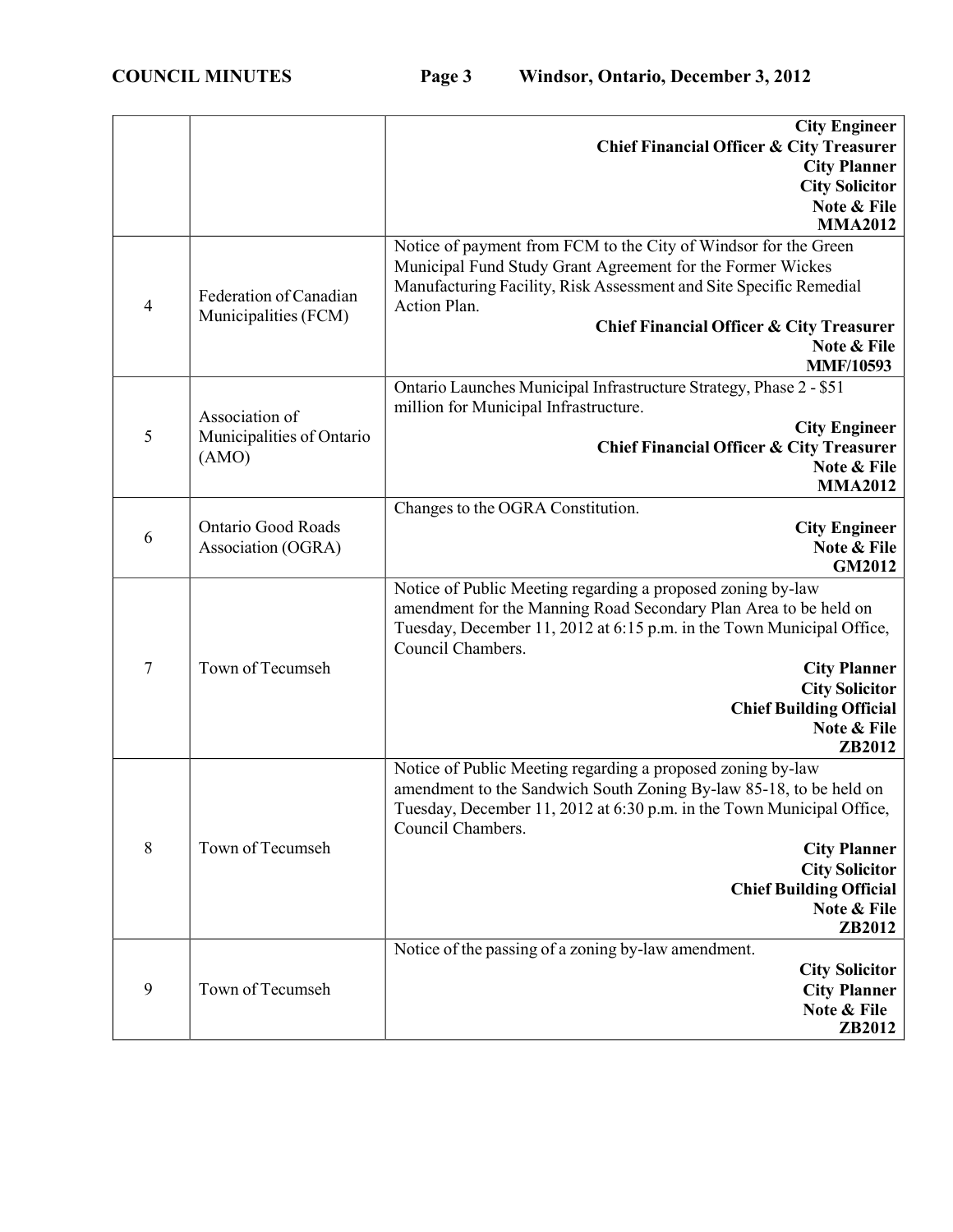|    |                                                | Notice of Public Information Centre No. 2 to be held December 5, 2012 |
|----|------------------------------------------------|-----------------------------------------------------------------------|
|    |                                                | regarding the Municipality of Chatham-Kent"s transportation system.   |
| 10 |                                                | <b>City Planner</b>                                                   |
|    | Municipality of Chatham-<br>Kent               | <b>City Solicitor</b>                                                 |
|    |                                                | <b>Chief Building Official</b>                                        |
|    |                                                | Note & File                                                           |
|    |                                                | ZB2012                                                                |
|    |                                                | Correspondence dated November 16, 2012 thanking the Corporation for   |
| 11 | United Way Thunder Bay                         | the donation to the 2012 Thunder Bay Disaster Relief Fund.            |
|    |                                                | Note & File                                                           |
|    |                                                | <b>APR2012</b>                                                        |
|    |                                                | Suggestion for use of former Grace Hospital site.                     |
|    |                                                | <b>City Planner</b>                                                   |
| 12 | Myrna Atkinson                                 | <b>City Solicitor</b>                                                 |
|    |                                                | Note & File                                                           |
|    |                                                | SB/11510                                                              |
|    |                                                | Notice of extended hours of operation on Sunday, December 23, 2012.   |
| 13 | <b>LCBO</b>                                    | Note & File                                                           |
|    |                                                | <b>GPL2012</b>                                                        |
|    |                                                | Consent Authority Agenda Record Hearing to be held on Wednesday,      |
| 14 | Secretary/Treasurer<br>Committee of Adjustment | December 12, 2012, Room 409, 400 City Hall Square East, Windsor       |
|    |                                                | Note & File<br><b>ZC2012</b>                                          |
|    |                                                | Application of Dino Maggio for Site Plan Approval to permit a medical |
|    | Manager of Urban Design                        | building located at 3235 Electricity Drive.                           |
| 15 |                                                | Note & File                                                           |
|    |                                                | ZS/11603                                                              |
|    |                                                | 2013 NASTT No Dig Show - Invitation to Present, Ojibway Parkway       |
|    |                                                | Phase 4.                                                              |
| 16 | City Engineer                                  | Note & File                                                           |
|    |                                                | SW/8467                                                               |
|    |                                                | Human Resources" Policy and Procedure Planning.                       |
| 17 | City Clerk                                     | Note & File                                                           |
|    |                                                | <b>ACO/1816</b>                                                       |
|    |                                                | Updated Response to CQ13-2012 - Preservation of Heritage Trees        |
|    |                                                | related to 4221 Roseland Drive West.                                  |
| 18 | City Solicitor                                 | Note & File                                                           |
|    |                                                | <b>MBA2012</b>                                                        |

Carried.

# **Consent Agenda**

Moved by Councillor Payne, seconded by Councillor Sleiman, That the following Consent Agenda and the recommendations contained in the administrative reports **BE APPROVED** as amended:

- Item 1 Correction Nursing and Incontinence Supplies for Huron Lodge, Proposal No. 45-12
- Item 6 2013 Windsor-Essex International Children"s Games (ICG) Project Update
- Item 8 Nemak of Canada Grant Implementation
- Item 9 Renewal of ASP Hosting Contract for 311-CSR software 2013-2015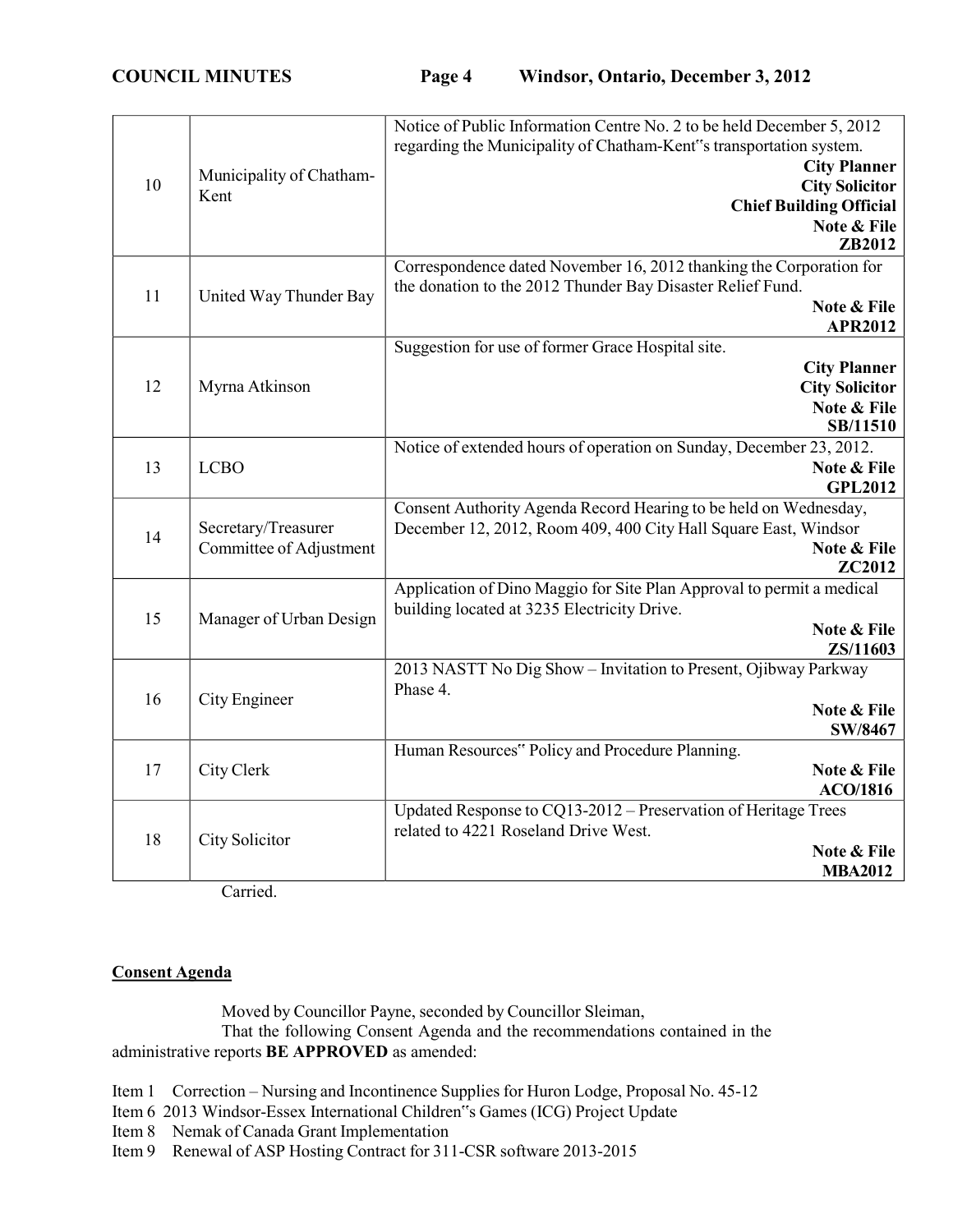- Item 10 Letter of Intent Co-hosting the 2016 Canadian Adult Recreation Hockey Association World Cup
- Item 12 Federal and Provincial Grant Funding Agreements for the "Windsor Combined Sewer Retention Treatment Basin Optimization Study"

### **Consent Committee Reports**

|                | <b>Planning &amp; Economic Development Standing Committee</b> |                                                                                                                                                                                               |  |
|----------------|---------------------------------------------------------------|-----------------------------------------------------------------------------------------------------------------------------------------------------------------------------------------------|--|
| No.            |                                                               | <b>Description</b>                                                                                                                                                                            |  |
|                | Report No. 104                                                | Request to close remaining portion of north/south alley east of Tourangeau<br>Road, from the north limit of Milloy Street to the north limit of the property<br>known as 1768 Tourangeau Road |  |
| $\overline{2}$ | Report No. 105                                                | Request to close the east/west alley east of Lloyd George Boulevard, south<br>of Tecumseh Road East                                                                                           |  |
| $\mathcal{R}$  | Report No. 106                                                | Business Plan & Financial Request for the 2013 Budget Deliberations for<br>the Windsor Heritage Committee                                                                                     |  |
| $\overline{4}$ | Report No. 107                                                | Minutes of the Windsor BIA Advisory Committee meeting held August 31,<br>2012                                                                                                                 |  |
| 5              | Report No. 108                                                | Minutes of the Windsor Heritage Committee meeting held October 10,<br>2012                                                                                                                    |  |

|                | <b>Social Development Health &amp; Culture Standing Committee</b> |                                                                           |  |
|----------------|-------------------------------------------------------------------|---------------------------------------------------------------------------|--|
| No.            |                                                                   | Description                                                               |  |
|                | Report No. 125                                                    | Request for Deposit of Funds to the Capital Account for Huron Lodge       |  |
| $\mathfrak{D}$ | Report No. 126                                                    | Windsor Regional Hospital - Heart Breaker Challenge, May 4, 2013 -        |  |
|                |                                                                   | Malden Park                                                               |  |
| $\overline{3}$ | Report No. 127                                                    | Modernizing Child Care in Ontario                                         |  |
| $\overline{4}$ | Report No. 129                                                    | Report No. 84 – Willistead Manor Inc.                                     |  |
| 5              | Report No. 130                                                    | Minutes of the Executive Board and Board of Directors of Willistead Manor |  |
|                |                                                                   | Inc. meeting held October 11, 2012                                        |  |
| 6              | Report No. 131                                                    | Minutes of the Seniors Advisory Committee meeting held September 5,       |  |
|                |                                                                   | 2012                                                                      |  |
| $\overline{7}$ | Report No. 132                                                    | Minutes of the Mayor"s Youth Advisory Committee meeting held August       |  |
|                |                                                                   | 15, 2012                                                                  |  |
| 8              | Report No. 133                                                    | Minutes of the Community Public Art Advisory Committee meeting held       |  |
|                |                                                                   | June 19, 2012                                                             |  |
| 9              | Report No. 134                                                    | Business Plan & Financial Request for 2013 Budget Deliberations for the   |  |
|                |                                                                   | Seniors Advisory Committee                                                |  |

Carried.

# **Deferrals and/or Referrals and Withdrawals**

# **Item 2 Windsor Essex Parkway, City of Windsor & Town of LaSalle Boundary Line** –

At the request of Councillor Valentinis, this matter is being deferred to the December 17, 2012 meeting of Council, to allow time for discussion on the matter.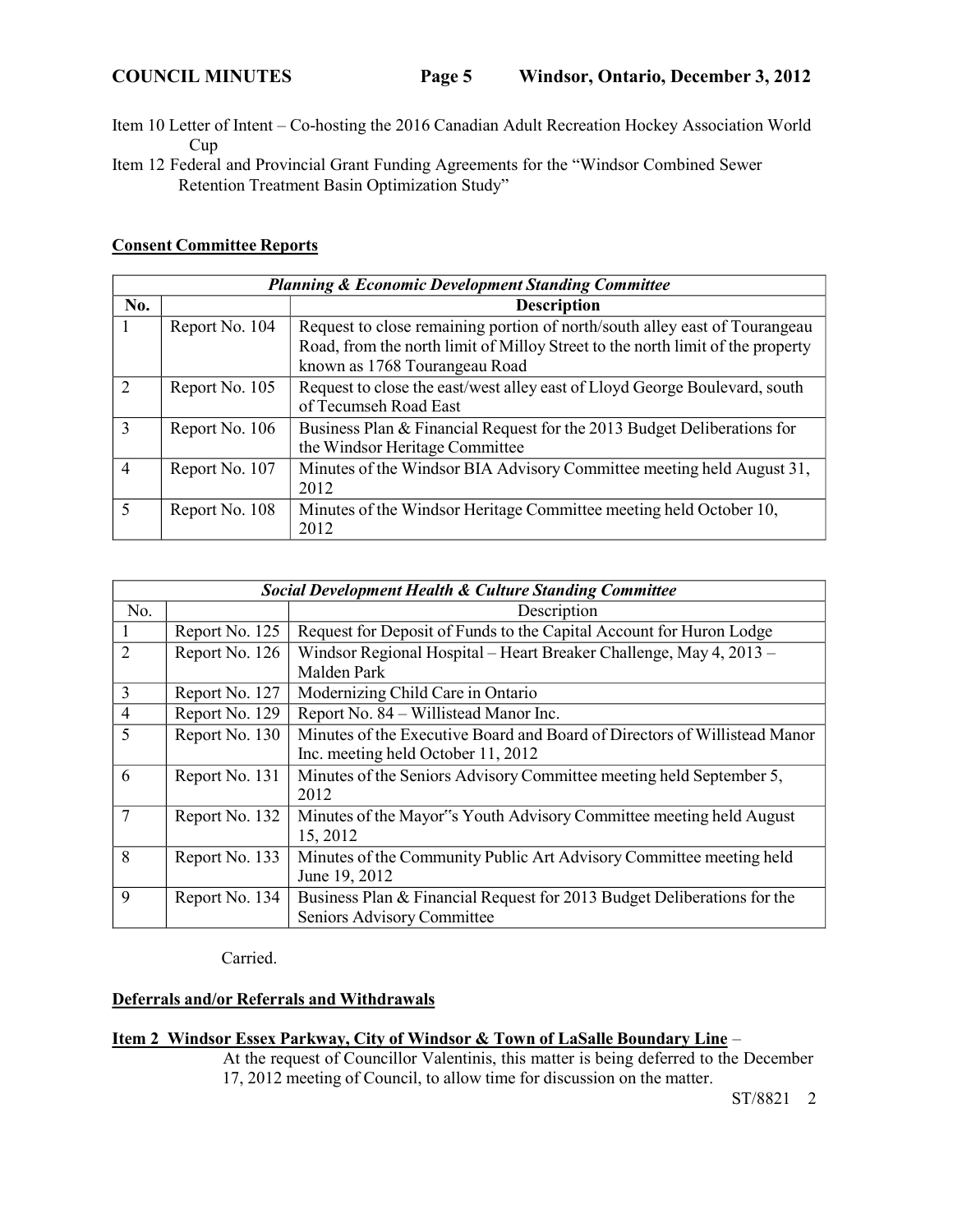## **Presentations & Delegations:**

## **DELEGATIONS**

# **By-Law 173-2012**

### **Don & Joyce Bell, property owners**

Don & Joyce Bell, property owners, appear before Council and are available for questions regarding the proposed three readings of by-law 173-2012, which involves the issue of closure, stop up and conveyance of the 5.5 metre (18 feet) wide east/west alley next south of Tecumseh Road East, easterly from Francois Road, City of Windsor.

SAA/2187

(For final disposition of this matter, see **By-law section** of the minutes)

# **Blight Mitigation Update #4 – Proposed Demolition of Derelict Buildings at 677 St. Luke Rd., 515-523 Chatham St. E., 527-533 Chatham St. E., and 532 Chatham St. E.**

### **Damien Kavanaugh, property owner**

Damien Kavanaugh, property owner, appears before Council to ask for a 9-month extension for the demolition of 677 St. Luke Road, at which point he would repair the building or sell to an interested buyer.

## **Angelo Vissochi, property owner, 515-523, 527-533 Chatham Street E.**

Angelo Vissochi, property owner, 515-523, 527-533 Chatham Street E., appears before Council to request a deferral for demolition until the end of January 2013 in order to allow him to demolish the houses and start digging sewers for a proposed parking lot.

## **Diego Danelon, property owner, 532 Chatham Street E.**

Diego Danelon, property owner, 532 Chatham Street E., appears before Council asking for a demolition permit for 532 Chatham Street East, and states he has no intention of installing a parking lot, but simply wants to demolition it for safety purposes.

SB/10571 3

(For final disposition of this matter, see Clause **CR268/2012, CR269/2012 and CR270/2012** in Schedule "A" attached hereto.)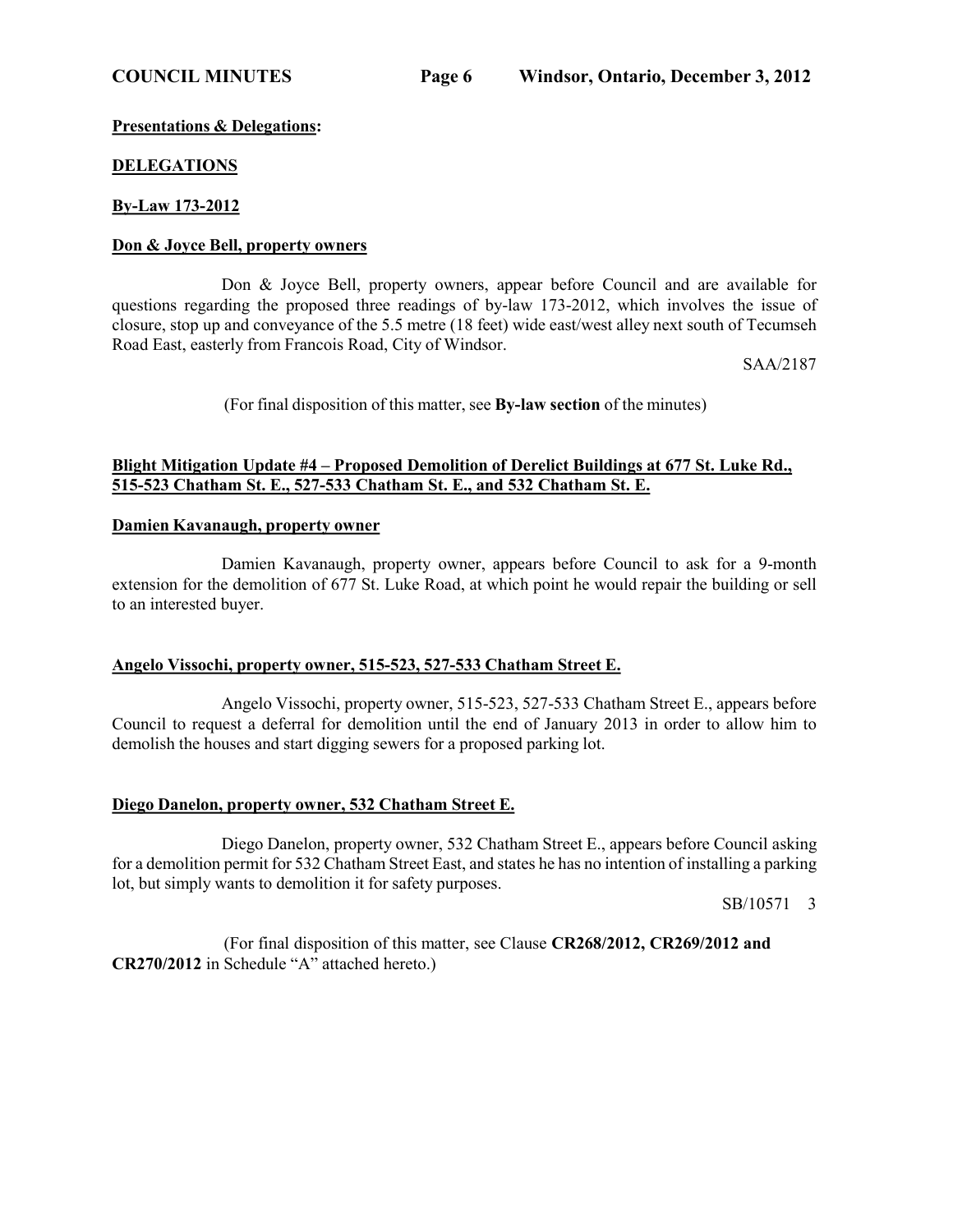### **Recommended Municipal Support for Ontario Power Authority FIT Applications**

### **Sharon Martin, FIT Project Manager, Certified Solar; and Anna Angelidis**

Sharon Martin, FIT Project Manager, Certified Solar; and Anna Angelidis, Executive Director for a number of the affected co-ops, appear before Council on behalf of Certified Solar and the John Moynahan Co-operative, to express disappointment with the recommendation that the John Moynahan Complex not be supported for Ontario Power Authority FIT and that this be overturned. MU/8327 4

(For final disposition of this matter, see Clause **CR272/2012** in Schedule "A" attached

hereto.)

# **Social Development, Health & Culture Standing Committee Report No. 135 (Business Plan and Financial Request for 2013 Budget Deliberations for the Mayor's Youth Advisory Committee)**

## **Jonathon Liedtke and Sarah Davidson, Co Chairs, Mayor's Youth Advisory Committee**

Jonathon Liedtke and Sarah Davidson, Co-Chairs, Mayor"s Youth AdvisoryCommittee, appear before Council and are available for questions regarding the business plan and financial request for 2013 budget deliberations for the Mayor"s Youth Advisory Committee.

MB2012

(For final disposition of this matter, see Clause **M537**-**2012** in Schedule "A" attached hereto.)

## **Grace Hospital Remediation, 339 Crawford Avenue**

### **Pat Malicki, Architectural Conservancy of Ontario**

Pat Malicki, Architectural Conservancy of Ontario, appears before Council to suggest that the former Salvation Army Grace Hospital Site located at 339 Crawford Avenue be cleaned up, and boarded up in a presentable manner, and that future consideration be given to repurposing it, perhaps for social housing.

SB/11510 14

(For final disposition of this matter, see Clause **CR283/2012** in Schedule "A" attached

hereto.)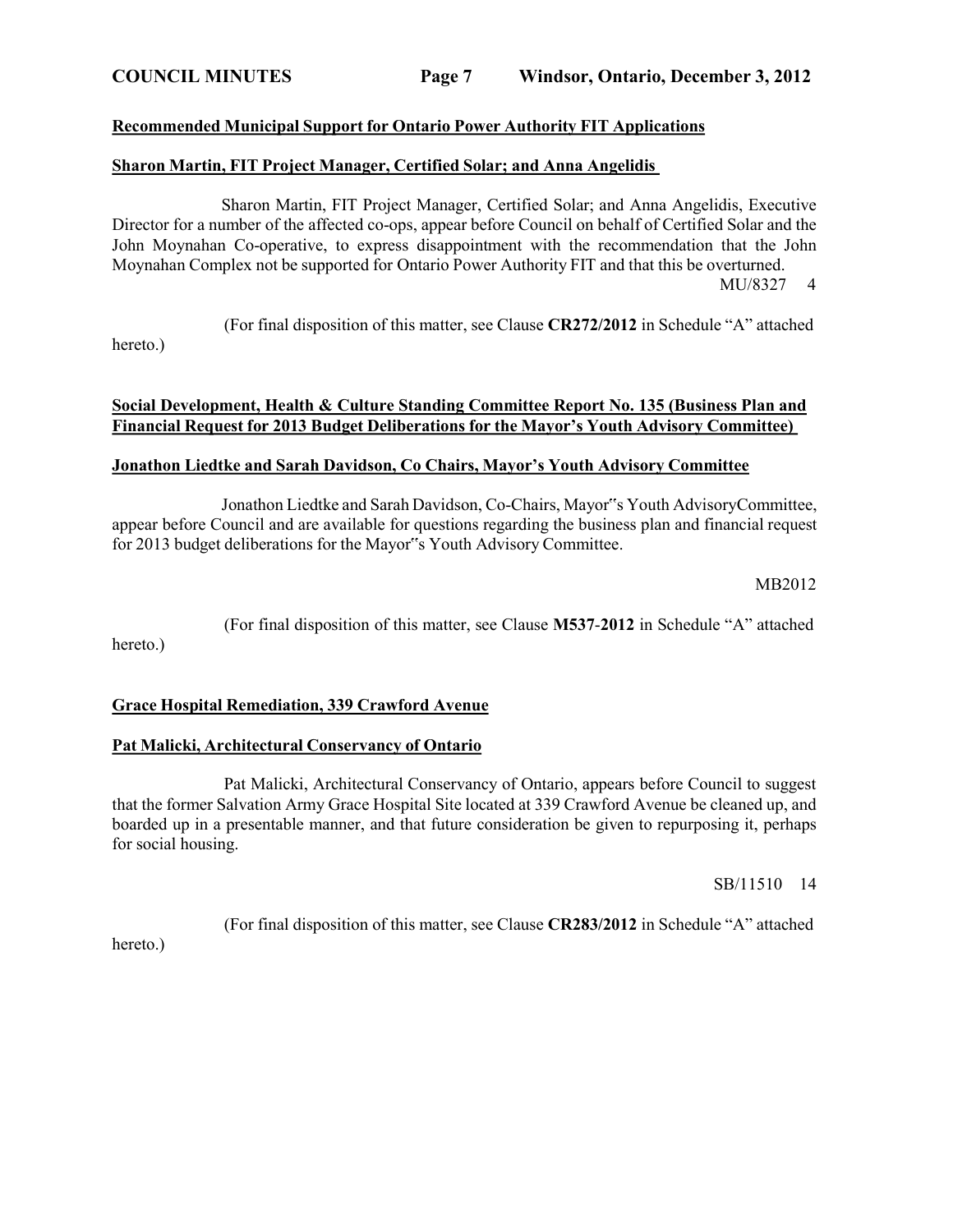hereto.)

# **Social Development, Health & Culture Standing Committee Report No. 128 (Child Care Update – Fee Subsidy)**

### **Cheryl Sprague, Delta Chi Centres and Leah Hills, Sundowners Day Care & Resource Centre**

Cheryl Sprague, Delta Chi Centre and Leah Hills, Sundowners Day Care & Resource Centre appear before Council to express appreciation regarding administration"s letter to the Honourable Laurel Broten, Minister of Education, regarding Child Care Update – Fee Subsidy, as it is important that these issues be heard at the provincial level.

Report Number 16055 MB2012

(For final disposition of this matter, see Clause **M520-2012** in Schedule "A" attached

### **2013 Essex-Windsor Solid Waste Authority Operational Plan and Budget**

## **Eli Maodus, General Manager and Michelle Bishop, Manager of Finance & Administration, Essex-Windsor Solid Waste Authority**

Eli Maodus, General Manager and Michelle Bishop, Manager of Finance & Administration, Essex-Windsor Solid Waste Authority, appear before Council and are available for questions regarding their 2013 operational plan and budget.

EG/8335 11

(For final disposition of this matter, see Clause **CR280/2012** in Schedule "A" attached hereto.)

### **Windsor International Airport, Master Plan – Woodlot Review Update**

### **Bruck Easton, Solicitor**

Bruck Easton, Solicitor, appears before Council to provide comment regarding the Windsor International Airport, Master Plan – Woodlot Review Update, stating that the plan would preclude the St. Louis family from developing part of their family-owned lands in question.

### **Tom Henderson, Chair, Public Advisory Council of the Detroit River Canadian Cleanup**

Tom Henderson, Chair, Public Advisory Council of the Detroit River Canadian Cleanup, appears before Council to state support for the Windsor International Airport Master Plan – Woodlot Review Update.

Mayor Francis leaves the meeting at 7:28 o"clock p.m., and Councillor Halberstadt assumes the Chair.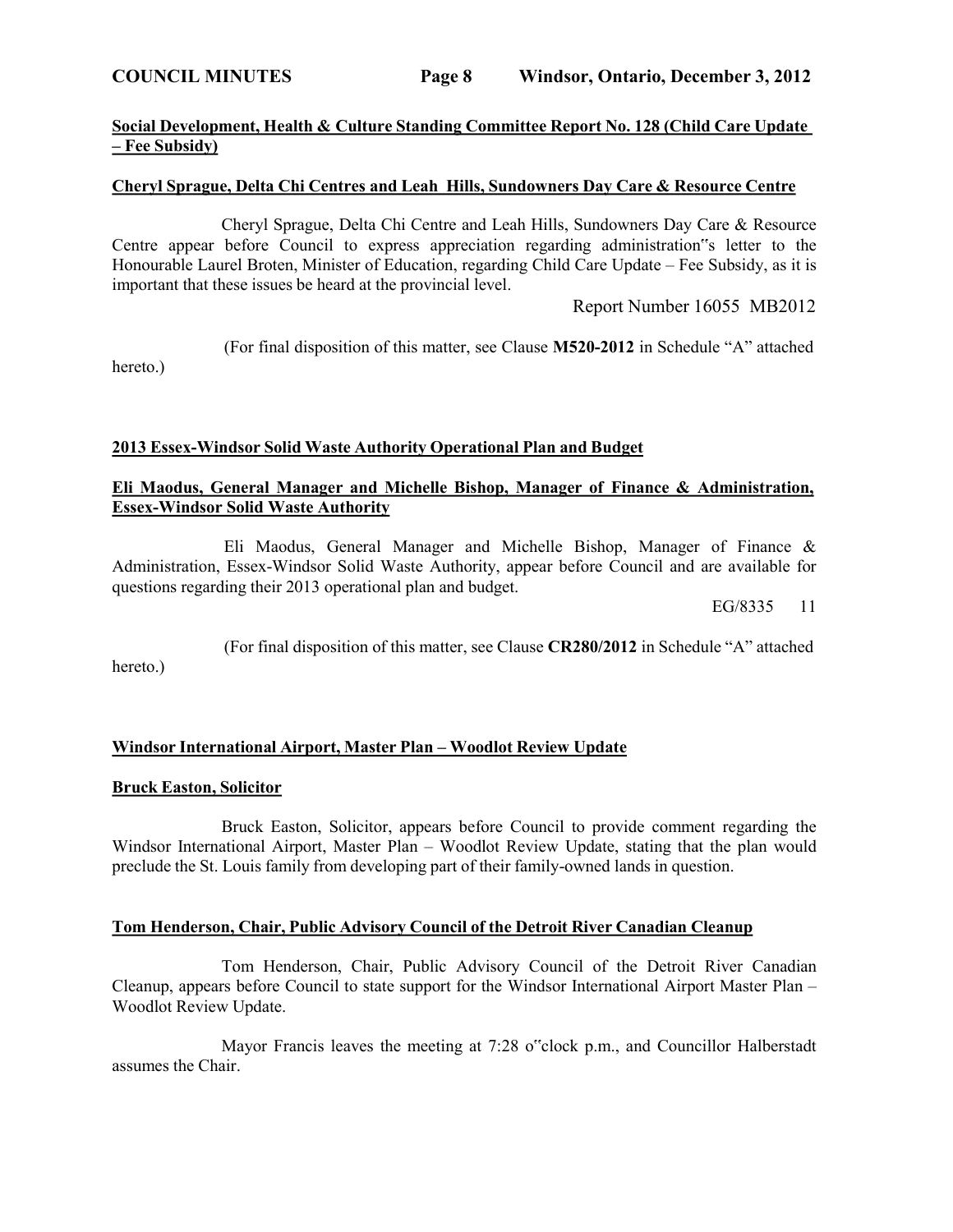### **Patricia Toal, resident of Ward 3**

Patricia Toal, resident of Ward 3, appears before Council to state support for the Windsor International Airport Master Plan – Woodlot Review Update.

### **Dean Clevett, member of the Windsor-Essex County Environment Committee**

Dean Clevett, member of the Windsor-Essex County Environment Committee, appears before Council to express strong support for the Windsor International Airport Master Plan – Woodlot Review Update.

### **Ian Naisbitt**

Ian Naisbitt, appears before Council to state support for the Windsor International Airport Master Plan – Woodlot Review Update, stating that it is important for the echo-system and has been a long time in the making.

## **Derek Coronado, Coordinator, Citizens Environment Alliance of Southwestern Ontario**

Derek Coronado, Coordinator, Citizens Environment Alliance of Southwestern Ontario, appears before Council to speak in support of the Windsor International Airport Master Plan –Woodlot Review Update.

Mayor Francis returns to the meeting at 7:38 o"clock p.m., and Councillor Halberstadt returns to his seat at the Council table.

APM/9795 5

(For final disposition of this matter, see Clause **CR274/2012** in Schedule "A" attached hereto.)

# **Operating Model for the Family Aquatic Complex**

# **Mark Vander Voort, President, CUPE Local 543**

Mark Vander Voort, President, CUPE Local 543, appears before Council to speak in support of the proposed city model being recommended for the operation of the Family Aquatic Centre, and concludes by stating that they look forward to working with the City of Windsor and keep staff at the new aquatics centre as civic employees.

Mayor Francis leaves the meeting at 8:58 o"clock p.m. and Councillor Jones assumes the Chair.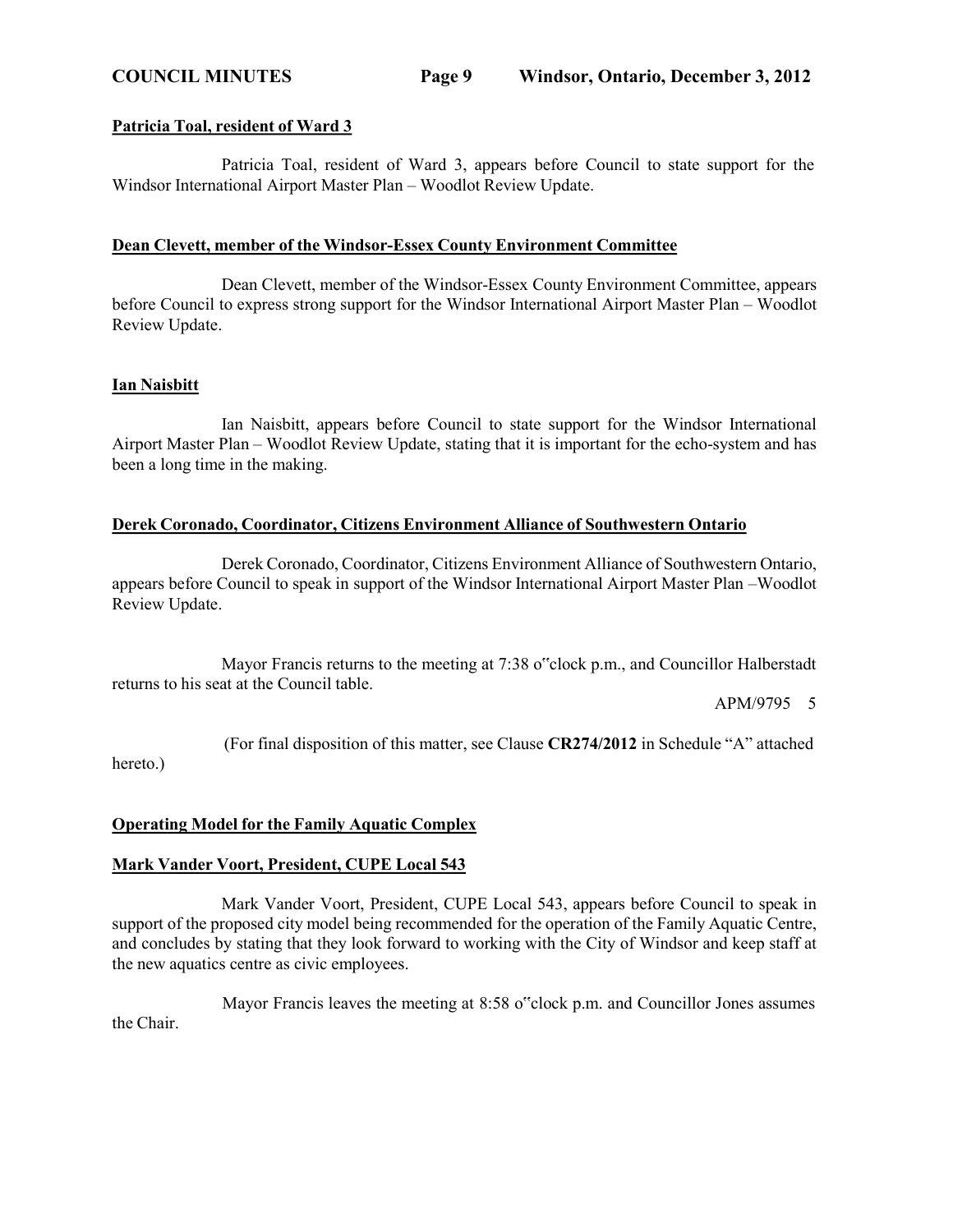### **Sean Elliott, CEO - YMCA**

hereto.)

Sean Elliott, CEO – YMCA, appears before Council to provide a brief overview of the YMCA"s proposal for the Family Aquatics Complex, and concludes by stating that they are willing to offer any assistance or expertise so that this succeeds.

Mayor Francis returns to the meeting at 9:05 o"clock p.m., and Councillor Jones returns to his seat at the Council table.

SR/11026 7

(For final disposition of this matter, see Clause **CR276/2012** in Schedule "A" attached

## **The Art Gallery of Windsor, Acquisition of 401 Riverside Drive West, and related transactions**

# **Catharine Mastin, Director and Sean White, Board of Directors President, Art Gallery of Windsor**

Catharine Mastin, Director and Sean White, Board of Directors President, Art Gallery of Windsor, appear before Council to speak in support of the recommendation which would allow for an agreement of purchase and sale with the Art Gallery of Windsor for the acquisition of 401 Riverside Drive West, as this would allow the Gallery to strongly focus on providing arts and community programming, and conclude by stating that they look forward to working with the City on a go-forward basis.

## **David Hanna, resident of Ward 1**

David Hanna, resident of Ward 1, appears before Council to reinforce the historical importance of the Art Gallery of Windsor, in all its iterations including its present location, and concludes by stressing that there needs to be continued planning for all cultural amenities.

Mayor Francis leaves the meeting at 9:52 o"clock p.m., and Councillor Jones assumes

Mayor Francis returns to the meeting at 9:55 o"clock p.m., and Councillor Jones returns to his seat at the Council table.

APM/10030 13

(For final disposition of this matter, see Clause **CR282/2012** in Schedule "A" attached hereto.)

## **Regular Business Items (for final disposition of these matters see Schedule "A" attached)**

Nil.

the Chair.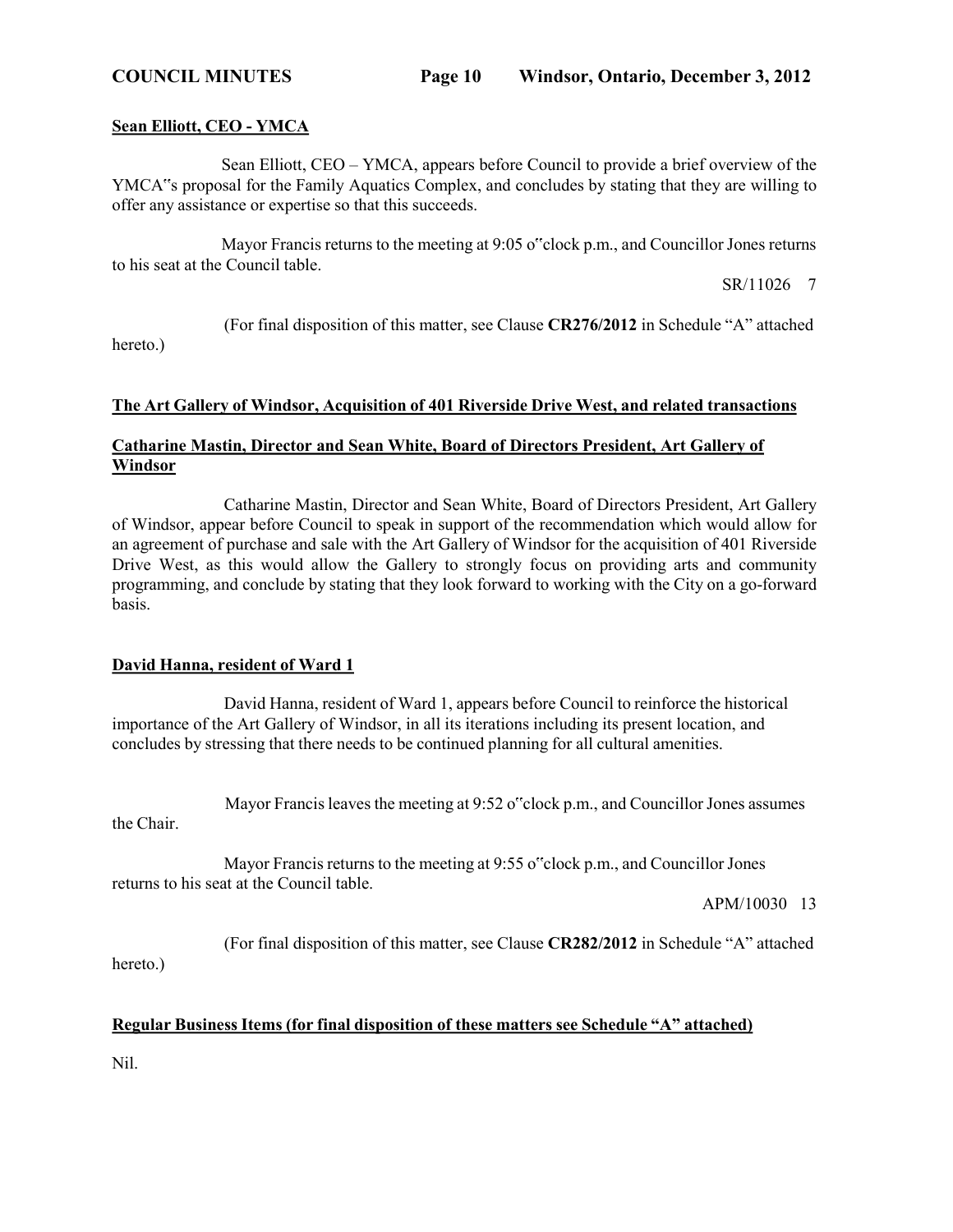### **Consideration of Committee Reports**

|                                 | Moved by Councillor Gignac, seconded by Councillor Halberstadt,               |
|---------------------------------|-------------------------------------------------------------------------------|
| <b>M519-2012</b>                | That the <b>Report of the special In-camera</b> meeting held December 3, 2012 |
| <b>BE ADOPTED</b> as presented. |                                                                               |
|                                 | Carried.                                                                      |

ACO2012

|                                 | Moved by Councillor Gignac, seconded by Councillor Halberstadt,                |  |
|---------------------------------|--------------------------------------------------------------------------------|--|
| M518-2012                       | That the <b>Report of the special In-camera</b> meeting held November 23, 2012 |  |
| <b>BE ADOPTED</b> as presented. |                                                                                |  |
|                                 | Carried.                                                                       |  |

ACO2012

### **By-laws**

Moved by Councillor Hatfield, seconded by Councillor Jones, That the following By-laws No. 173-2012 through 181-2012 (inclusive), be introduced

# and read

### a first and second time:

- 173-2012 "A BY-LAW TO CLOSE, STOP UP AND CONVEY THE 5.5 METRE (18 FEET) WIDE EAST/WEST ALLEY NEXT SOUTH OF TECUMSEH ROAD EAST, EASTELY FROM FRANCOIS ROAD, CITY OF WINDSOR", authorized by CR14- 2012, adopted January 23, 2012
- 174-2012 "A BY-LAW TO ESTABLISH LANDS AS A PUBLIC HIGHWAY KNOWN AS TECUMSEH ROAD EAST, IN THE CITY OF WINDSOR", authorized by CR575/2006, adopted December 18, 2006
- 175-2012 "A BY-LAW TO ADOPT AMENDMENT NO. 85 TO THE OFFICIAL PLAN OF THE CITY OF WINDSOR", authorized by M440-2012, adopted October 1, 2012
- 176-2012 "A BY-LAW TO ADOPT AMENDMENT NO. 90 TO THE OFFICIAL PLAN OF THE CITY OF WINDSOR", authorized by M513-2012, adopted November 19, 2012
- 177-2012 "A BY-LAW TO FURTHER AMEND BY-LAW NUMBER 8600 CITED AS THE "CITY OF WINDSOR ZONING BYLAW"", authorized by M512-2012, adopted November 19, 2012
- 178-2012 "A BY-LAW TO FURTHER AMEND BY-LAW NUMBER 8600 CITED AS THE "CITY OF WINDSOR ZONING BYLAW"", authorized by M511-2012, adopted November 19, 2012
- 179-2012 "A BY-LAW TO FURTHER AMEND BY-LAW NUMBER 8600 CITED AS THE "CITY OF WINDSOR ZONING BYLAW"", authorized by M510-2012, adopted November 19, 2012
- 180-2012 "A BY-LAW TO FURTHER AMEND BY-LAW NUMBER 8600 CITED AS THE ""WINDSOR CORE AREA ZONING BY-LAW""", authorized by CR377/2006, adopted July 24, 2006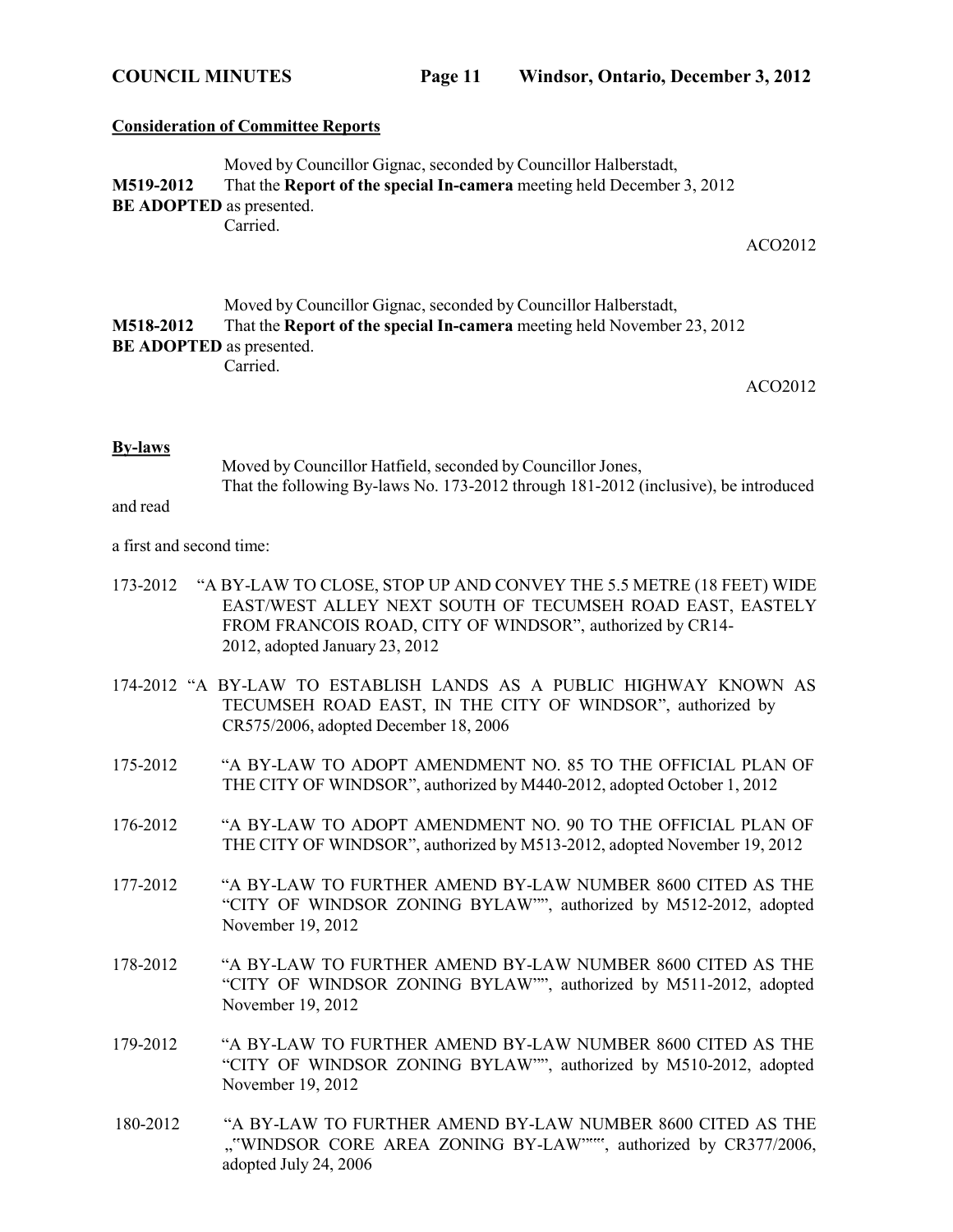181-2012 "A BY-LAW TO CONFIRM THE PROCEEDINGS OF THE COUNCIL OF THE CORPORATION OF THE CITY OF WINDSOR AT ITS MEETING HELD ON THE THIRD DAY OF DECEMBER, 2012"

Carried.

Moved by Councillor Maghnieh, seconded by Councillor Marra, That the Committee of the Whole does now rise and report to Council respecting the business items considered by the Committee:

| 1) | <b>Communication Items (as presented)</b> |
|----|-------------------------------------------|
| 2) | Consent Agenda (as amended)               |
| 3) | <b>Items Deferred</b>                     |

- **Items Referred**
- **4) Consideration of the Balance of Business Items (see Schedule "A")**
- **5) Committee Reports (as amended)**
- **6) By-laws given first and second readings (as presented)**

Carried.

## **Notices of Motion**

None presented.

# **Third Reading of By-laws**

Moved by Councillor Payne, seconded by Councillor Sleiman,

That the following By-laws No. 173-2012 through 181-2012 (inclusive), having been read a first and second time be now read a third time and finally passed and that the Mayor and Clerk **BE AUTHORIZED** to sign and seal the same notwithstanding any contrary provision of the Council. Carried.

# **Petitions**

None presented.

# **Council Questions**

Moved by Councillor Gignac, seconded by Councillor Halberstadt,

**M521-2012** That the following Council Question by Councillor Halberstadt **BE APPROVED**, andthat Administration **BE DIRECTED** to proceed with the necessary actions to respond to the Council Question in the form of a written report, consistent with Council"s instructions, and in accordance with Section 17.1 of the Procedure By-law 98-2011: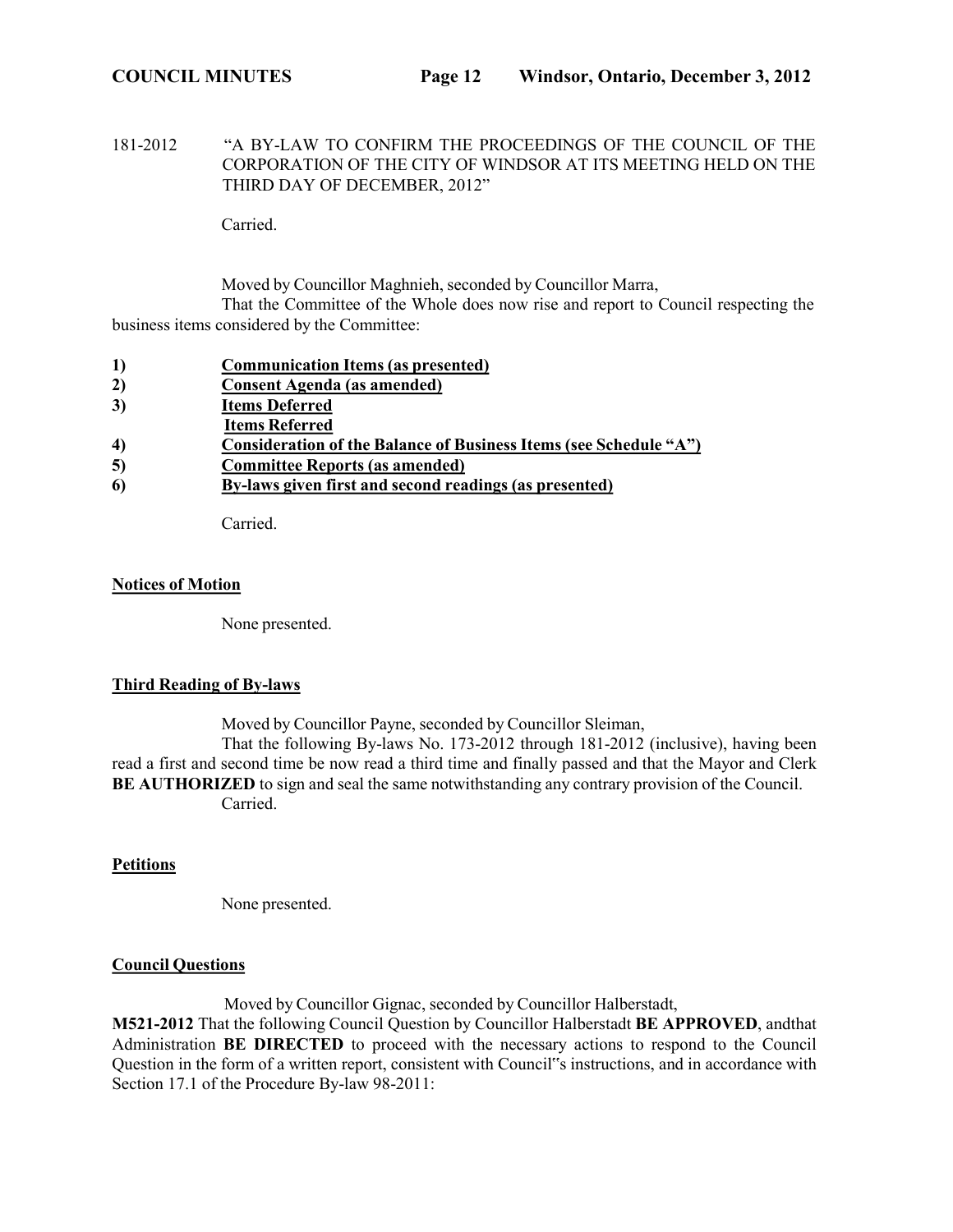## **CQ28-2012**

Asks that Administration explore the placement of speakers on the periphery of the Cenotaph space for the next Remembrance Day Service, November 11, 2013.

Carried.

## **Adjournment**

Moved by Councillor Hatfield, seconded by Councillor Jones, That this Council meeting stand adjourned until the next regular meeting of Council or at the call of the Mayor. Carried.

Accordingly, the meeting is adjourned at 10:48 o'clock p.m.

**MAYOR**

**CITY CLERK**

SR2012

**THIS IS A DRAFT COPY**

# **DEPUTY CITY CLERK/SENIOR MANAGER OF COUNCIL SERVICES**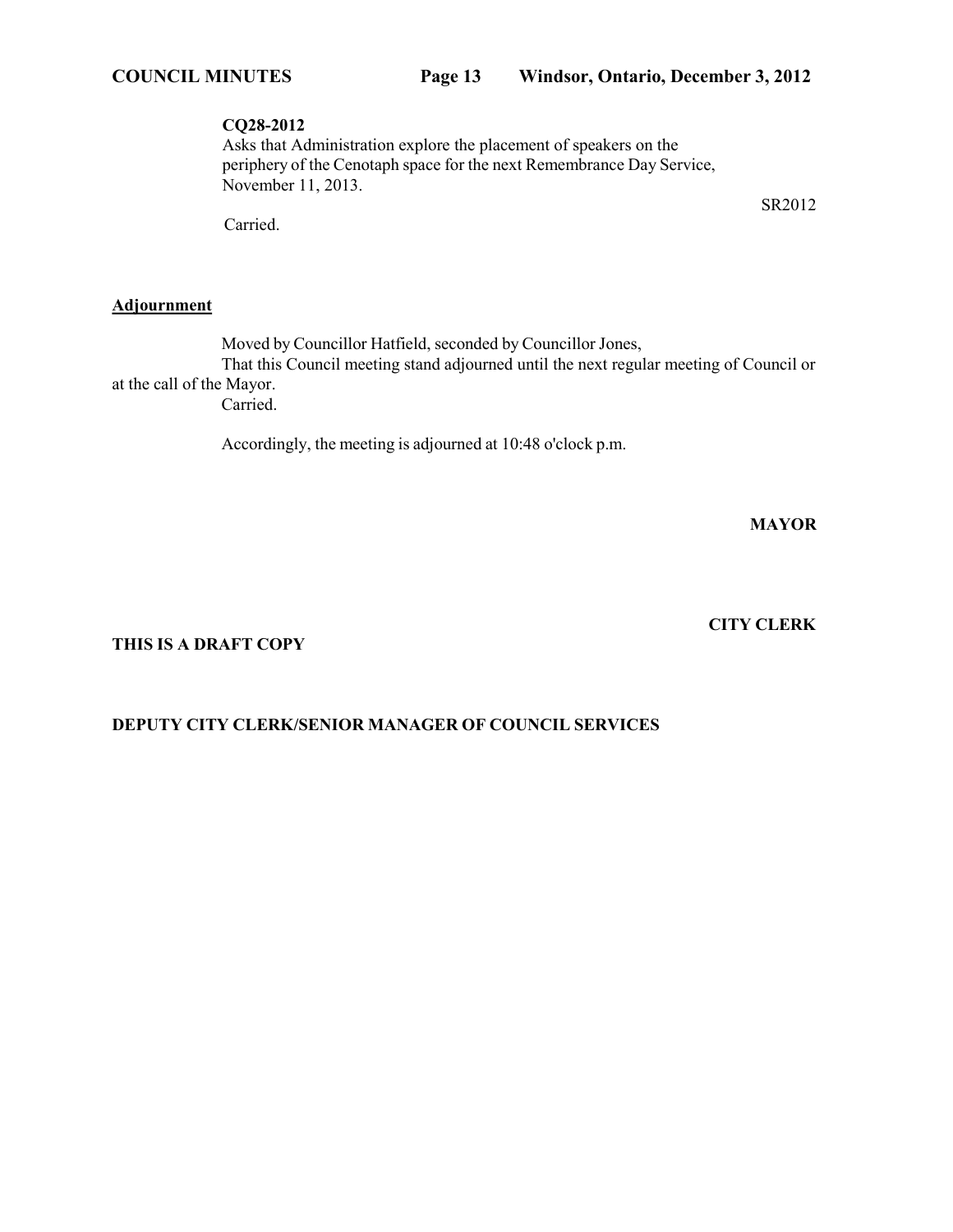Payne Sleiman

### CR266/2012 THAT CR239/2012 **BE AMENDED** as follows

By deleting the following:

"That Council **APPROVE** the selection of Cardinal Health Canada/Futuremed as the successful proponent for the provision of nursing and incontinent supplies, in accordance with their submission in response to RFP #45-12, and that the City Solicitor **BE AUTHORIZED** to prepare a contract for those services, and that the Chief Administrative Officer and the City Clerk **BE AUTHORIZED** to sign the contract, satisfactory in form to the City Solicitor, in technical content to the Executive Director/Administrator Huron Lodge and in financial content to the Chief Financial Officer and City Treasurer.

# **TOTAL PRICE:** \$327,203 (excluding HST)"

And replacing it with:

"That Council **APPROVE** the selection of Cardinal Health Canada/Futuremed as the successful proponent for the provision of nursing and incontinent supplies, in accordance with their submission in response to RFP #45-12 for a two (2) year term with an option to extend the contract for an additional two (2) year term based on mutual agreement of both parties."

Carried.

Report Number **16234 AH/11580 C1**

Valentinis Jones

## CR267/2012

That the report of the City Engineer dated November 19, 2012 entitled "Windsor Essex Parkway City of Windsor & Town of LaSalle Boundary Line" **BE DEFERRED** to the December 17, 2012 meeting of Council to allow for discussion on the matter.

Carried.

Report Number **16169 ST/8821 2**

### Sleiman Valentinis

## CR268/2012

That City Council **BE ADVISED** that the Building Department is proceeding with the demolition of the building at 677 St. Luke Road. All the costs of the demolition will be added to the taxes, pursuant to the provisions of the Property Standards By-Law 147-2011 and the Building Code Act.

Carried.

Councillor Payne discloses an interest and abstains from voting on this matter.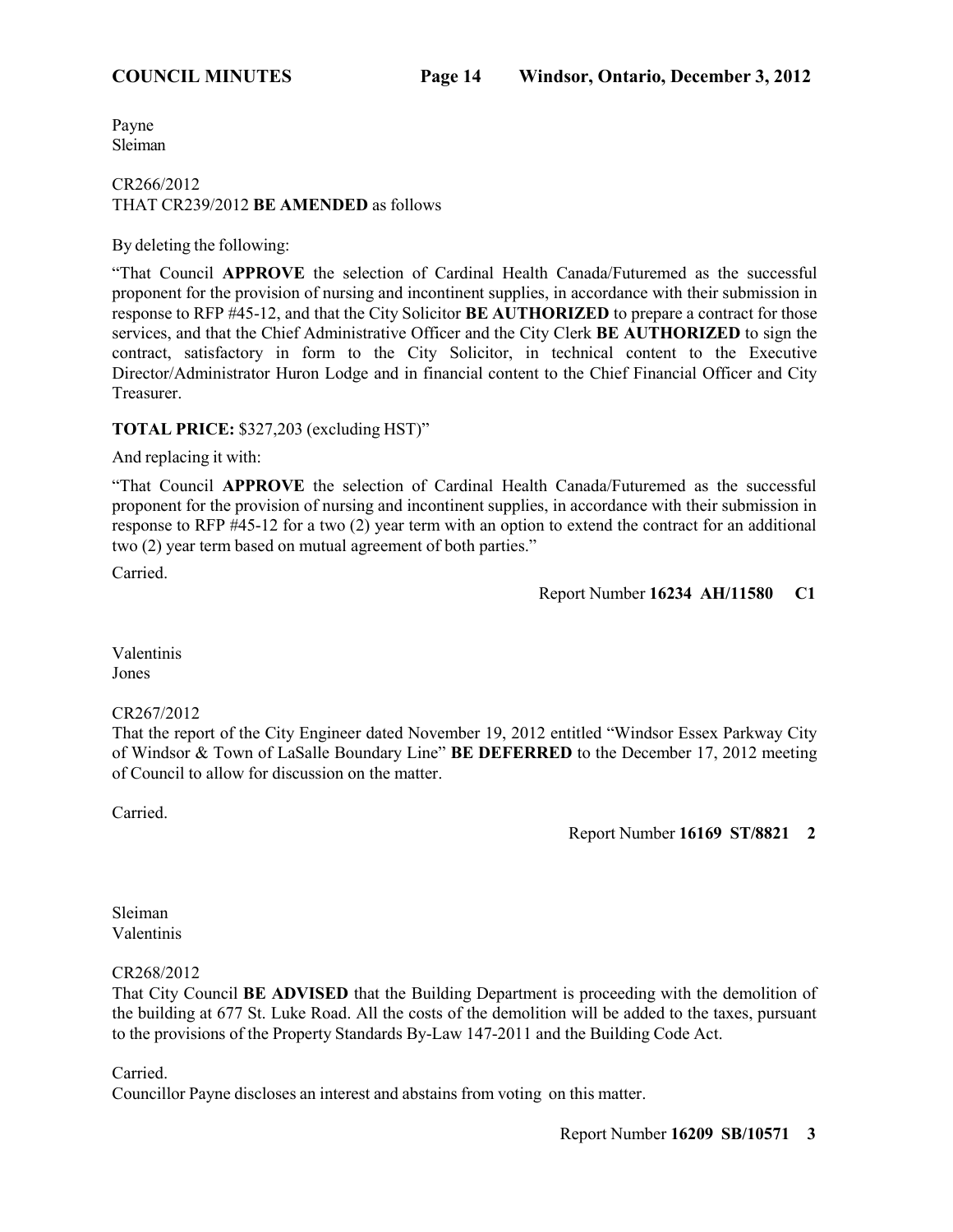Valentinis Halberstadt

CR269/2012

That with regards to 515-523, 527-533 Chatham Street E., that the applicant be allowed a reasonable period of time (30 days) to obtain a demolition permit and demolish the buildings.

Carried.

Councillor Payne discloses an interest and abstains from voting on this matter.

Report Number **16209 SB/10571 3**

Valentinis Gignac

CR270/2012

That with regards to 532 Chatham Street East, the applicant be allowed a reasonable period of time (30 days) to obtain a demolition permit and to demolish the building.

Carried.

Councillor Payne discloses an interest and abstains from voting on this matter.

Jones Gignac

## CR272/2012

That the following list of FIT Project sites **BE SUPPORTED** by City Council for the Ontario Power Authority Application, and that this support **BE GRANTED** using the attached prescribed form, and that the City Clerk **BE AUTHORIZED** to sign prescribed form satisfactory in form and content to the City Planner; and further

That Certified Solar Inc. requesting municipal support under the Ontario Power Authority"s Feed in Tariff (FIT) program for the proposed installation of solar panels at 1207 Labour Crescent BE PROVIDED SUBJECT TO Council"s review and approval of building permits required for installation.

| <b>CONTACT PERSON</b>     | <b>APPLICANT NAME</b>         | <b>PROJECT ADDRESS</b> |
|---------------------------|-------------------------------|------------------------|
| <b>Bruce Ferguson</b>     | Adelaide Solar Energy Inc.    | 5400 Coronation Rd     |
|                           |                               | 3557 Melbourne St.     |
|                           |                               | 4000 Ducharme St.      |
|                           |                               | 2100 Richmond St.      |
|                           |                               | 451 Park Ave West      |
|                           |                               | 4195 Milloy St         |
| Bruce Ferguson / Giuliana | Greater Essex County District | 3070 Stillmeadow Rd    |
| Hinchliffe                | School Board                  | 620 Cabana Rd East     |
| Marco Calibani            | 1486178 Ontario Inc.          | 3822 Sandwich St.      |
| Sarah Ivy Simmons         | German Solar Corp.            | 730 North Service Rd   |
|                           |                               | 3429 Etienne Boulevard |

Report Number **16209 SB/10571 3**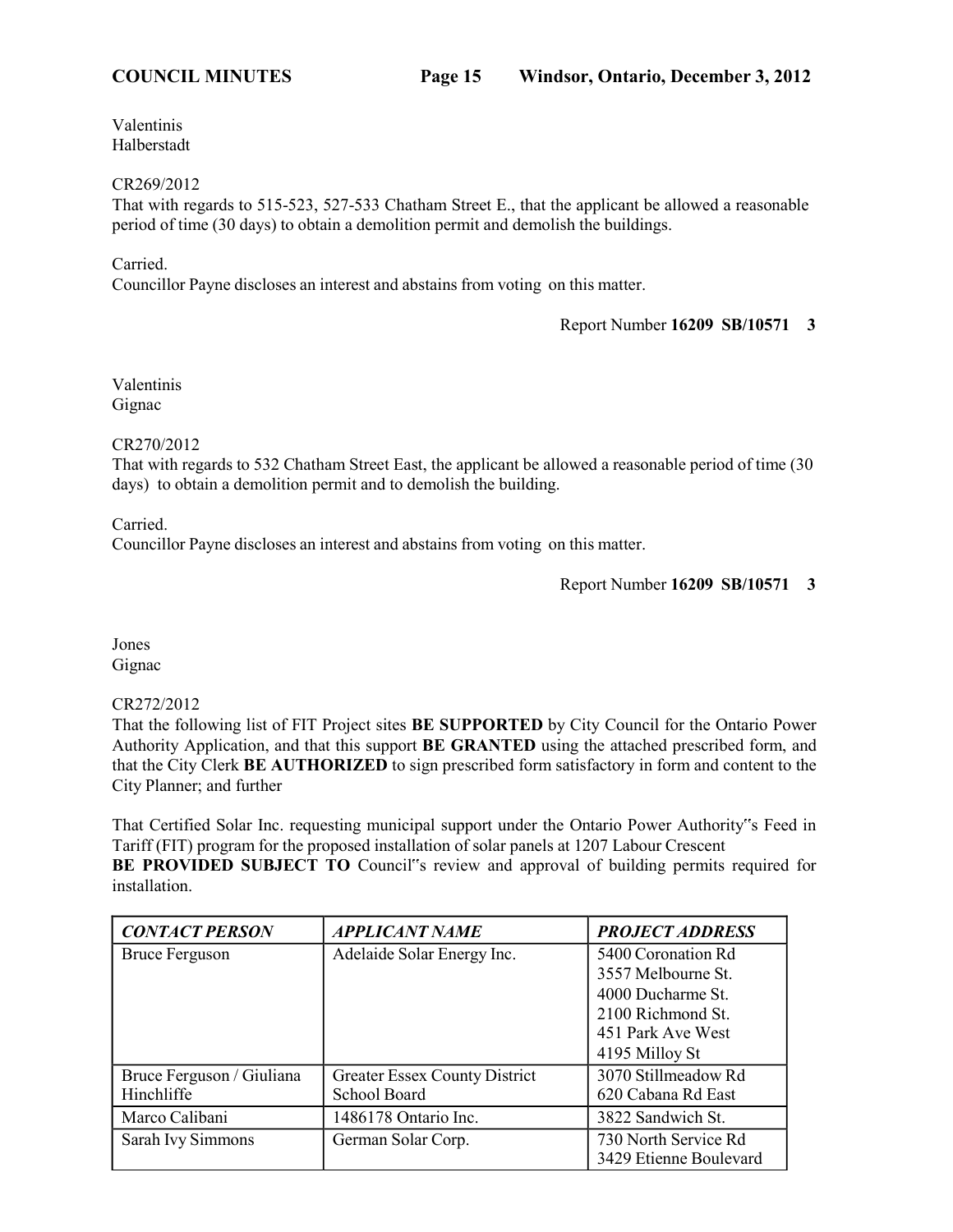**COUNCIL MINUTES Page 16 Windsor, Ontario, December 3, 2012**

| John Millson          | Great Lakes Energy Inc. | 673 Wellington St<br>2562 Central Ave                                                                                           |
|-----------------------|-------------------------|---------------------------------------------------------------------------------------------------------------------------------|
| <b>Sharon Martin</b>  | 2318190 Ontario Limited | 1671 Riverside Drive<br>3380 Ypres Dr<br>3450 Ypres Dr<br>3490 Ypres Dr<br>10200 Menard St<br>1481 Dufferin Pl<br>2363 Union St |
| John Moynahan Co-op** | Certified Solar Inc.    | 1207 Labour Crescent                                                                                                            |

Carried.

Councillor Sleiman discloses an interest and abstains from voting on the portion dealing with 3429 Etienne Boulevard.

Councillor Hatfield discloses an interest and abstains from voting on the portion dealing with the Greater Essex County District School Board.

Report Number **16249 MU/8327 4**

Payne Gignac

# CR274/2012

THAT the woodlots and the open space shown in Figure 7-1 (attached as Schedule B)

**BE ADOPTED** as per the Windsor International Airport Master Plan dated December 2010, and further, that a report on the buffer lands **BE PREPARED** for Council"s consideration.

Carried.

At the request of Councillor Gignac a **recorded vote** is taken:

# **RESULTS OF RECORDED VOTE:**

|         | In Favour   Councillors Jones, Valentinis, Gignac, Payne, Sleiman, Maghnieh and Mayor Francis |
|---------|-----------------------------------------------------------------------------------------------|
|         | Opposed Councillors Halberstadt and Hatfield                                                  |
| Abstain | $\blacksquare$ None                                                                           |
| Absent  | Councillors Dilkens and Marra                                                                 |

Report Number **16258 APM/9795 5**

**Appendices** Figure 7-1

Payne Sleiman

# CR275/2012

THAT City Council **RECEIVE** the 2013 International Children Games Project Update report dated November 21, 2012 for information; and

THAT City Council **APPROVE** the overall project budget for the 2013 International Children Games of \$2.5 million; and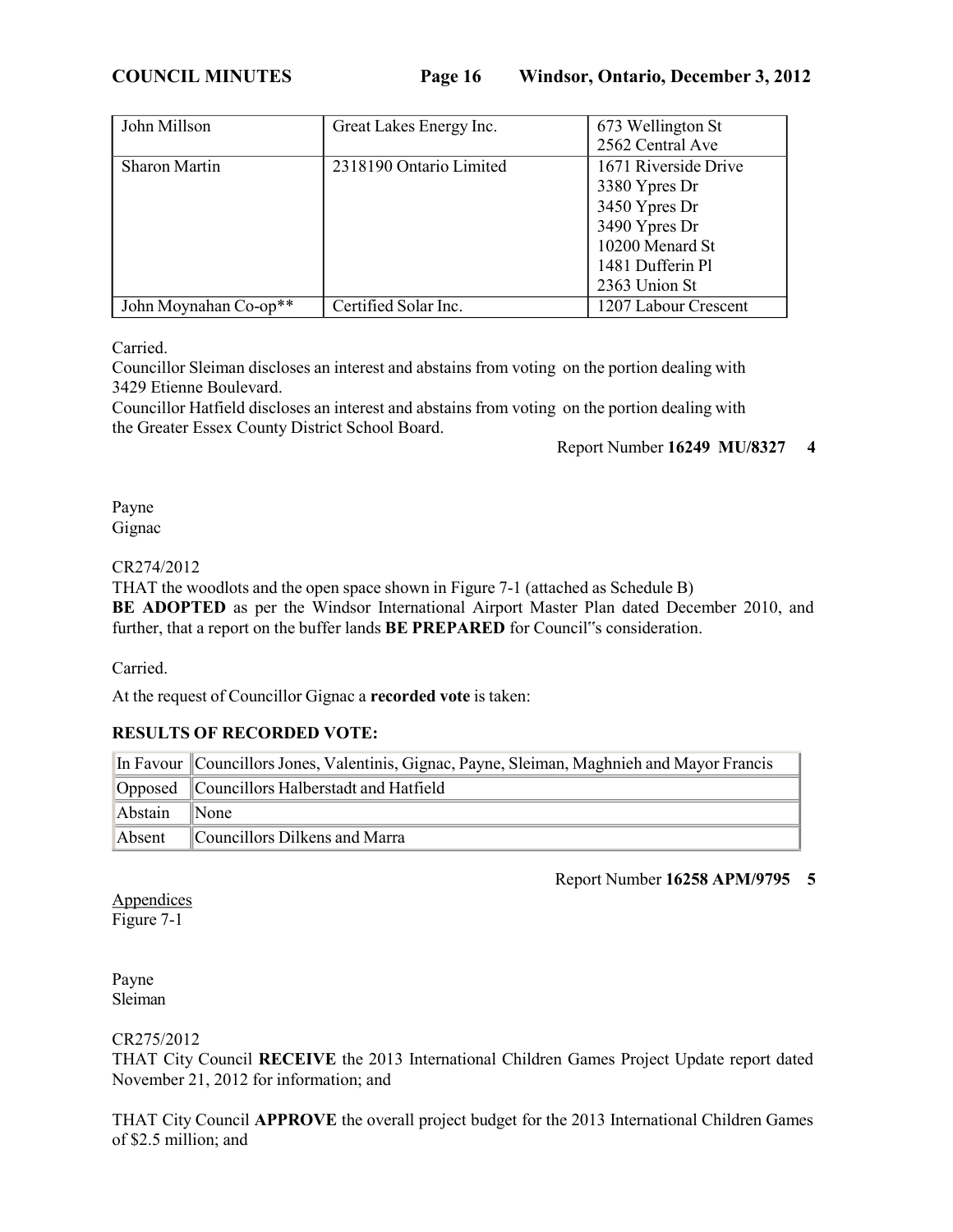THAT the Host Committee **BE AUTHORIZED** to approve changes in budget allocations within the overall project budget amongst the various committees based upon demonstrated needs; and

THAT in cases where additional funding has been secured and subject to a report back to City Council, the Host Committee **BE AUTHORIZED** to increase the overall project budget accordingly so that the net cost to the City remains the same; and

THAT City Council **AUTHORIZE** the CAO and/or City Clerk to sign agreements, contracts and/ or grant applications as considered necessary as it relates to the organization and hosting of the 2013 International Children Games subject to review as to content by the Event Coordinator, legal review by the City Solicitor and financial review by the CFO/City Treasurer.

Carried.

Report Number **16251 APR/10694 C6**

Jones Valentinis

## CR276/2012

- A. **THAT** the Administrative report on the operating model for the Family Aquatics Complex dated November 15, 2012 **BE RECEIVED**; and further
- B. **THAT** City Council **DIRECT** Administration to proceed to implement the City model for the operation of the Family Aquatic Centre, ("FAC") and to finalize negotiations of a Memorandum of Agreement to be incorporated into the next Collective Agreement with CUPELocal 543 regarding the said operations to reflect the contents of this report, which Memorandum of Agreement is to be finalized to the satisfaction of the Corporation no later than two weeks from the date of this resolution; and
- C. **THAT** the Chief Administrative Officer and the City Clerk **BE AUTHORIZED** to sign the said Memorandum of Agreement with CUPE Local 543 satisfactory in form to the City Solicitor, in financial content to the Chief Financial Officer/City Treasurer, and in technical content to the Executive Director of Recreation and Culture and the Executive Director of Human Resources; and
- D. **THAT** City Council **ADOPT** a 2013 net operating budget for the FAC that is estimated at \$871,646 and that this budget be incorporated into the 2013 operating budget of the City of Windsor; and,
- E. **THAT** City Council **ADOPT** a baseline net annual operating budget for 2014 for the FAC that is estimated at \$1,251,868 based upon the City operating model and resultant projections by city Administration, subject to annual inflationary and other business adjustments as discussed in the financial implications section of this report; and
- F. **THAT** City Council **ADOPT** the schedule of fees contained in Appendix B for purposes of the operations of the FAC effective June 1, 2013.

Carried.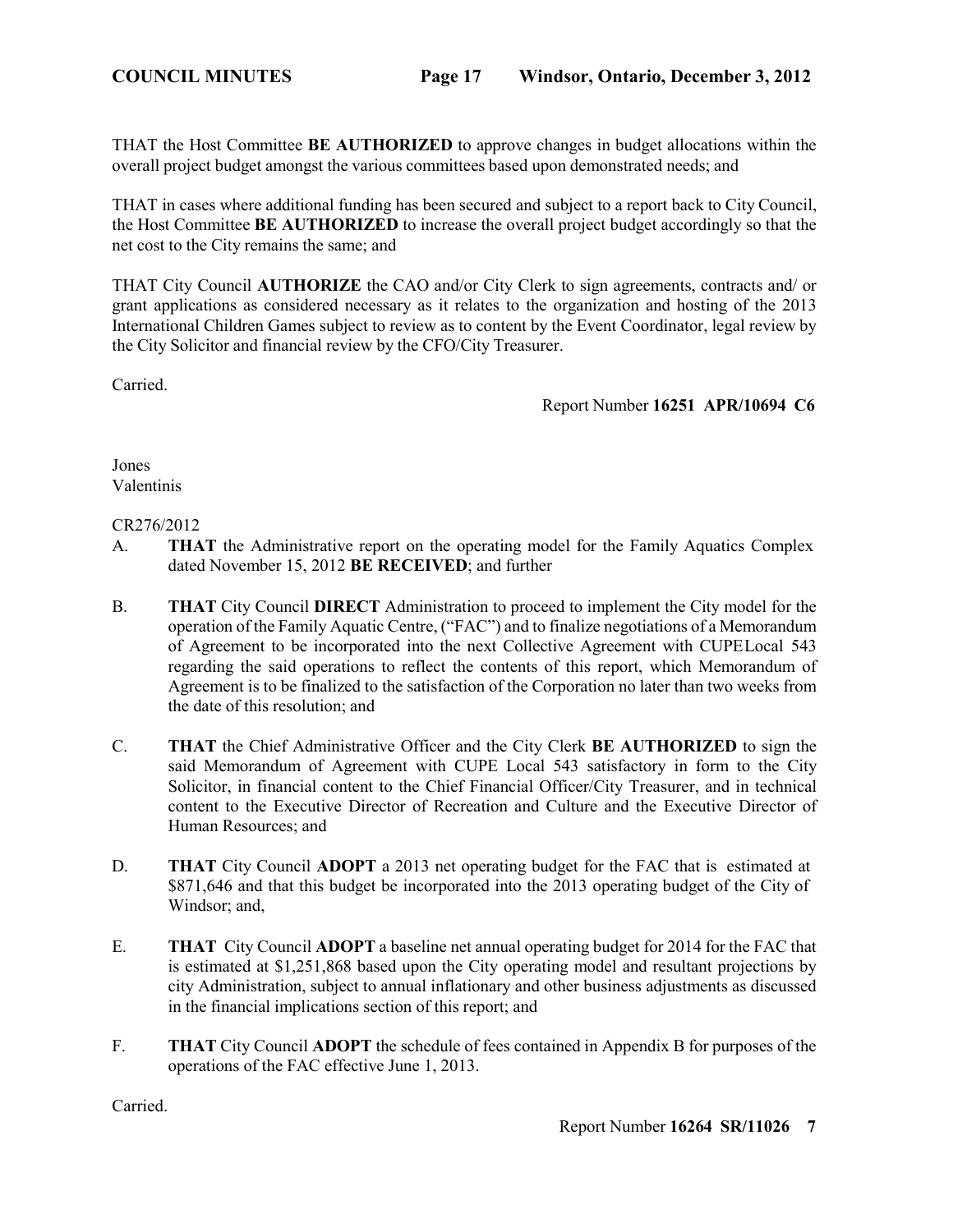Payne Sleiman

## CR277/2012

- I. THAT the Chief Financial Officer and City Treasurer **BE AUTHORIZED** to fund from the Industrial Site Development Reserve (140-XXX-0131680) the first payment of \$1 million for the approved grant described in the Memorandum of Understanding dated September 2010 between the Corporation of the City of Windsor and Nemak of Canada Corporation; and
- II. THAT the remaining commitment of \$2 million **BE REFERRED** to future budget approval processes, wherein Council can provide direction with regard to amounts and appropriate funding sources.

Carried.

Report Number **16201 AF2012 C8**

Payne Sleiman

## CR278/2012

THAT City Council **APPROVE** entering into a new contract with Motorola Canada Limited for the hosting and support of the CSR software and the City Clerk and the Chief Administrative Officer **BE AUTHORIZED** to sign the contract satisfactory in form to the City Solicitor, in financial content to the City Treasurer, and in technical content to the Executive Director of IT; and

THAT City Council **APPROVE** entering into a new agreement with EnWin to share the costs of the hosting and support of the Motorola CSR software and further the City Clerk and the Chief Administrative Officer **BE AUTHORIZED** to sign the Agreement satisfactory in form to the City Solicitor, in financial content to the City Treasurer, and in technical content to the 211/311 Call Centre Manager.

Carried.

Report Number **16266 GM/7755 C9**

Payne Sleiman

## CR279/2012

That Administration **BE DIRECTED** to participate in a Letter of Intent through the Tourism Windsor Essex Pelee Island to co-host the 2016 Canadian Adult Recreation Hockey Association World Cup in conjunction with other participating local municipalities; and further that a report be brought back to City Council outlining the detailed requirements for hosting the event prior to the submission of the bid including revenue and expenditure projections and funding sources.

Carried.

Report Number **16254 SR2012 C10**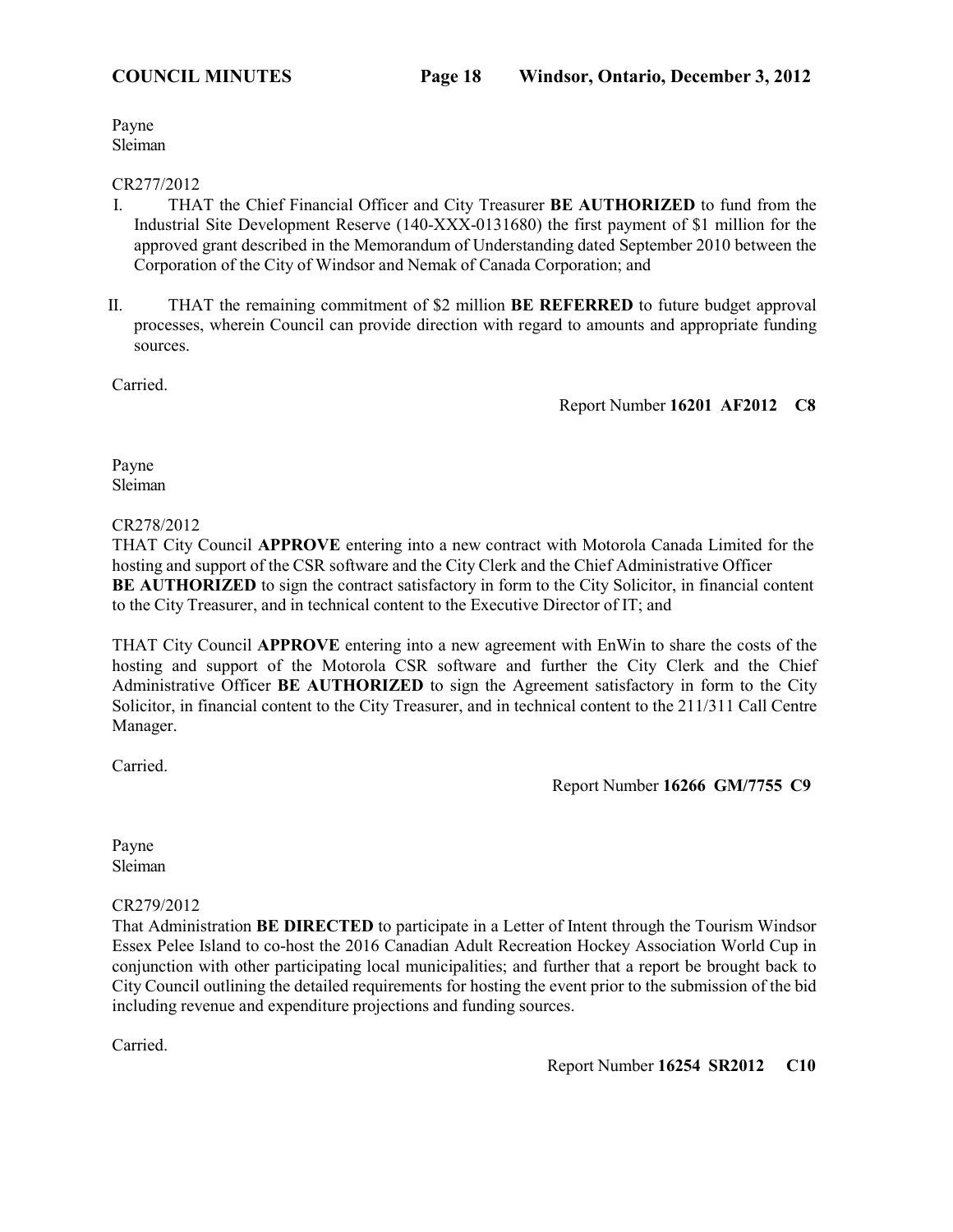Gignac Maghnieh

## CR280/2012

That the report of the Chief Financial Officer and City Treasurer dated November 14, 2012 entitled "2013 Essex-Windsor Solid Waste Authority Operational Plan and Budget" **BE DEFERRED** to the December 17, 2012 meeting of Council, to allow for further information regarding the perpetual care costs related to clay.

Carried.

Report Number **16255 EG/8335 11**

Payne Sleiman

CR281/2012

- 1. That the Chief Administrative Officer and City Clerk **BE AUTHORIZED** to sign agreements with the Federal and Provincial Governments, for their \$100,000 and \$15,000 respective grant funding contributions to the Public Works, Operations, Pollution Control Department "Windsor Combined Sewer Retention Treatment Basin Optimization Study", satisfactory in form to the City Solicitor, in financial content to the Chief Financial Officer/City Treasurer and in technical content to the City Engineer; and,
- 2. That the Chief Administrative Officer and City Clerk **BE AUTHORIZED** to sign an agreement with Stantec Inc. for \$114,480 satisfactory in form to the City Solicitor, in financial content to the Chief Financial Officer/City Treasurer and in technical content to the City Engineer; and,
- 3. That the Mayor and City Council **APPROVE** the creation of a capital project account to hold the study funds and that \$80,000 of the \$300,000 approved by City Council on June 18, 2012 through CR128/2012 Recommendation VIII (Project ID 7125001) for the purchase of flow monitoring equipment be transferred to this account to meet funding requirements as per the study funding agreement with Environment Canada.

Carried.

Report Number 16235 EI/10133 C12

Sleiman Hatfield

CR282/2012

- I. THAT the report of Legal Counsel and Deputy Treasurer, Taxation and Financial Projects regarding the acquisition of 401 Riverside Drive West (Art Gallery) and related transactions **BE RECEIVED** for information.
- II. AND THAT Administration **BE AUTHORIZED** to finalize an Agreement of Purchase and Sale with The Art Gallery of Windsor for the acquisition of 401 Riverside Drive West, in accordance with the following terms: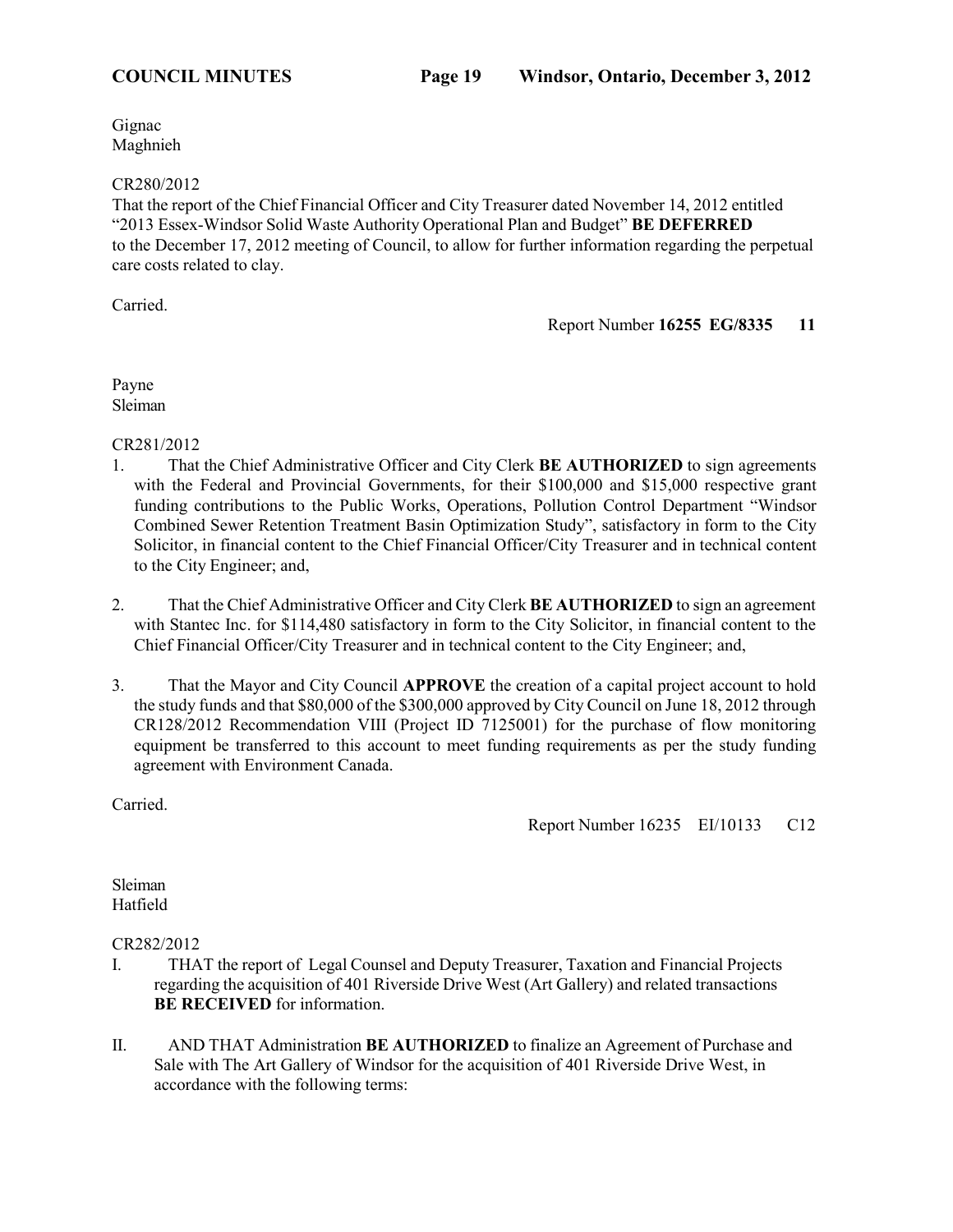- **Vendor:** The Art Gallery of Windsor ("Art Gallery"), or such legal name deemed appropriate by the City Solicitor, or designate.
- **Property:** 401 Riverside Drive West, and being more particularly described as Lots 10, 11, 12, 20, 21, 22, 23, Part of Lots 9, 13 & 24, Plan 120, and Part of the Alley (closed by Instruments No. 558958  $&$  585364), Plan 120; Parts 1 & 3 12R17453; Windsor
- **Consideration:** Maximum of \$2.5 million determined as follows plus the leaseback described under special provisions:
	- a. **Mortgage :** being registered as Instrument No. CE395781, with an estimated outstanding balance as at December 31, 2012 of \$1,867,676.88.
	- b. **Line of Credit:** being unregistered against the property Account No. 9498858-S, with an estimated outstanding balance as at December 31, 2012 of \$567,135.83 but acknowledging that the Art Gallery requires the use of the line of credit to and including the day of closing and that the amount owing under the line of credit will not materially vary
	- c. **Credit Card:** being unregistered against the property Account 5738794-S, with an estimated outstanding balance as at December 31, 2012 of \$20,000 but acknowledging that the Art Gallery requires the use of the credit card to and including the day of closing and that the amount owing will not materially vary
- **Closing Date:** As mutually agreed between administration and the Art Gallery, currently estimated to be January 4, 2013.
- **Special Provisions:** 1. The Corporation of the City of Windsor ("City") lease a portion of the property to the Art Gallery, in accordance with Part VII of this recommendation. 2. the The Corporation retains the right to audit, at the City"s cost, expenses of the Art Gallery which were paid for by the Line of Credit or the Credit Card. If any such expense is determined by the City, in its sole and unfettered discretion, to be unreasonable, the Art Gallery shall pay to the City a sum equal to the amount determined to be unreasonable.
- III. AND THAT the Chief Administrative Officer and the City Clerk **BE AUTHORIZED** to sign a finalized Agreement of Purchase and Sale, satisfactory in form and content to the City Solicitor.
- IV. AND THAT the transaction **BE COMPLETED** electronically, for the properties where it is available, pursuant to By-Law 366-2003 and that the Chief Administrative Officer and the City Clerk **BE AUTHORIZED** to execute all documents necessary to complete the transaction, as required and that the City Solicitor or designate **BE AUTHORIZED** to execute documents standard to a real estate transaction.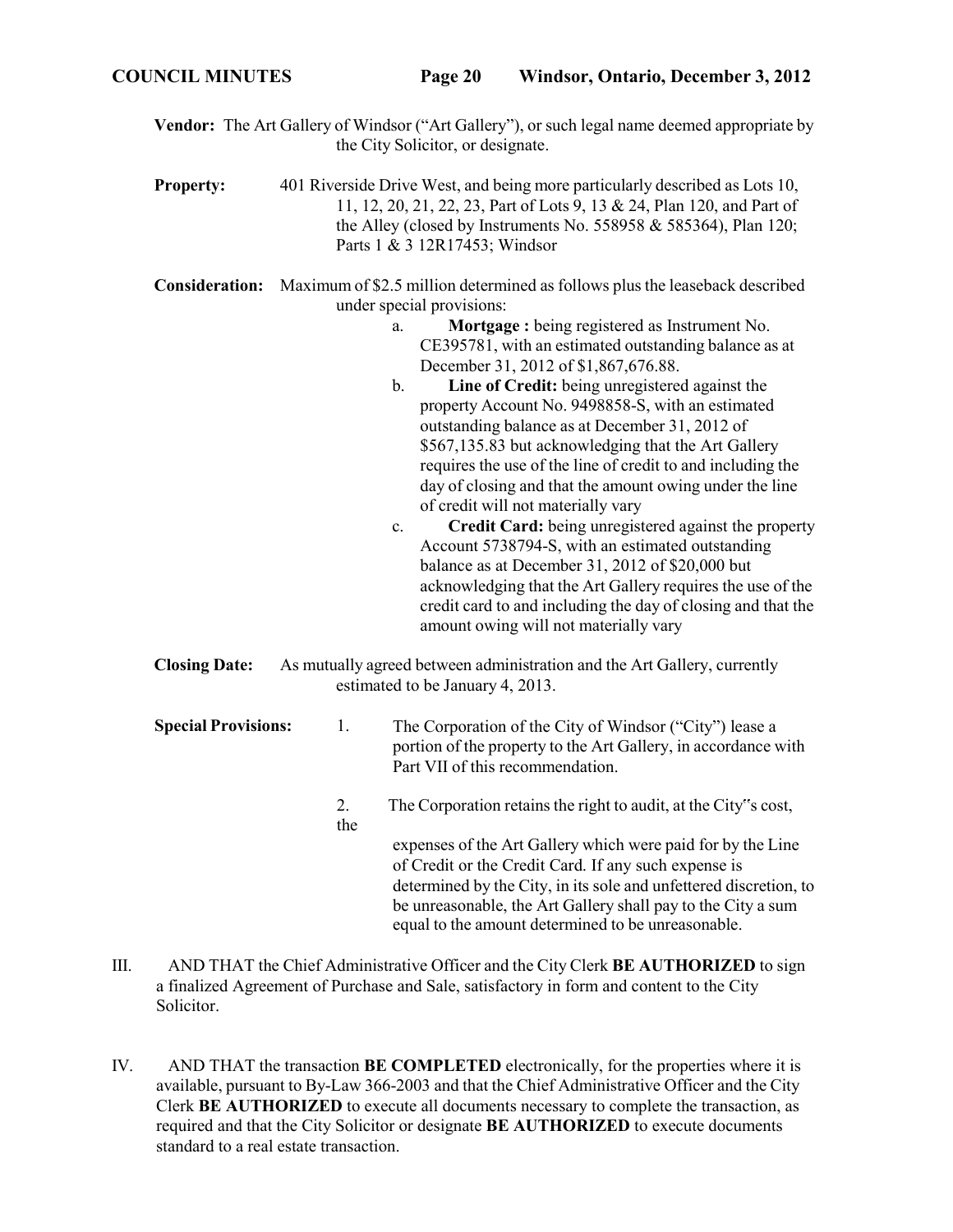- V. AND THAT Administration **BE AUTHORIZED** to clean title as appropriate following closing.
- VI. AND THAT the consideration of up to \$2.5 million plus closing costs estimated to be \$74,975 **BE APPROVED** as a pre-commitment to the 2013-2017 5-Year Capital Budget to be charged to capital project 007-7119006:.
- VII. AND THAT Administration **BE AUTHORIZED** to enter into a Lease Agreement with the Art Gallery for a portion of 401 Riverside Drive West in accordance with the following terms:

### **BASIC TERMS:**

| a)           | <b>Tenant</b>                            | The Art Gallery of Windsor, or such legal name deemed<br>appropriate by the City Solicitor, or designate.                                                    |  |
|--------------|------------------------------------------|--------------------------------------------------------------------------------------------------------------------------------------------------------------|--|
| b)           | <b>Tenant's Address</b><br><b>N9A7J1</b> | 401 Riverside Drive West, Suite 201 Windsor, ON                                                                                                              |  |
| c)           | <b>Commencement Date</b>                 | Upon the Closing Date of the transaction set out in Part II<br>of this recommendation; OR upon the mutual agreement of<br>administration and the Art Gallery |  |
| d)           | <b>Term</b>                              | 49 years                                                                                                                                                     |  |
| e)           | <b>Leased Premises</b>                   | a portion of 401 Riverside Drive West, Windsor, ON N9A                                                                                                       |  |
|              | $7J1$ , as                               | further described in this report.                                                                                                                            |  |
| $\mathbf f$  | <b>Annual Base Rental</b>                | \$1.00 per annum (plus HST)                                                                                                                                  |  |
| g)           | <b>Additional Rent</b>                   | None.                                                                                                                                                        |  |
| h)           | <b>Security Deposit</b>                  | None                                                                                                                                                         |  |
| i)           | <b>Land Taxes</b>                        | To be designated as a municipal capital facility                                                                                                             |  |
| $\mathbf{j}$ | <b>Utilities</b>                         | Water/Hydro/Gas - included in rent – payable by the City                                                                                                     |  |
| $\bf k)$     | <b>Permitted Use</b>                     | Art Gallery and related storage/office space                                                                                                                 |  |
| $\bf{D}$     | <b>Insurance</b>                         | General Liability Insurance<br>Minimum Limit \$2,000,000.00<br>Tenant"s Legal Liability Insurance<br>Minimum Limit \$300,000.00                              |  |
| m)           | Renewal                                  | None                                                                                                                                                         |  |
| n)           | Guarantor                                | None                                                                                                                                                         |  |
| $\bf{0}$     | <b>Special Provisions:</b>               | renovations/leaseholder improvements to the Leased<br>1.                                                                                                     |  |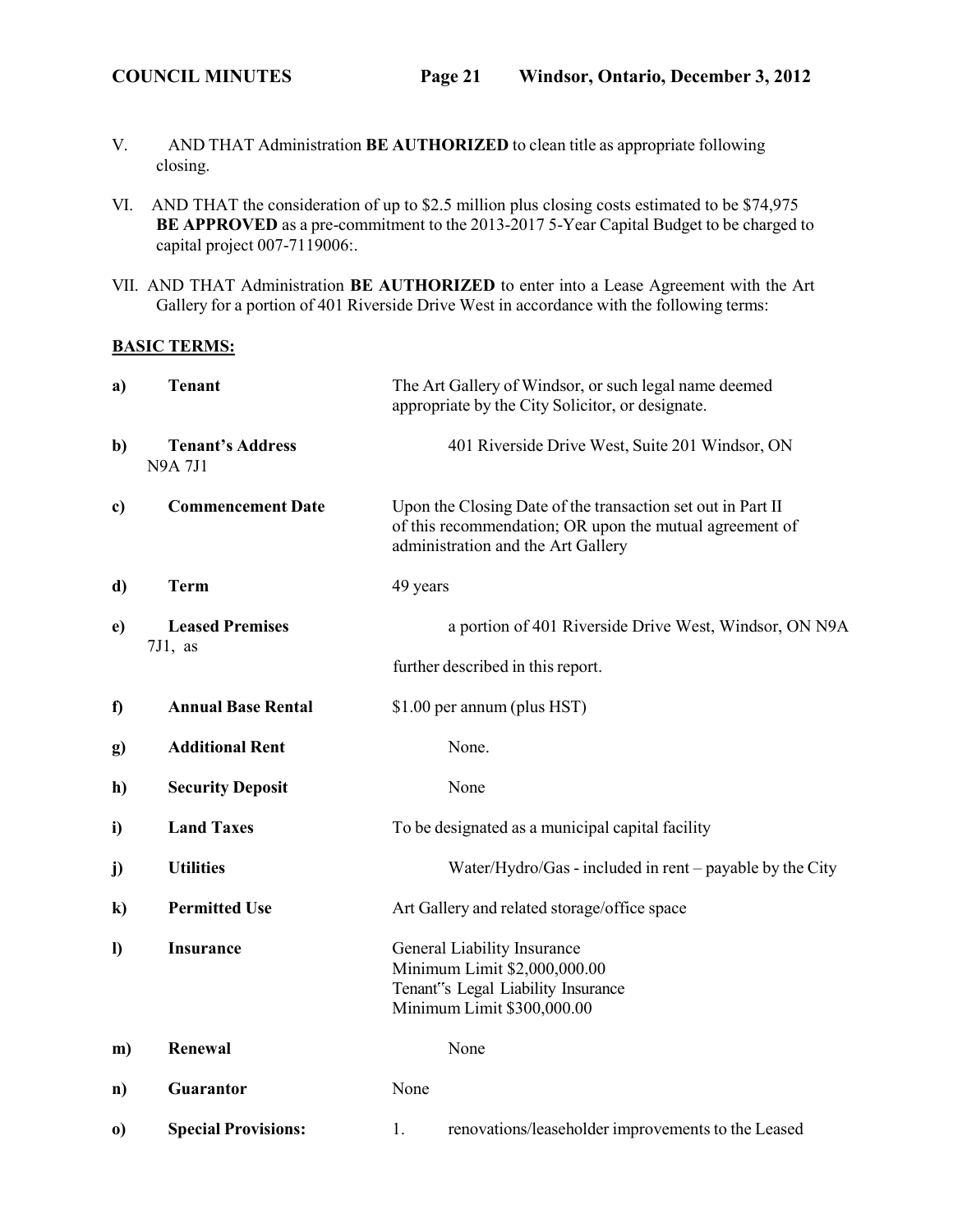# **COUNCIL MINUTES Page 22 Windsor, Ontario, December 3, 2012**

Premises, roughly in accordance with Appendix B, at the City"s sole cost.

2. Licensed Areas and Common areas, as further

in this report.

- 3. All operational costs, including but not limited to leased premises security, phones, etc. to be borne by the Art Gallery.
- 4. City to retain the right to close the building to the public and to the tenant without compensation, upon reasonable notice, in order to complete leasehold or capital improvements or other renovations to the building during the Term.
- 5. AGW to have temporary use of the first floor pending City determination of the use of the first floor – capable of termination by the City, upon 30 days notice.

AND THAT the Chief Administrative Officer and City Clerk **BE AUTHORIZED** to sign a Lease Agreement, to be in a form satisfactory to the City Solicitor, in content satisfactory to the Property Supervisor and the Executive Director of Parks and Facilities, and in financial content to the City Treasurer.

AND THAT the lease be registered on title to the property, and that same **BE COMPLETED** electronically, for the properties where it is available, pursuant to By-Law 366-2003 and that the City Solicitor or designate **BE AUTHORIZED** to execute all documents necessary to complete the transaction.

- VIII. AND THAT City Council designate the Art Gallery building as a municipal capital facility for purposes of the municipality and for public use; AND THAT the City Solicitor **BE INSTRUCTED** to prepare a by-law pursuant to s. 2(1), paragraph 16 of O.Reg 603/06 as amended, for the purpose of exempting the facility from taxation under subsection 110(6) of the Act, authorizing the municipality to enter into an agreement with the Art Gallery under subsection  $110(1)$ of the act to provide a municipal capital facility to be used for cultural, recreational or tourist purposes and rescinding bylaw 348-1999; AND THAT the CAO and City Clerk **BE AUTHORIZED** to sign the municipal capital facility agreement subject to legal form by the City Solicitor and financial content by the City Treasurer;
- IX. AND THAT Council waive the requirements of By-law 247-2007 (being the by-law for the acquisition and disposition of land) with respect to the acquisition (purchase) and the disposition (leases), including but not limited to the following:
	- Published notice
	- **•** Current & Multiple Appraisals Leased at Current Market Rent

described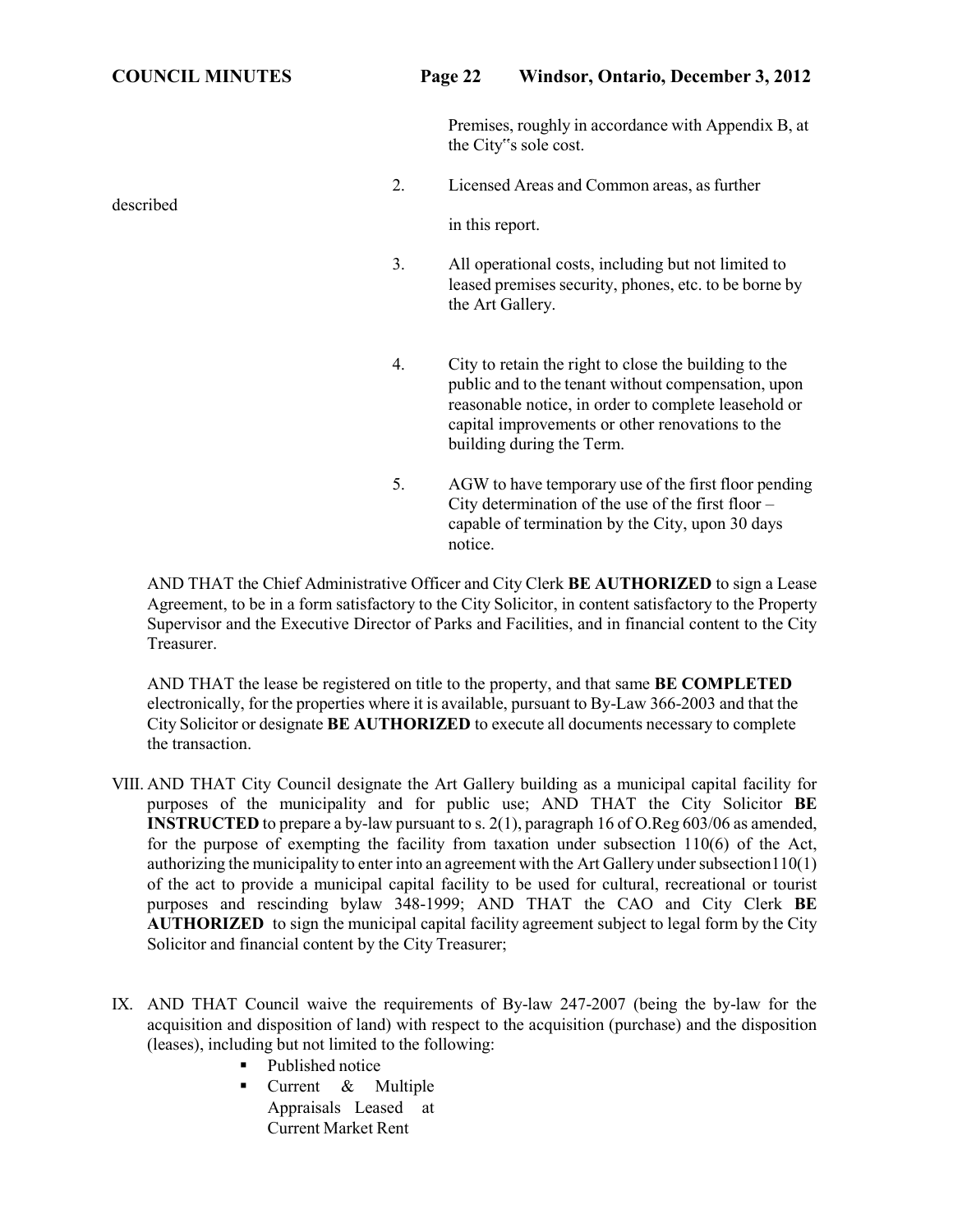- Listed on MLS, unless (a) non-viable property, in which case it may be sold directly tothe abutting property owner at a cost-recovery basis; or (b) land sale to governmental or quasi-governmental agencies; or (c) as directed by Council
- Marketed for minimum of 10 days Environmental audit obtained
- X. AND THAT commencing in 2013 that the annual operating grant of \$450,000 to the Art Gallery cease and the funds otherwise approved be redirected to the facility operating budget;
- XI. AND THAT additional operating funding in the amount of \$249,000 be approved in principle confirmed through the 2013 Operating Budget Process
- XII. AND THAT Council approve immediate capital expenditures not to exceed \$551,000 plus nonrecoverable HST to complete the following priority capital work items at the Art Gallery as a precommitment to the 2013 Capital Budget to be charged to capital project 007-7119006:

| <b>Description of Work</b>                                  | Amount    |
|-------------------------------------------------------------|-----------|
| Installation of Fibre into the building for IT connectivity | \$6,000   |
| Security System upgrade                                     | 405,000   |
| Moveable walls                                              | 125,000   |
| Signage                                                     | 15,000    |
| Total                                                       | \$551,000 |

- XIII. AND THAT City Council REFER additional capital expenditures of up to \$1.8 million plus non-recoverable HST to the 2013-2017 5-year Capital Budget approval process.
- XIV. AND THAT City Council REFER the establishment of a building facility reserve for maintenance and repair work as it relates to the Art Gallery facility to future Operating Budget deliberations where a comprehensive analysis can be presented aimed at providing a consistent approach for all City facilities.

Carried.

At the request of Councillor Maghnieh a **recorded vote** is taken:

## **RESULTS OF RECORDED VOTE:**

|         | In Favour   Councillors Sleiman, Jones, Valentinis, Gignac, Halberstadt, Payne, Maghnieh, Hatfield |
|---------|----------------------------------------------------------------------------------------------------|
|         | and Mayor Francis                                                                                  |
| Opposed | $\blacksquare$ None                                                                                |
| Abstain | $\mathbb{N}$ one                                                                                   |
| Absent  | Councillors Dilkens and Marra                                                                      |

Report Number 16252 APM/10030 13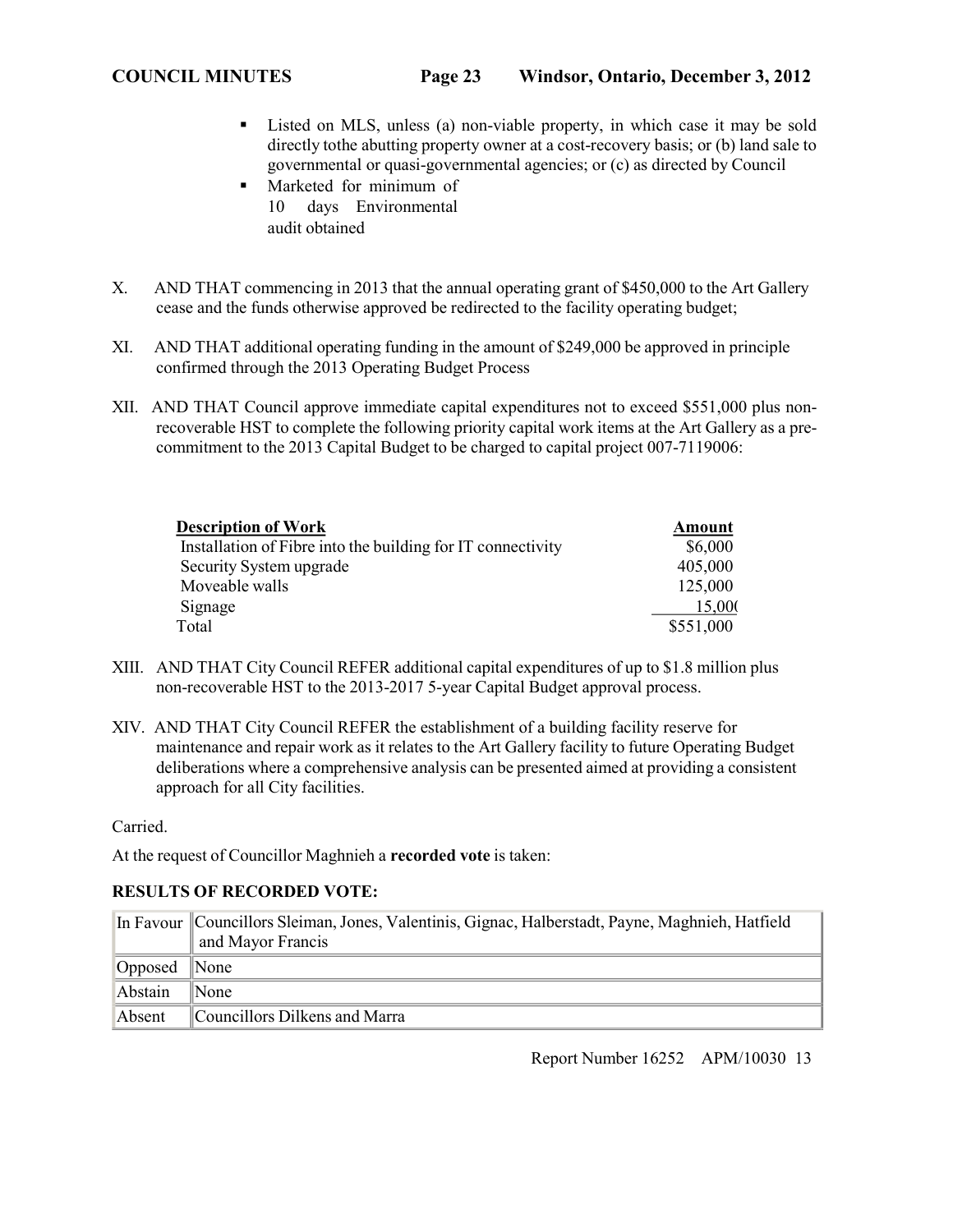Valentinis Jones

### CR283/2012

- I. That the former Salvation Army Grace Hospital Site (the "Hospital") located at 339 Crawford Avenue **BE DEMOLISHED** in accordance with all applicable laws and standards and without delay, including the remediation of any designated substances; and,
- II. That Administration **BE AUTHORIZED** to retain all professional and consulting services required to demolish the Hospital in accordance with the provisions of the Purchasing Bylaw and any applicable legislation and further that the City Clerk and Chief Administrative Officer **BE AUTHORIZED** to sign such professional and consulting contracts, satisfactory in legal content to the City Solicitor, in technical content to the City Engineer, and in financial content to the City Treasurer; and,
- III. That Administration **BE AUTHORIZED** to issue a request for tenders(RFT) for the demolition of the former Hospital and any needed site remediation, and further that the City Clerk and Chief Administrative Officer **BE AUTHORIZED** to execute a contract with the lowest compliant bidder, which contract shall be satisfactory in legal content to the City Solicitor, in technical content to the City Engineer, and in financial content to the City Treasurer; and
- IV. That the Demolition Control Bylaw (11806) **BE WAIVED**; and
- V. That the Chief Building Official and City Treasurer, or delegates **BE DIRECTED** to seek and apply for funding from the Ministry of Finance or any other designate Provincial Ministry for purpose of site clean-up, and

That the City Clerk and Chief Administrative Officer **BE AUTHORIZED** to sign any agreements with the Ministry of Finance or any other designated Provincial Ministry as it may be necessary to obtain funding for the site clean-up, satisfactory in legal content to the City Solicitor, in technical content to the City Engineer, and in financial content to the City Treasurer, and

That all costs of consulting, demolition and remediation process (estimated to be approximate \$2 to 4.2 million) **BE APPROVED** as a pre-commitment to the 2013-2017, 5-year Capital Budget to be charged to capital project 007-7121028 with funding source to be determined based upon recommendation "V" and the 2013 capital budget process, and

VI. That Administration **BE AUTHORIZED** to carry out any other ancillary matters necessary or contemplated to bring effect to the resolution to demolish the Hospital, and

That Administration **REPORT** on the outcome of the tender process, and overall project costs, upon completion, and

That the Chief Administrative Officer **BE AUTHORIZED** to sign consent to enter agreements with the owner(s) of the two lots described as; Plan 71 pt lots 66, 67 & 68 RP 12R23501 part 1, Plan 392 pt lots 298 & 299 & pt closed alley RP 12R23501 part 6, if required, satisfactory in form to the City Solicitor, and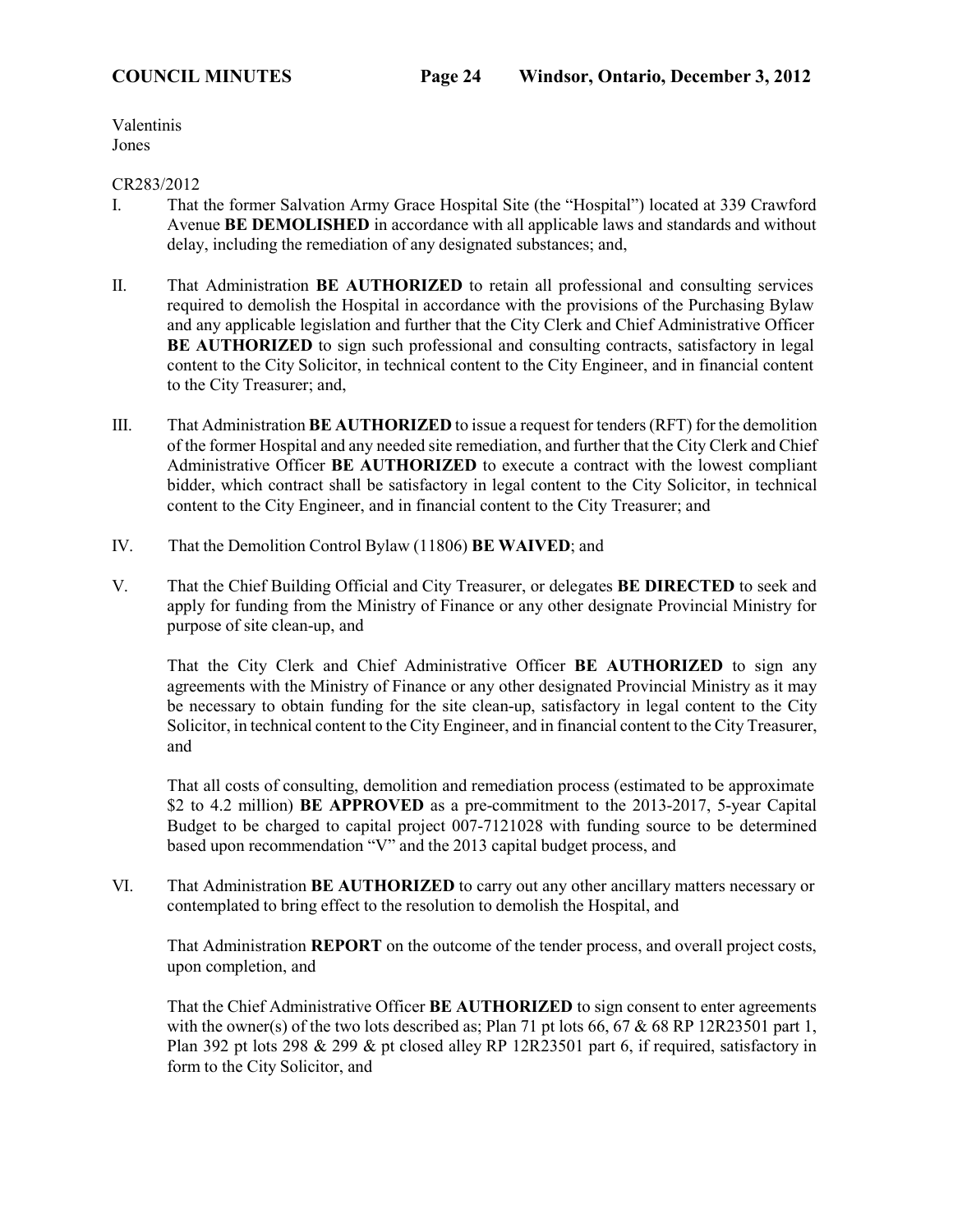- VII. That Administration **BE AUTHORIZED** to enter into discussions with the owner of the two (2) adjacent residential lots regarding the potential future plans for the site and bring a report back to Council on all options available.
- VIII. That an upset limit of \$100,000 **BE ALLOCATED** for certain costs that may arise for the repurposing of the subject site (e.g., for appraisals, etc.).

Carried.

Councillor Payne discloses an interest and abstains from voting on this matter.

Report Number 16271 SB/11510 14

# **STANDING COMMITTEE RESOLUTIONS**

Moved by Councillor Payne, seconded by Councillor Sleiman, **M523-2012** That **Report No. 104 of the Planning & Economic Development Standing Committee Standing Committee** of its meeting held November 13, 2012 regarding "Request to closeremaining portion of north/south alley east of Tourangeau Road from the north limit of Milloy Street tothe north limit of the property known as 1768 Tourangeau Road" **BE ADOPTED** as presented. Carried.

Report Number 16163 SAA2012

Moved by Councillor Payne, seconded by Councillor Sleiman, **M524-2012** That **Report No. 105 of the Planning & Economic Development Standing Committee Standing Committee** of its meeting held November 13, 2012 regarding "Request to closethe east/west alley east of Lloyd George Boulevard, south of Tecumseh Road East" **BE ADOPTED** aspresented. Carried.

Report Number 16198 SAA2012

Moved by Councillor Payne, seconded by Councillor Sleiman,

**M525-2012** That **Report No. 106 of the Planning & Economic Development Standing Committee Standing Committee** of its meeting held November 13, 2012 regarding "Business Plan &Financial Request for the 2013 Budget Deliberations for the Windsor Heritage Committee" **BE ADOPTED** as presented.

Carried.

MB2012

Moved by Councillor Payne, seconded by Councillor Sleiman,

**M526-2012** That **Report No. 107 of the Planning & Economic Development Standing Committee Standing Committee** of its meeting held November 13, 2012 regarding "Minutes of the Windsor BIA Advisory Committee meeting held August 31, 2012" **BE ADOPTED** as presented. Carried.

MB2012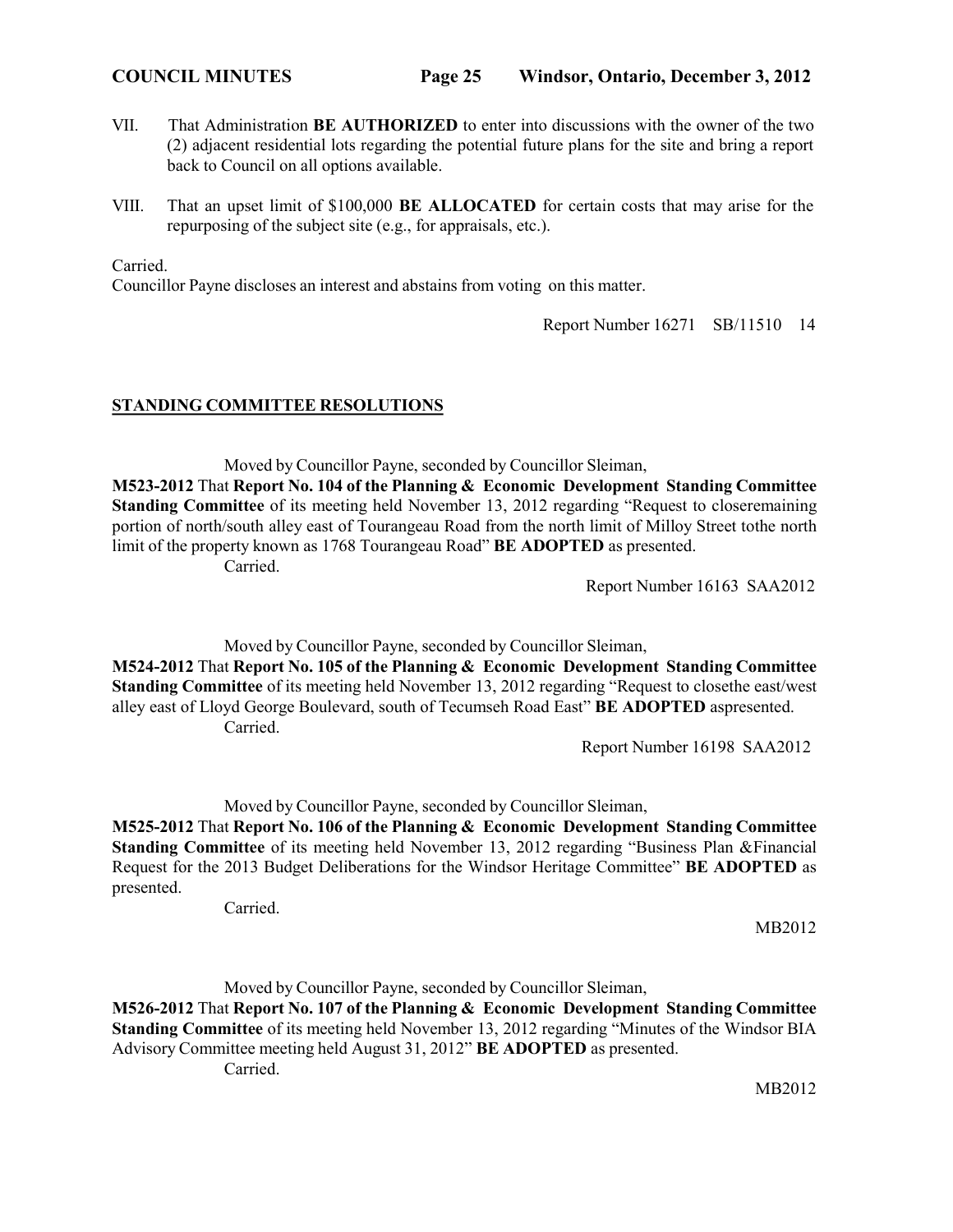MB2012

Moved by Councillor Payne, seconded by Councillor Sleiman, **M527-2012** That **Report No. 108 of the Planning & Economic Development Standing Committee Standing Committee** of its meeting held November 13, 2012 regarding "Minutes of the Windsor Heritage Committee meeting held October 10, 2012" **BE ADOPTED** as presented. Carried. MB2012

Moved by Councillor Payne, seconded by Councillor Sleiman, **M528-2012** That **Report No. 125 of the Social Development Health & Culture Standing Committee**  of its meeting held November 14, 2012 regarding "Request for Deposit of Funds to the Capital Account for Huron Lodge" **BE ADOPTED** as presented.

Carried.

Report Number 16180 AH/11289

Moved by Councillor Payne, seconded by Councillor Sleiman,

**M529-2012** That **Report No. 126 of the Social Development Health & Culture Standing Committee**  of its meeting held November 14, 2012 regarding "Windsor Regional Hospital – Heart Breaker Challenge, May 4, 2013 – Malden Park" **BE ADOPTED** as presented. Carried.

Report Number 16149 SR2012

Moved by Councillor Payne, seconded by Councillor Sleiman,

**M530-2012** That **Report No. 127 of the Social Development Health & Culture Standing Committee** of its meeting held November 14, 2012 regarding "Modernizing Child Care in Ontario" **BE ADOPTED** as presented. Carried.

Moved by Councillor Gignac, seconded by Councillor Sleiman, **M520-2012** That **Report No. 128 of the Social Development Health & Culture Standing Committee** of its meeting held November 14, 2012 regarding "Child Care Update – Fee Subsidy" **BE ADOPTED** as presented. Carried.

MB2012

Moved by Councillor Payne, seconded by Councillor Sleiman,

**M531-2012** That **Report No. 129 of the Social Development Health & Culture Standing Committee** of its meeting held November 14, 2012 regarding "Report No. 84 – Willistead Manor Inc."**BE ADOPTED** as presented.

Carried.

MB2012

Moved by Councillor Payne, seconded by Councillor Sleiman,

**M532-2012** That **Report No. 130 of the Social Development Health & Culture Standing Committee**  of its meeting held November 14, 2012 regarding "Minutes of the Executive Board and Board of Directors of Willistead Manor Inc. meeting held October 11, 2012" **BE ADOPTED** as presented. Carried.

MB2012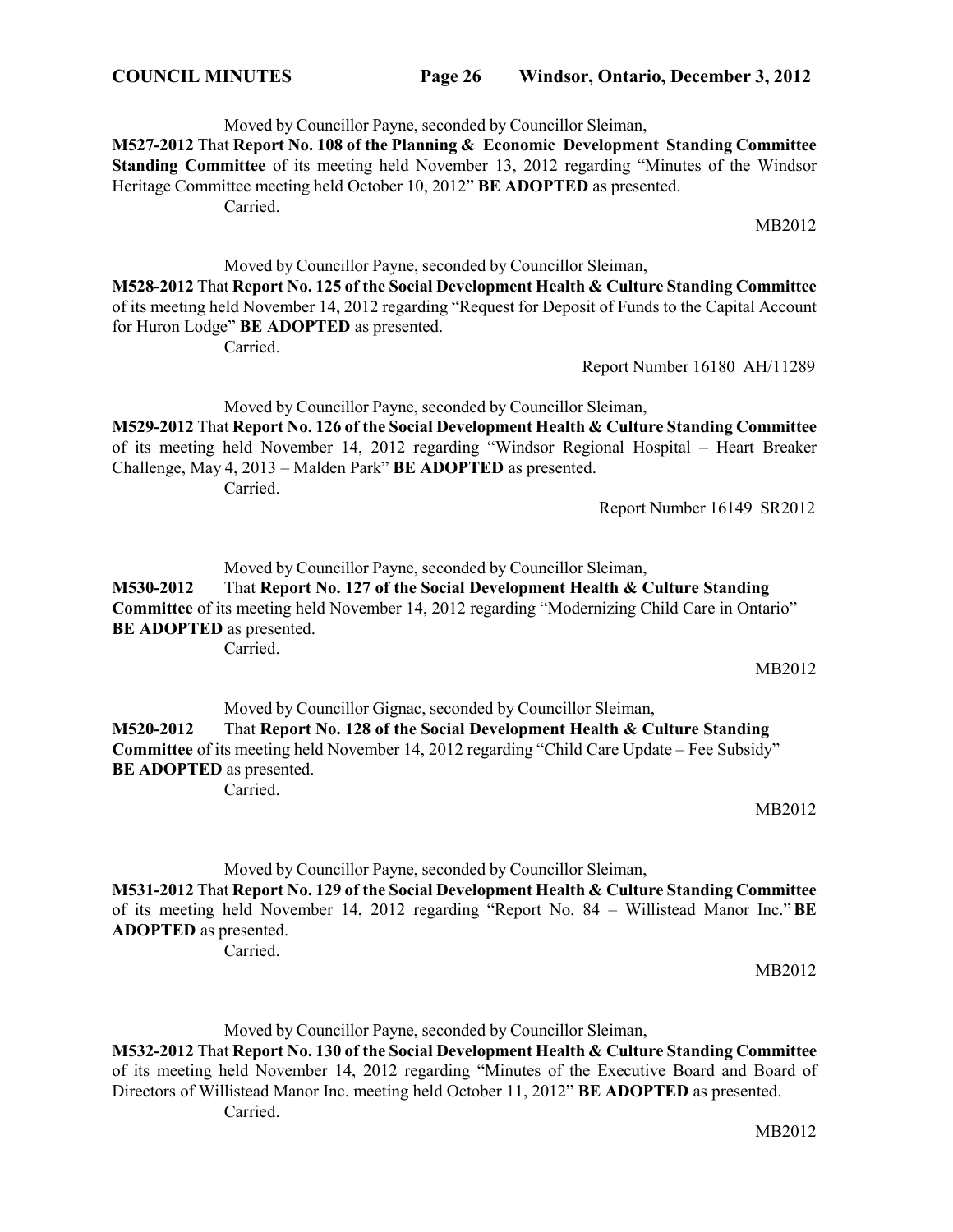Moved by Councillor Payne, seconded by Councillor Sleiman, **M533-2012** That **Report No. 131 of the Social Development Health & Culture Standing Committee**  of its meeting held November 14, 2012 regarding "Minutes of the Seniors Advisory Committee meeting held September 5, 2012" **BE ADOPTED** as presented. Carried.

Moved by Councillor Payne, seconded by Councillor Sleiman, **M534-2012** That **Report No. 132 of the Social Development Health & Culture Standing Committee** of its meeting held November 14, 2012 regarding "Minutes of the Mayor"s YouthAdvisory Committee meeting held August 15, 2012" **BE ADOPTED** as presented. Carried.

Moved by Councillor Payne, seconded by Councillor Sleiman, **M535-2012** That **Report No. 133 of the Social Development Health & Culture Standing Committee**  of its meeting held November 14, 2012 regarding "Minutes of the Community Public Art Advisory Committee meeting held June 19, 2012" **BE ADOPTED** as presented. Carried.

Moved by Councillor Payne, seconded by Councillor Sleiman, **M536-2012** That **Report No. 134 of the Social Development Health & Culture Standing Committee**  of its meeting held November 14, 2012 regarding "Business Plan & Financial Request for2013 Budget Deliberations for the Seniors Advisory Committee" **BE ADOPTED** as presented. Carried.

Moved by Councillor Payne, seconded by Councillor Valentinis, **M537-2012** That **Report No. 135 of the Social Development Health & Culture Standing Committee** of its meeting held November 14, 2012 regarding "Business Plan & Financial Request for 2013 Budget Deliberations for the Mayor"s Youth Advisory Committee" **BE REFERRED** to the 2013 budget deliberations. Carried.

MB2012

MB2012

MB2012

MB2012

MB2012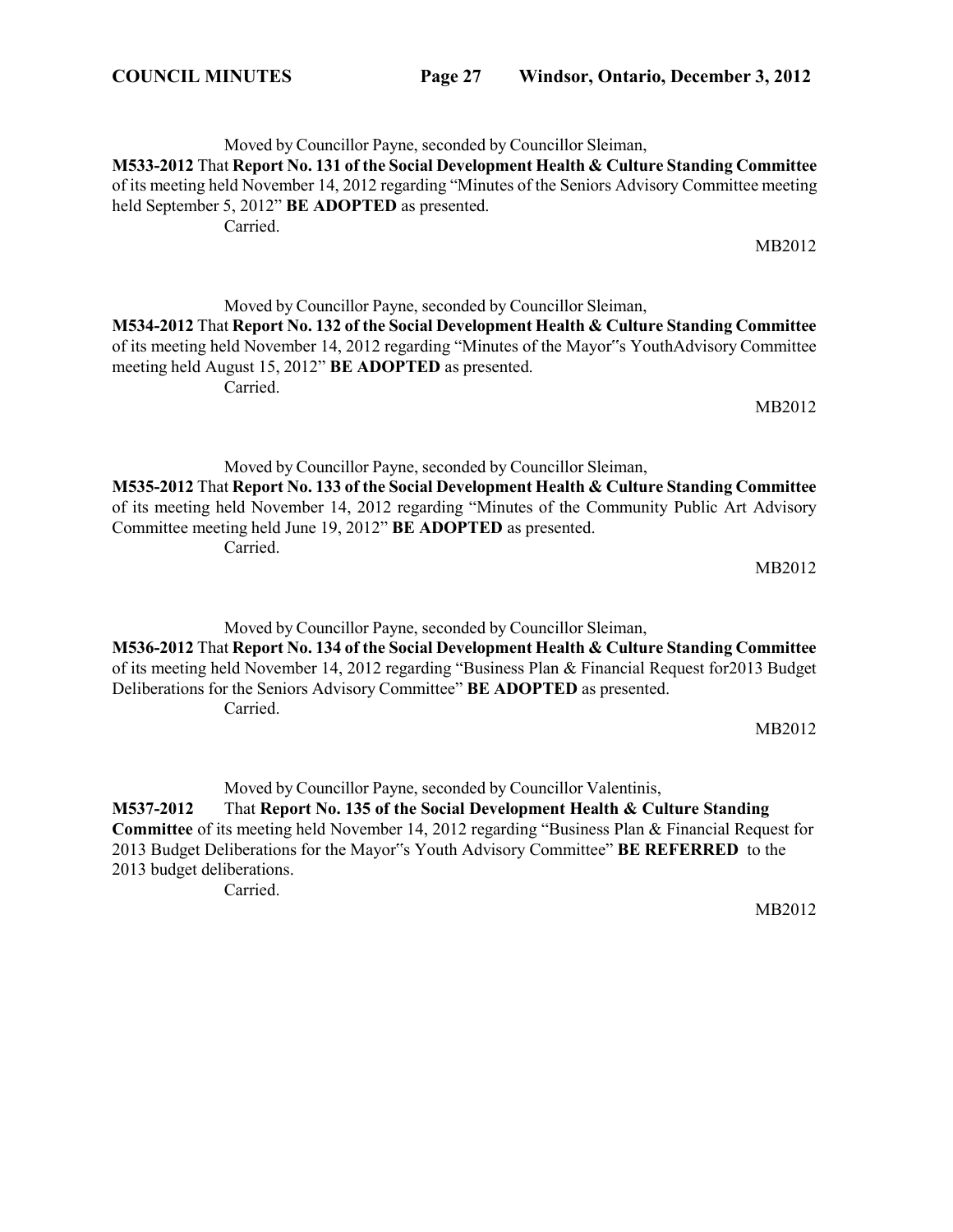ADOPTED by Council at its meeting held December 3, 2012 [**M518-2012**] SV/bm

# **SPECIAL MEETING OF COUNCIL – IN CAMERA November 23, 2012**

# **Meeting called to order at: 9:00 a.m.**

# **Members in Attendance:**

Mayor E. Francis Councillor D. Dilkens Councillor R. Jones Councillor A. Halberstadt Councillor F. Valentinis Councillor B. Marra (arrives at 9:06 a.m. and leaves at 9:07 a.m.) Councillor P. Hatfield Councillor J. Gignac Councillor H. Payne Councillor E. Sleiman

# **Members Absent:**

Councillor A. Maghnieh (participates by conference call)

# **Also in attendance:**

H. Reidel, Chief Administrative Officer (participates by conference call) J. Payne, Community Development and Health Commissioner and Corporate Leader Social Development, Health, Recreation and Culture M. Sonego, City Engineer and Corporate Leader Environmental Protection and Transportation G. Wilkki, City Solicitor and Corporate Leader Economic Development and Public Safety S. Vlachodimos, Deputy Clerk O. Colucci, Chief Financial Officer/City Treasurer and Corporate Leader Finance and Technology

L. Doyle, Chief Building Official (Item 1)

J. Guthrie, Deputy Treasurer- Taxation and Financial Projects (Item 1)

W. Willis, Legal Counsel, McTague Law Firm (Item 1)

**Verbal Motion is presented by Councillor Jones, seconded by Councillor Valentinis,**

**That Rule 3.3(c) of the** *Procedure By-law, 98-2011,* **BE WAIVED to allow for the Mayor to call a special meeting without 24 hours notice.**

**Motion Carried.**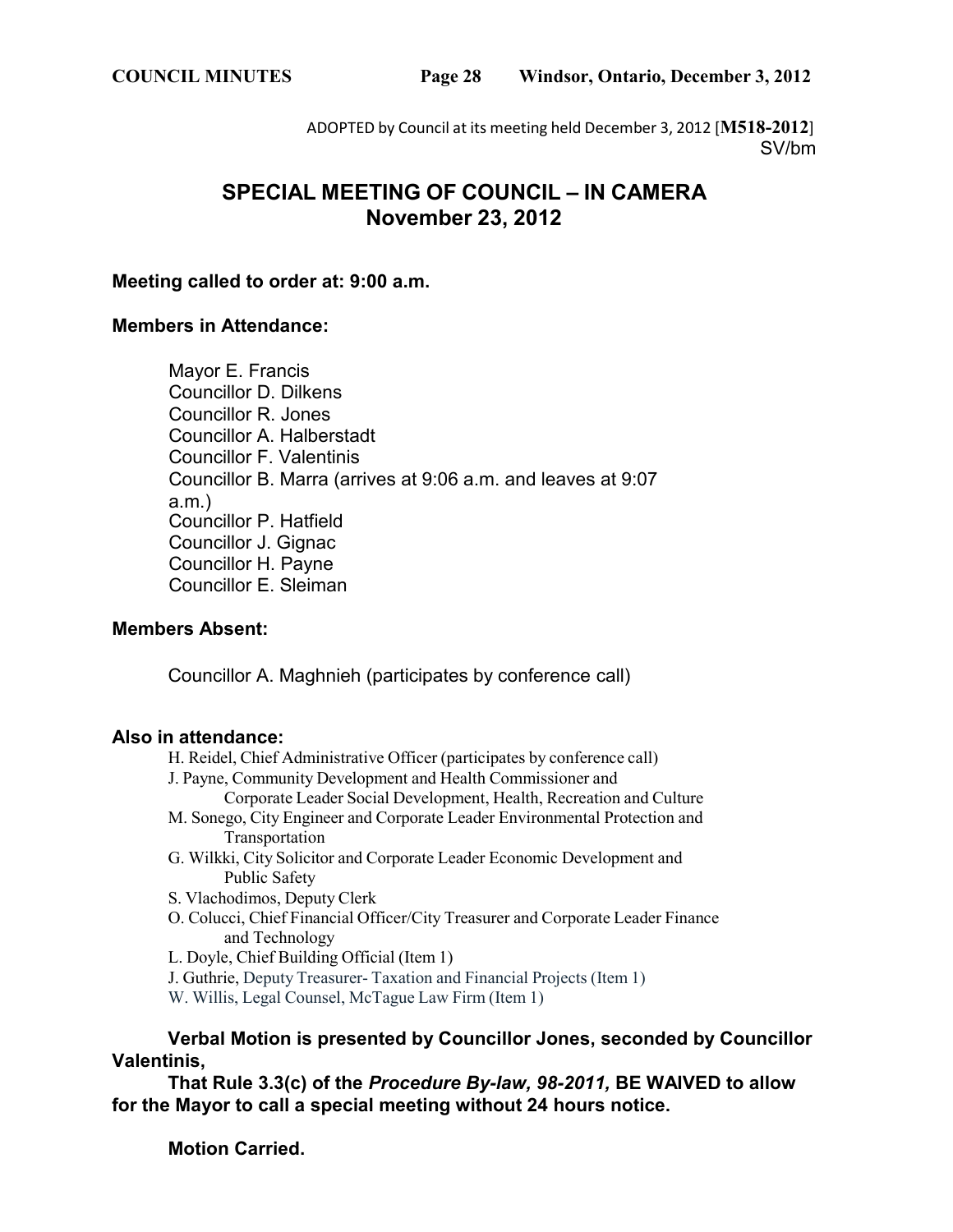# **Verbal Motion is presented by Councillor Sleiman, seconded by Councillor Valentinis, to move in Camera for discussion of the following item(s):**

**development opportunity**

**Item No. Subject Section – Pursuant to Municipal Act, 2001, as amended 1. Property/legal matter – economic 239(2)(c)(f)**

# **Motion Carried.**

# **Declarations of Pecuniary Interest:**

Councillor Marra discloses an interest and leaves the meeting as a family member has an interest in the subject property.

Councillor Dilkens discloses an interest and abstains from voting on Item 1(c) as his employer is involved with the subject land transaction.

**Discussion on the items of business. (Items 1(a),(b),(c) and (d)).**

**Verbal Motion is presented by Councillor Hatfield, seconded by Councillor Jones, to move back into public session. Motion Carried.**

**Moved by Councillor Hatfield, seconded by Councillor Jones, THAT the Clerk BE DIRECTED to transmit the recommendation(s) contained in the report(s) discussed at the In-Camera Council Meeting held November 23, 2012 directly to Council for consideration at the next Regular Meeting.**

1(a). That the Mayor, Administration and Legal Counsel **BE AUTHORIZED** to proceed in accordance with the verbal instructions of Council with respect to a property matter – economic development opportunity.

**Aye votes: Mayor Francis, Councillors Dilkens, Jones, Halberstadt,**

> **Valentinis, Hatfield, Gignac, Payne and Sleiman Absent: Councillor Maghnieh Councillor Marra declares a conflict and is absent for the meeting**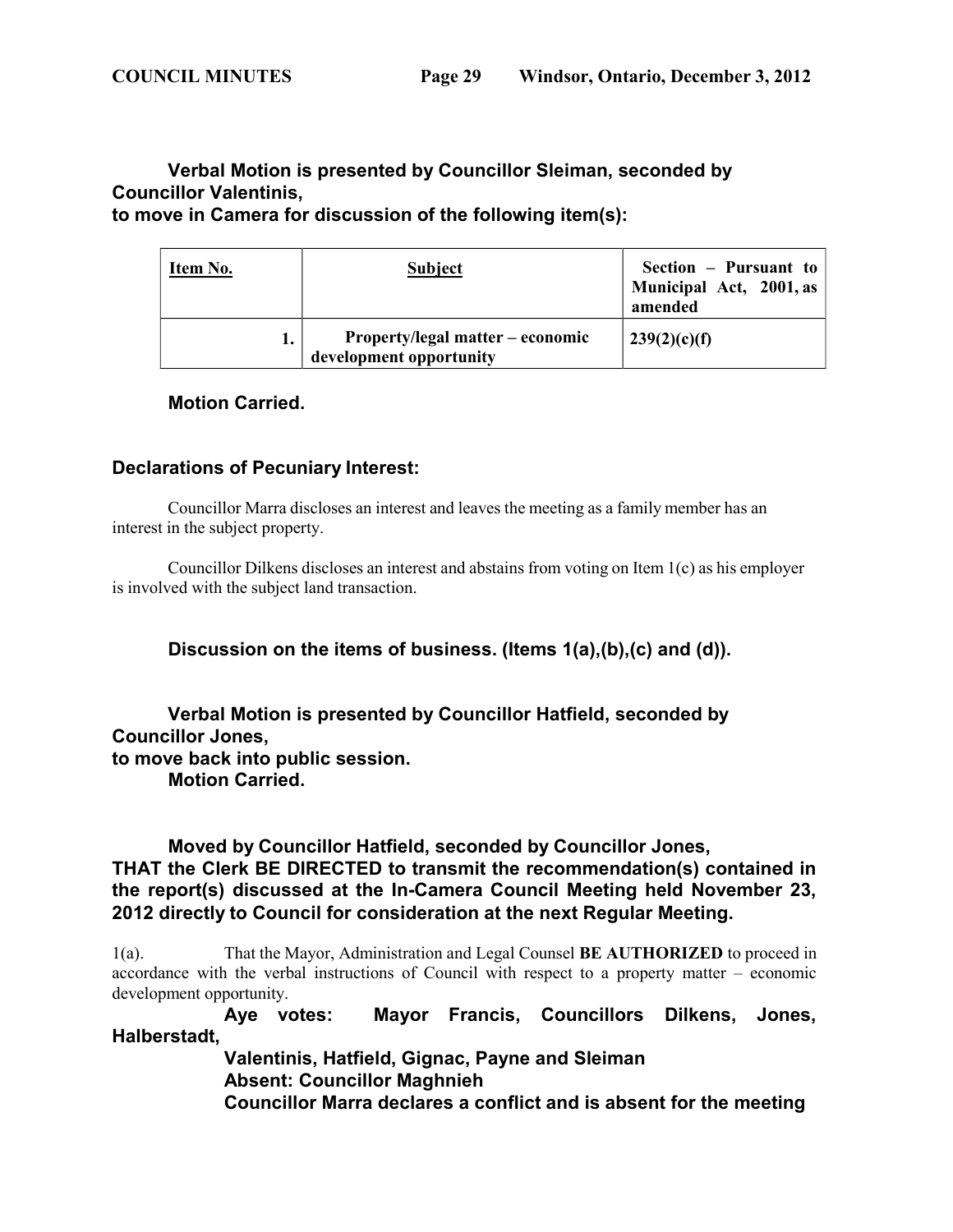1(b). That the Mayor, Administration and Legal Counsel **BE AUTHORIZED** to proceed in accordance with the verbal instructions of Council with respect to a property matter – economic development opportunity.

**Aye votes: Mayor Francis, Councillors Dilkens, Jones, Halberstadt,**

# **Valentinis, Hatfield, Gignac, Payne and Sleiman Absent: Councillor Maghnieh Councillor Marra declares a conflict and is absent for the meeting**

1(c). That the Mayor, Administration and Legal Counsel **BE AUTHORIZED** to proceed in accordance with the verbal instructions of Council with respect to a property matter – economic development opportunity.

**Aye votes: Mayor Francis, Councillors Jones, Halberstadt, Valentinis, Hatfield, Gignac, Payne and Sleiman Absent: Councillor Maghnieh Councillor Marra declares a conflict and is absent for the meeting Councillor Dilkens declares a conflict and abstains from voting on**

# **this item**

1(d). That the Mayor, Administration and Legal Counsel **BE AUTHORIZED** to proceed in accordance with the verbal instructions of Council with respect to a property matter – economic development opportunity.

**Aye votes: Mayor Francis, Councillors Dilkens, Jones, Halberstadt,**

> **Valentinis, Hatfield, Gignac, Payne and Sleiman Absent: Councillor Maghnieh Councillor Marra declares a conflict and is absent for the meeting**

**Motion Carried.**

**Moved by Councillor Hatfield, seconded by Councillor Jones, That the special meeting of council held November 23, 2012 BE ADJOURNED. (Time: 10:00 a.m.)**

**Motion Carried.**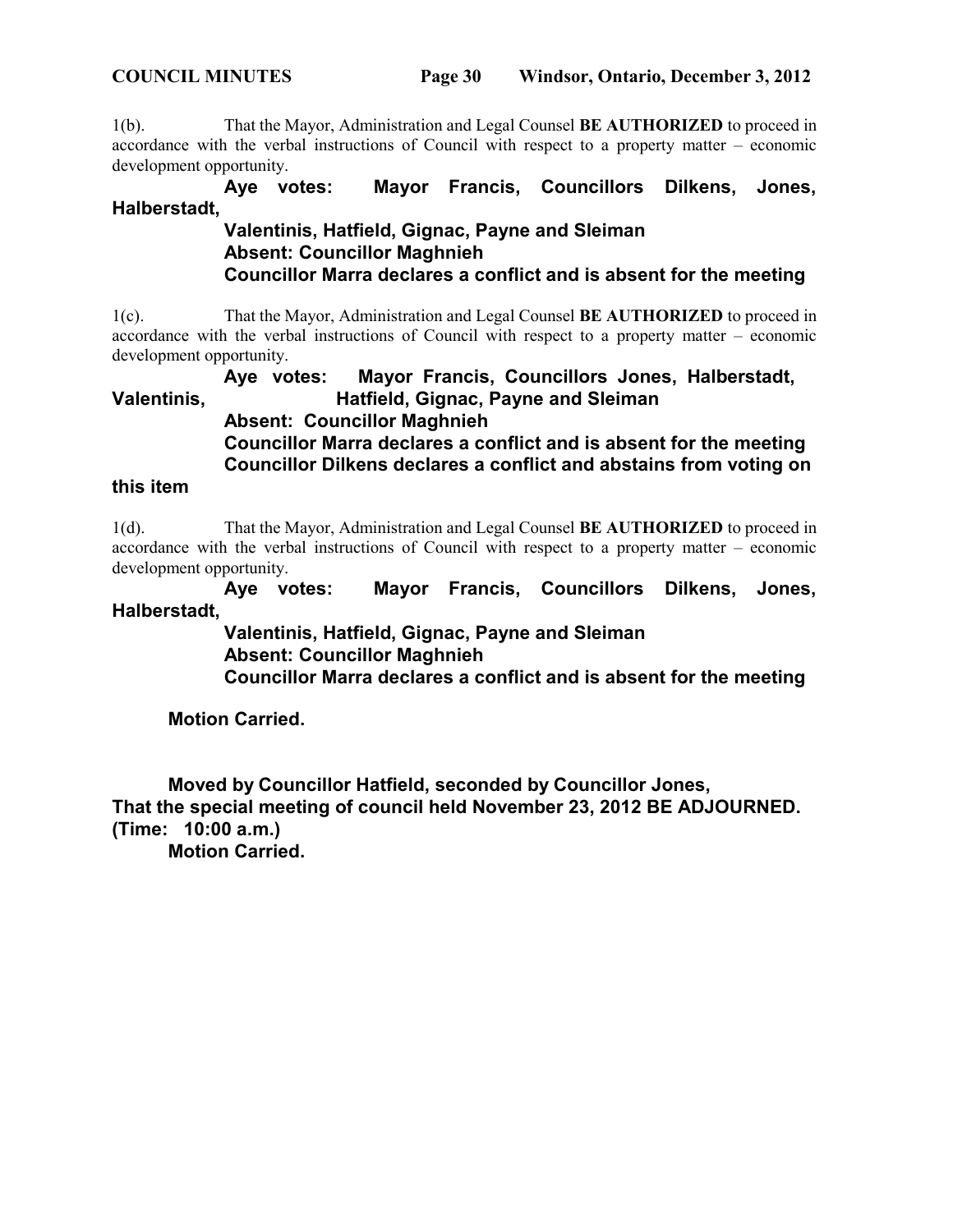**ADOPTED by Council at its meeting held December 3, 2012 [M519-2012]** VC/bm

# **SPECIAL MEETING OF COUNCIL – IN CAMERA December 3, 2012**

# **Meeting called to order at: 3:10 p.m.**

# **Members in Attendance:**

Mayor E. Francis Councillor R. Jones Councillor A. **Halberstadt** Councillor F. Valentinis Councillor B. Marra Councillor P. Hatfield Councillor J. Gignac Councillor A. Maghnieh Councillor H. Payne Councillor E. Sleiman

# **Members Absent:**

Councillor D. Dilkens

# **Also in attendance:**

- H. Reidel, Chief Administrative Officer (arrives at 3:12 p.m.)
- J. Payne, Community Development and Health Commissioner and
	- Corporate Leader Social Development, Health, Recreation and Culture
- M. Sonego, City Engineer and Corporate Leader Environmental Protection and Transportation
- G. Wilkki, City Solicitor and Corporate Leader Economic Development and Public Safety (arrives at 3:11 p.m.)
- V. Critchley, City Clerk/Licence Commissioner and Corporate Leader Public Engagement and Human Resources
- O. Colucci, Chief Financial Officer/City Treasurer and Corporate Leader Finance and Technology (arrives at 3:12 p.m. – not present for Item 4)
- M. Nazarewich, Senior Legal Counsel (Item 2)
- C. Glassford, Legal Counsel (Item 2)

**Verbal Motion is presented by Councillor Marra, seconded by Councillor Sleiman,**

**that Rule 3.3 (c) of the** *Procedure By-law, 98-2011,* **BE WAIVED to add the following Agenda items:**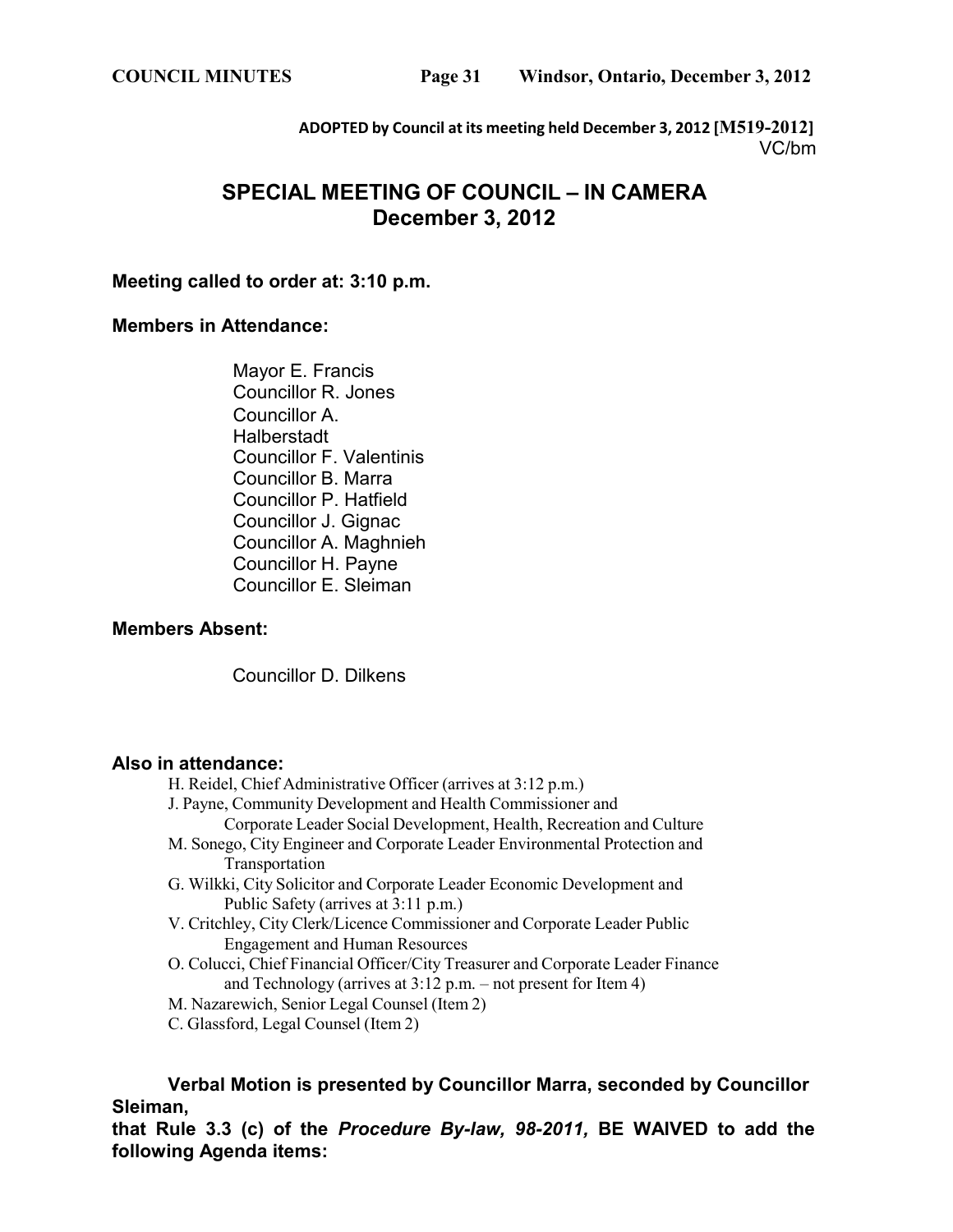- **5. Personal/Legal Matter – Confidential memo re Aquatic Centre;**
- **6. Personal Matter – labour negotiations.**

**Motion Carried.**

# **Verbal Motion is presented by Councillor Marra, seconded by Councillor Valentinis**

**to move in Camera for discussion of the following item(s), adding Items 5 and 6:**

| Item No. | <b>Subject</b>                                                          | Section – Pursuant<br>to<br>Municipal Act, 2001,<br>as<br>amended |
|----------|-------------------------------------------------------------------------|-------------------------------------------------------------------|
| 1.       | Legal matter – litigation settlement                                    | 239(2)(e)(f)                                                      |
| 2.       | Property/legal matter – acquisition of<br>property                      | 239(2)(c)(d)(e)(f)                                                |
| 3.       | Property matter – purchase of land                                      | 239(2)(c)                                                         |
| 4.       | Property matter – purchase of land                                      | 239(2)(c)                                                         |
| 5.       | Personal matter – confidential memo re<br><b>Aquatic Centre – ADDED</b> | 239(2)(b)(e)(f)                                                   |
| 6.       | <b>Personal matter – labour negotiations -</b><br><b>ADDED</b>          | 239(2)(d)(f)                                                      |

**Motion Carried.**

# **Declarations of Pecuniary Interest:**

None declared.

**Discussion on the items of business. (Items 1, 3, 4, 2, 5 and 6)**

**Verbal Motion is presented by Councillor Valentinis, seconded by Councillor Marra, to move back into public session.**

**Motion Carried.**

**Moved by Councillor Hatfield, seconded by Councillor Gignac,**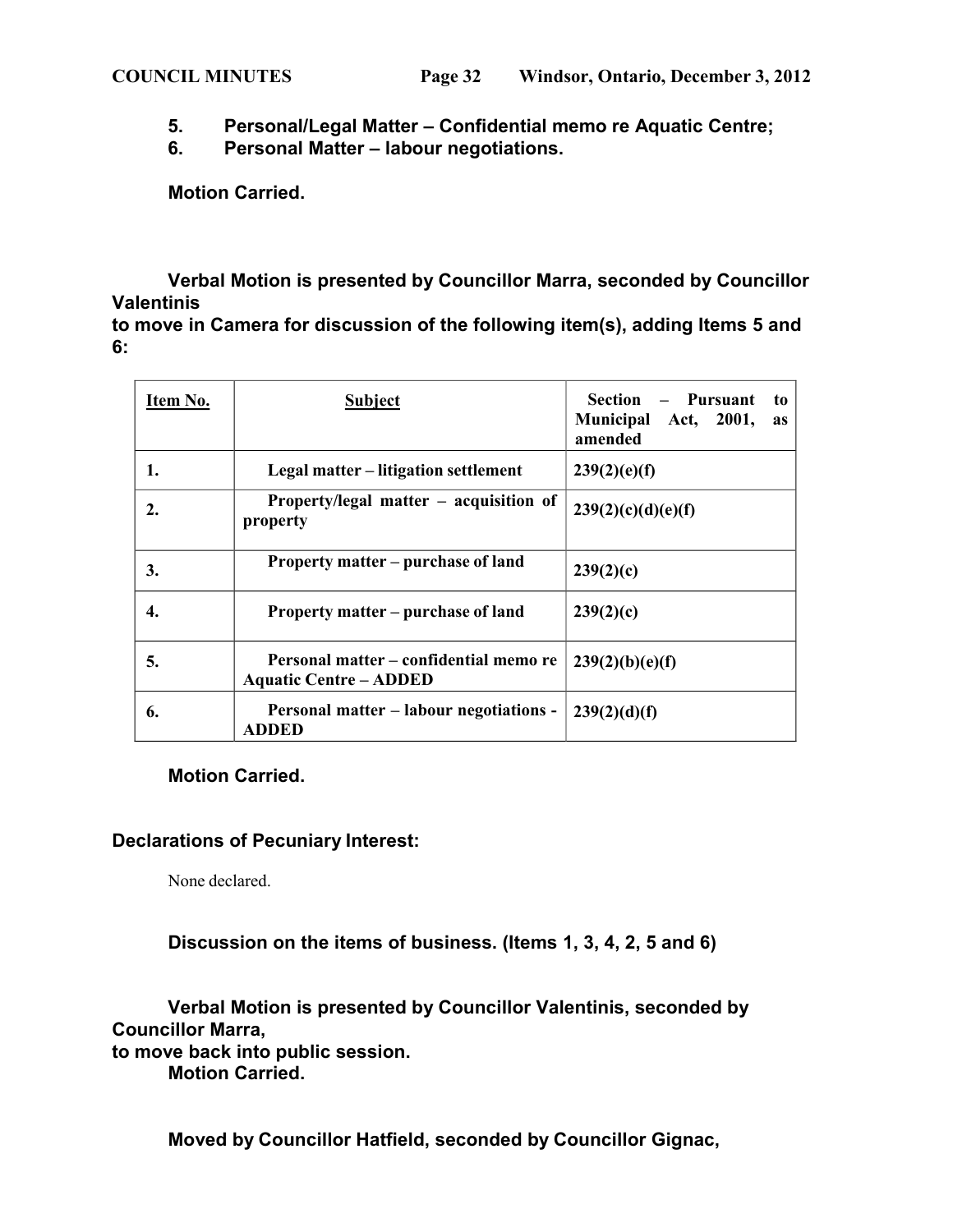# **THAT the Clerk BE DIRECTED to transmit the recommendation(s) contained in the report(s) discussed at the In-Camera Council Meeting held December 3, 2012 directly to Council for consideration at the next Regular Meeting.**

1. That the recommendation contained in the in-camera report from Senior Legal Counsel, City Solicitor and Corporate Leader Economic Development and Public Safety and Chief Financial Officer/City Treasurer and Corporate Leader Finance and Technology respecting a legal matter – litigation settlement **BE APPROVED**.

2. That the confidential report from Legal Counsel and City Solicitor and Corporate Leader Economic Development and Public Safety respecting a property/legal matter – acquisition of property **BE RECEIVED FOR INFORMATION**.

3. That the recommendation contained in the in-camera report from Senior Legal Counsel, City Solicitor and Corporate Leader Economic Development and Public Safety, Chief Financial Officer/City Treasurer and Corporate Leader Finance and Technology and City Engineer andCorporate Leader Environmental Protection and Transportation respecting a property matter – purchaseof land **BE APPROVED**.

4. That the recommendation contained in the in-camera report from the Property Coordinator, Property Supervisor, and Deputy Treasurer – Financial Planning respecting a property matter – purchase of land **BE APPROVED**.

# **Mr. Colucci declares an interest in this item and excuse himself from the meeting room during debate.**

5. That the verbal report of the City Solicitor and Corporate Leader Economic Development and Public Safety respecting the in-camera memo regarding the Aquatic Centre **BE RECEIVED**.

6. That the confidential verbal report from the City Clerk/Licence Commissioner and Corporate Leader Public Engagement and Human Services respecting labour negotiations **BE RECEIVED**.

# **Motion Carried.**

**Moved by Councillor Jones, seconded by Councillor Sleiman, That the special meeting of council held December 3, 2012 BE ADJOURNED. (Time: 3:35 p.m.) Motion Carried.**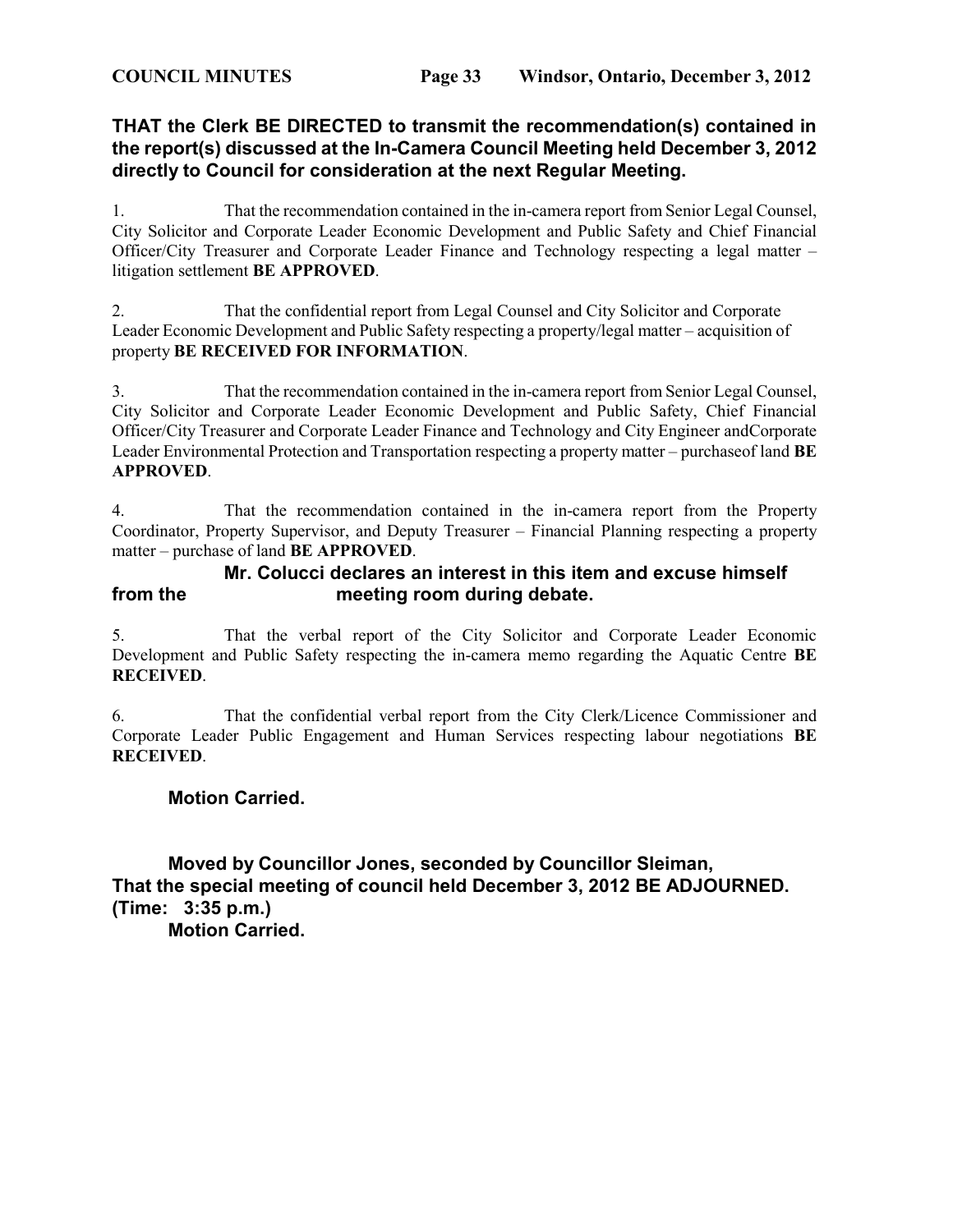**COUNCIL MINUTES Page 34 Windsor, Ontario, December 3, 2012**

**Adopted by Council at its meeting held December 3, 2012 [M523-2012]**

/AA

Windsor, Ontario December 3, 2012

**REPORT NO. 104** of the **PLANNING & ECONOMIC DEVELOPMENT STANDING COMMITTEE** of its meeting held November 13, 2012

**Present: Councillor Bill Marra, Chair Councillor Drew Dilkens Councillor Percy Hatfield Councillor Hilary Payne Councillor Ed Sleiman**

That the following recommendations of the Planning & Economic Development Standing Committee **BE APPROVED** as follows**:**

Moved by Councillor Dilkens, seconded by Councillor Sleiman

I. **THAT** the remaining portion of the 4.88 metre (16.0 feet) wide north/south alley east of Tourangeau Road, from the north limit of Milloy Street to the north limit of the property known 1768 Tourangeau Road, shown on Drawing No. CC-1627, *attached* hereto as Appendix "A" **BE ASSUMED** for subsequent closure and conveyance to the abutting property owners and further the City Solicitor **BE REQUESTED** to prepare the necessary by-law.

II. **THAT** remaining portion of the 4.88 metre (16.0 feet) wide north/south alley east of Tourangeau Road, from the north limit of Milloy Street to the north limit of the property known 1768 Tourangeau Road, as shown on Drawing No. CC-1627, *attached* hereto as Appendix "A" **BE CLOSED AND CONVEYED** to the abutting property owners subject to the following:

i. Easements are required in favour of:

EnWin Utilities Ltd.

Bell Canada

Cogeco Cable Systems

- ii. Conveyance cost to each owner
	- Abutting properties zoned RD1.2: \$1.00 plus deed preparation and proportionate share of survey cost for the full width of the alley;

and further:

- iii. The City Planner **BE REQUESTED** to supply the appropriate legal description, in accordance with Drawing Number. CC-1627, *attached* hereto as Appendix "A"
- iv. The City Planner, or designate, **BE AUTHORIZED** to publish the required legal notice,
- v. The City Solicitor **BE REQUESTED** to prepare the by-law to close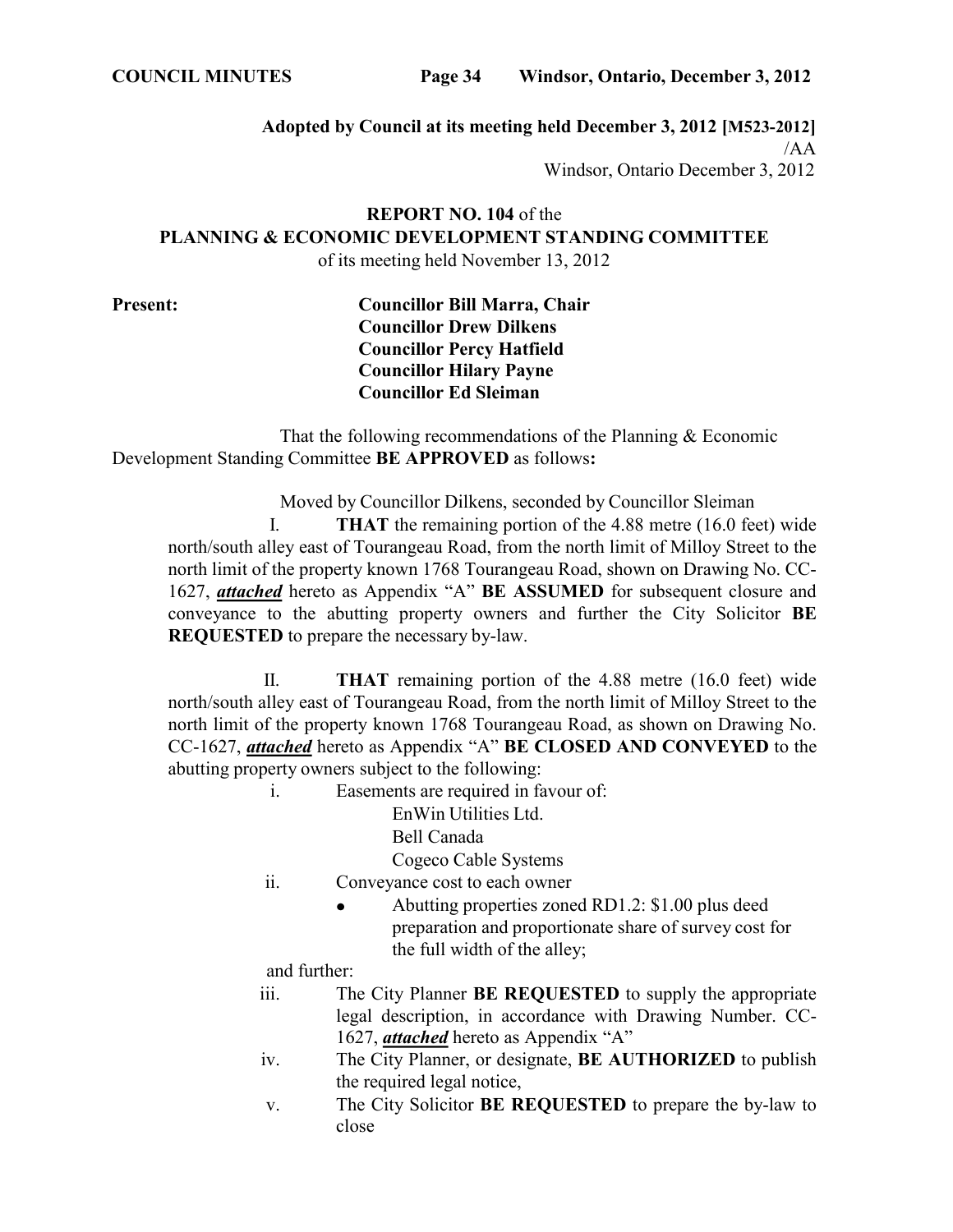- vi. The Chief Administrative Officer and City Clerk **BE AUTHORIZED** to sign all necessary documents approved as to form and content satisfactory to the City Solicitor,
- vii. The transaction **BE COMPLETED** electronically pursuant to By-law Number 366-2003.

Carried.

# **Livelink #16163 SAA2012**

*Clerk's Note:* The report authored by the City Planner dated October 15, 2012 entitled "Request to close remaining portion of north/south alley east of Tourangeau Road, from the north limit of Milloy Street to the north limit of the property known as 1768 Tourangeau Road" is *attached* as background information.

**CHAIRPERSON**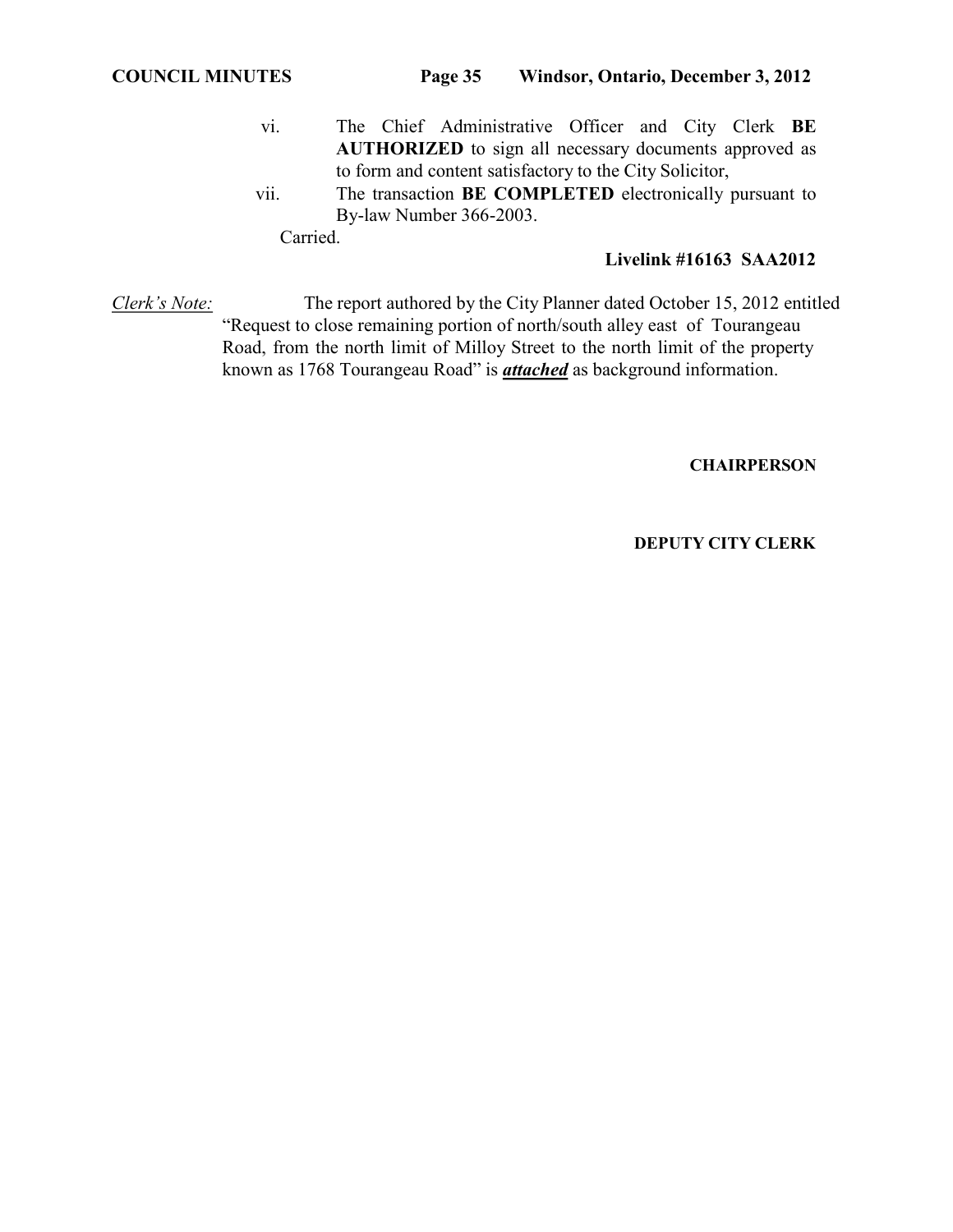**COUNCIL MINUTES Page 36 Windsor, Ontario, December 3, 2012**

**Adopted by Council at its meeting held December 3, 2012 [M524-2012]**

/AA

Windsor, Ontario December 3, 2012

**REPORT NO. 105** of the **PLANNING & ECONOMIC DEVELOPMENT STANDING COMMITTEE** of its meeting held November 13, 2012

**Present: Councillor Bill Marra, Chair Councillor Drew Dilkens Councillor Percy Hatfield Councillor Hilary Payne Councillor Ed Sleiman**

That the following recommendations of the Planning & Economic Development Standing Committee **BE APPROVED** as follows**:**

> Moved by Councillor Dilkens, seconded by Councillor Sleiman **I. THAT** the 4.27m (14.0 feet) wide east/west alley east of Lloyd George Boulevard, south of Tecumseh Road East and shown on Drawing No. CC-1630 *attached* hereto as Appendix "A" **BE ASSUMED** for subsequent closure and conveyance to the abutting property owners and further the City Solicitor **BE REQUESTED** to prepare the necessary by-law.

> **II. THAT** the 4.27m (14.0 feet) wide east/west alley east of Lloyd George Boulevard, south of Tecumseh Road East and shown on Drawing No. CC-1630 *attached* hereto as Appendix "A" **BE CLOSED AND CONVEYED** to the abutting property owners subject to the following:

> > viii. Easements are required in favour of:

EnWin Utilities Ltd.

Bell Canada

Cogeco Cable Systems

ix. Conveyance cost to each owner

Abutting properties zoned RD1.1: \$1.00 plus deed preparation and proportionate share of survey cost Abutting properties zoned CD2.1: \$12.00 per square foot (\$129.17 per square metre) with no easements and \$6.00 per square foot (\$64.59 per square metre) with easement. Deed preparation included. Plus survey cost.

and further:

- x. The City Planner **BE REQUESTED** to supply the appropriate legal description, in accordance with Drawing Number. CC-1630, *attached* hereto as Appendix "A"
- xi. The City Planner, or designate, **BE AUTHORIZED** to publish the required legal notice,
- xii. The City Solicitor **BE REQUESTED** to prepare the by-law to close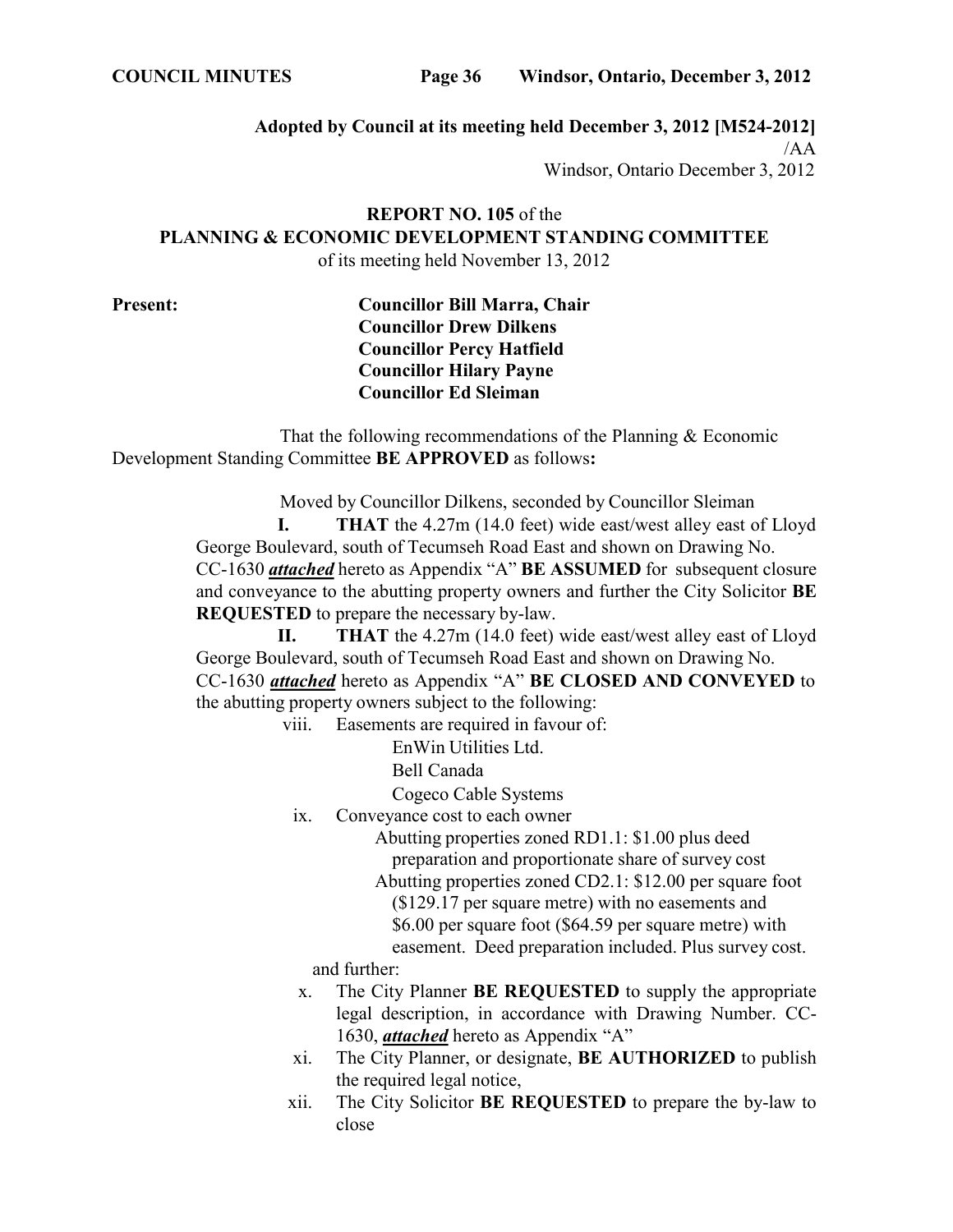- xiii. The Chief Administrative Officer and City Clerk **BE AUTHORIZED** to sign all necessary documents approved as to form and content satisfactory to the City Solicitor,
- xiv. The transaction **BE COMPLETED** electronically pursuant to By-law Number 366-2003.

Carried.

# **Livelink #16198 SAA2012**

*Clerk's Note:*The report authored by the City Planner dated October 22, 2012 entitled "Request to close the east/

# **CHAIRPERSON**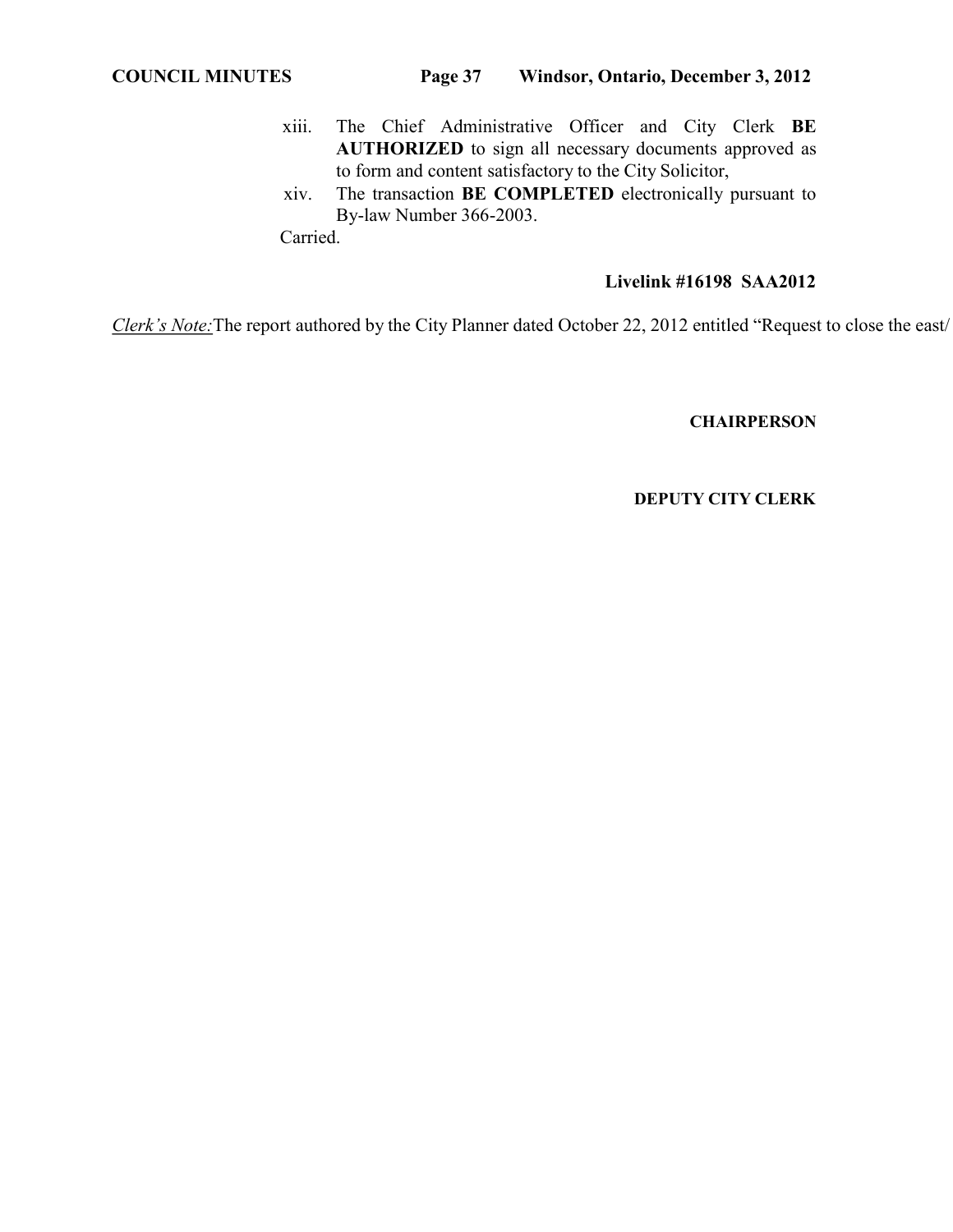**COUNCIL MINUTES Page 1 Windsor, Ontario, December 3, 2012**

**Adopted by Council at its meeting held December 3, 2012 [M525-2012]** /AA Windsor, Ontario December 3, 2012

# **REPORT NO. 106** of the **PLANNING & ECONOMIC DEVELOPMENT STANDING COMMITTEE** of its meeting held November 13, 2012

**Present: Councillor Bill Marra, Chair Councillor Drew Dilkens Councillor Percy Hatfield Councillor Hilary Payne Councillor Ed Sleiman**

That the following recommendations of the Planning & Economic Development Standing Committee **BE APPROVED** as follows**:**

Moved by Councillor Hatfield, seconded by Councillor Sleiman **THAT** the Business Plan & Financial Request for the 2013 Budget Deliberations for the Windsor Heritage Committee **BE RECEIVED** for information. Carried.

*Clerk's Note:*The Business Plan & Financial Request for the 2013 Budget Deliberations for the Windsor Heritage Committee is *attached* as background information.

**CHAIRPERSON**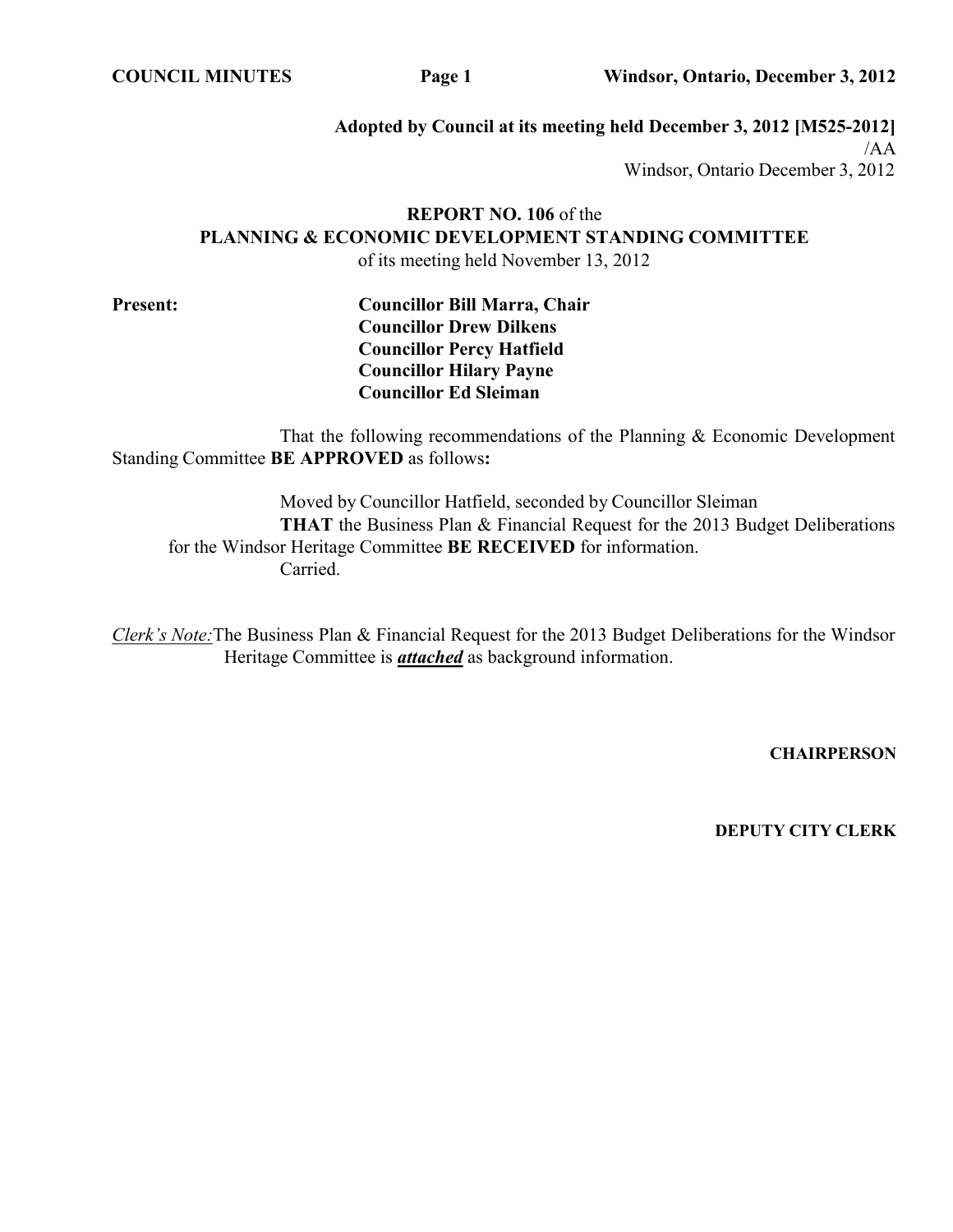**COUNCIL MINUTES Page 39 December 3, 2012**

**Adopted by Council at its meeting held December 3, 2012 [M526-2012]** /AA Windsor, Ontario December 3, 2012

# **REPORT NO. 107** of the **PLANNING & ECONOMIC DEVELOPMENT STANDING COMMITTEE** of its meeting held November 13, 2012

**Present: Councillor Bill Marra, Chair Councillor Drew Dilkens Councillor Percy Hatfield Councillor Hilary Payne Councillor Ed Sleiman**

That the following recommendations of the Planning & Economic Development Standing Committee **BE APPROVED** as follows**:**

Moved by Councillor Dilkens, seconded by Councillor Payne **THAT** the minutes of the Windsor BIA Advisory Committee meeting held August 31, 2012 **BE RECEIVED** for information. Carried.

*Clerk's Note:*The minutes of the Windsor BIA Advisory Committee meeting held August 31, 2012 are *attached* as background information.

**CHAIRPERSON**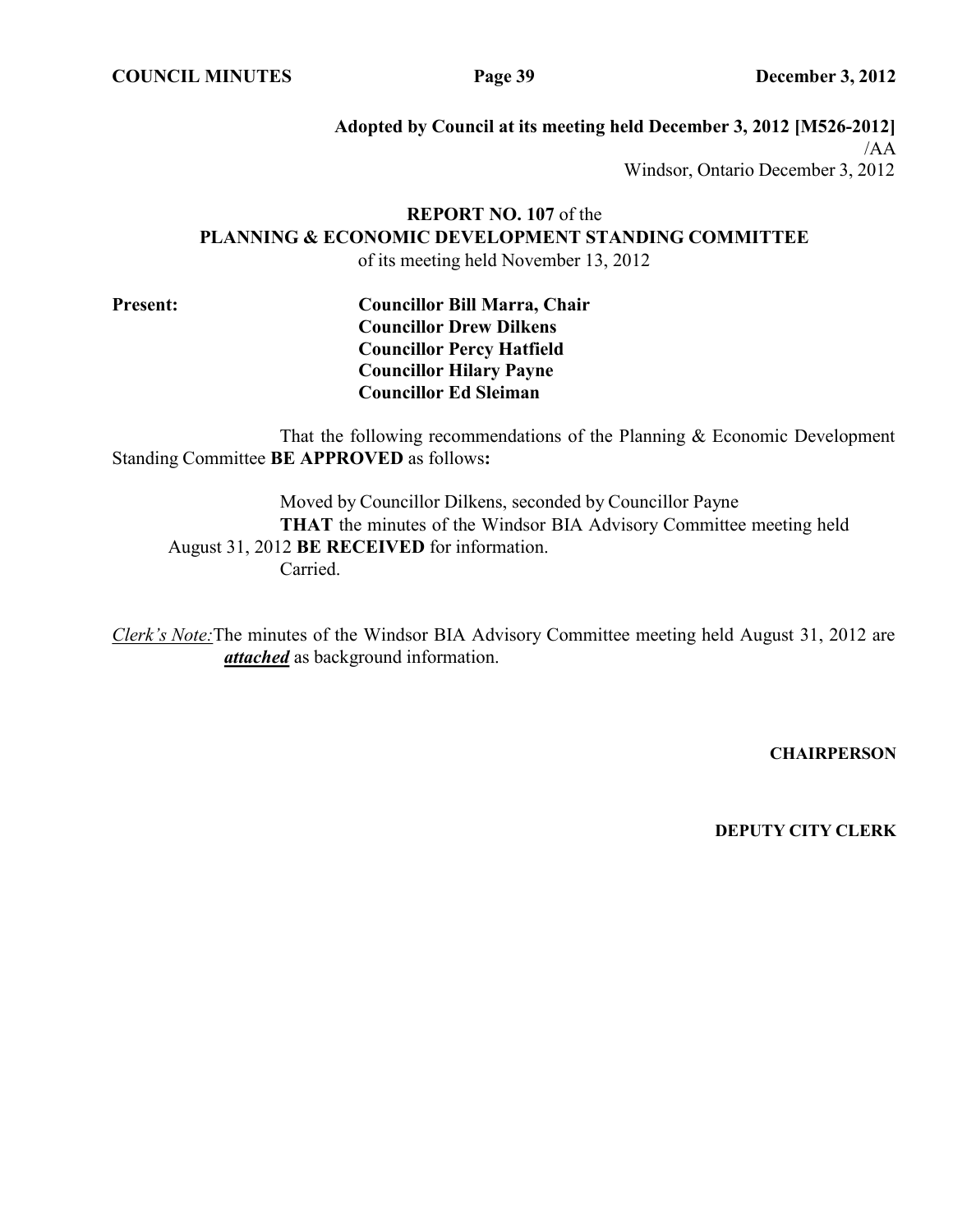**COUNCIL MINUTES Page 40 December 3, 2012**

**Adopted by Council at its meeting held December 3, 2012 [M527-2012]** /AA Windsor, Ontario December 3, 2012

# **REPORT NO. 108** of the **PLANNING & ECONOMIC DEVELOPMENT STANDING COMMITTEE** of its meeting held November 13, 2012

**Present: Councillor Bill Marra, Chair Councillor Drew Dilkens Councillor Percy Hatfield Councillor Hilary Payne Councillor Ed Sleiman**

That the following recommendations of the Planning & Economic Development Standing Committee **BE APPROVED** as follows**:**

Moved by Councillor Dilkens, seconded by Councillor Hatfield **THAT** the minutes of the Windsor Heritage Committee meeting held October 10, 2012 **BE RECEIVED** for information. Carried.

*Clerk's Note:*The minutes of the Windsor Heritage Committee meeting held October 10, 2012 are *attached* as background information.

**CHAIRPERSON**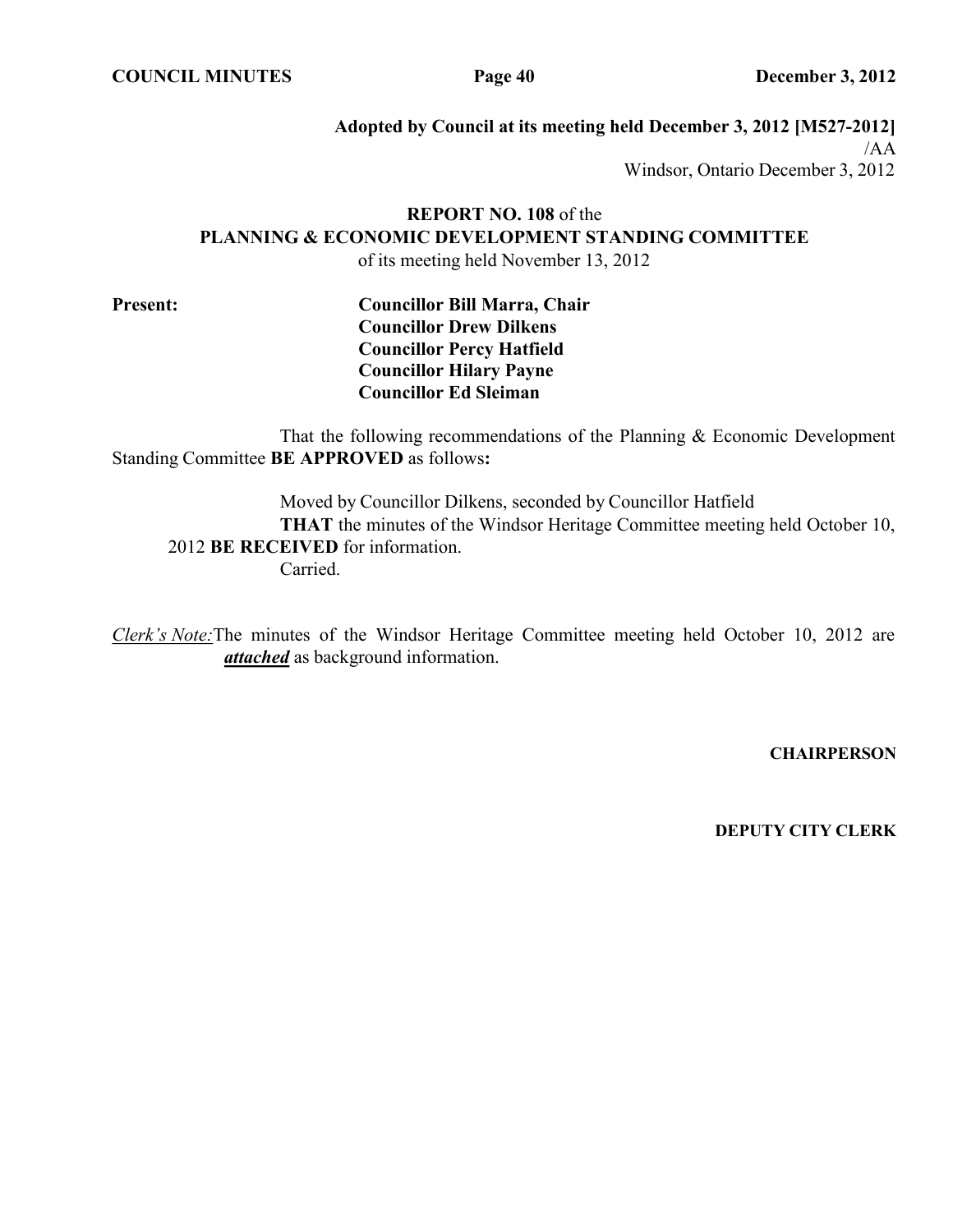**COUNCIL MINUTES Page 41 December 3, 2012**

**Adopted by Council at its meeting held December 3, 2012 [M528-2012] AA/** Windsor, Ontario, December 3, 2012

# **REPORT NO. 125** of the **SOCIAL DEVELOPMENT, HEALTH & CULTURE STANDING COMMITTEE**

of its meeting held November 14, 2012

**Present: Councillor Ed Sleiman, Chair Councillor Jo-Anne Gignac Councillor Alan Halberstadt Councillor Percy Hatfield Councillor Fulvio Valentinis**

That the following recommendation of the Social Development, Health and Culture Standing Committee **BE APPROVED** as follows**:**

Moved by Councillor Gignac, seconded by Councillor Halberstadt,

**THAT** the report of the Social Development and Health Commissioner dated September 26, 2012 entitled "Request for Deposit of Funds to the Capital Account for Huron Lodge" regarding the deposit to Huron Lodge"s capital account #7042039 the annual life enhancement funds provided by Medical Pharmacies Group **BE APPROVED.** Carried.

*Clerk's Note:* **The administrative report authored by the Manager of Program Services, Huron Lodge dated September 26, 2012 entitled "Request for Deposit of Funds to the Capital Account for Huron Lodge"is** *attached* **as background information.**

LIVELINK #16180, AH/11289

*CHAIRPERSON*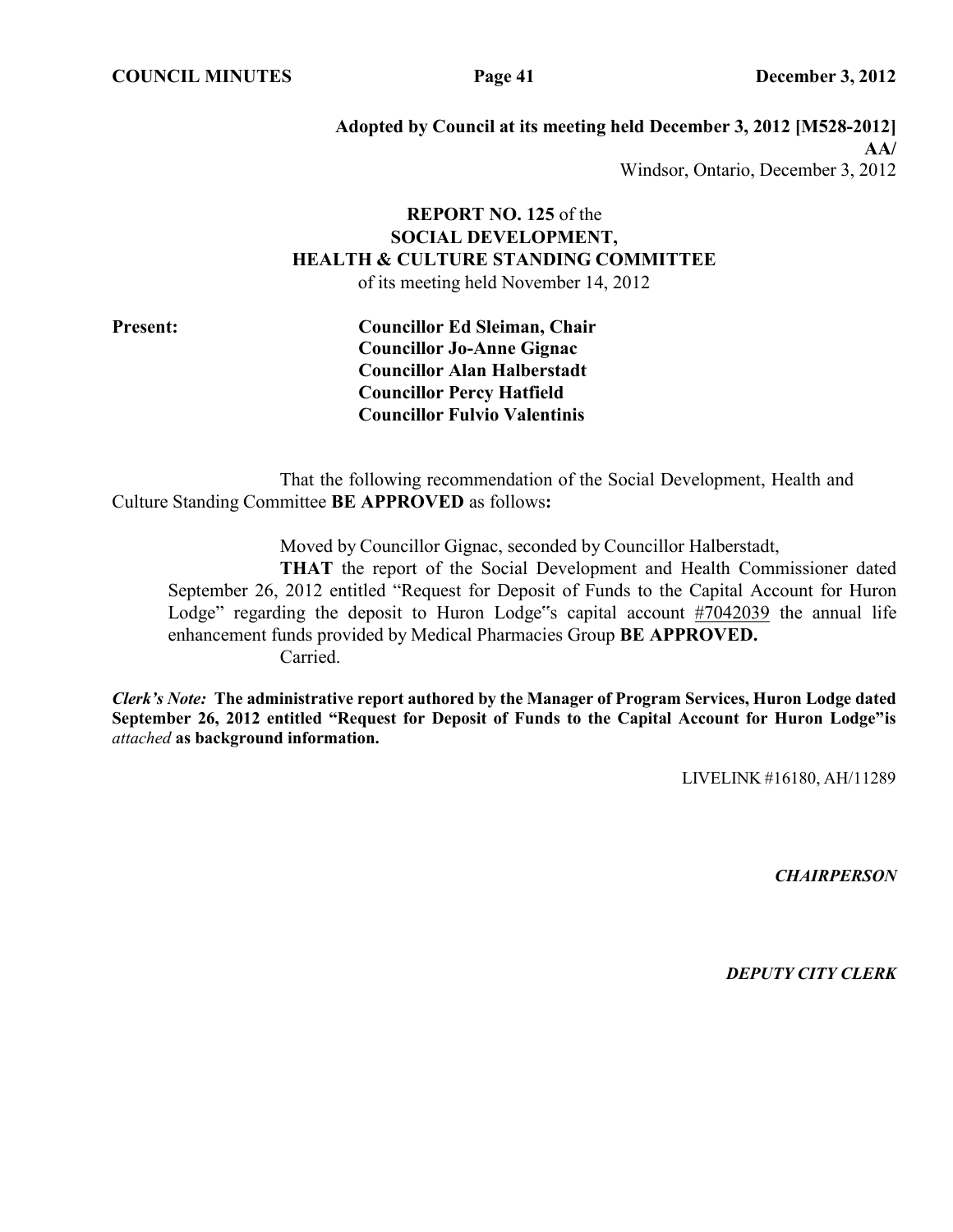**COUNCIL MINUTES Page 42 December 3, 2012**

**Adopted by Council at its meeting held December 3, 2012 [M529-2012] AA/** Windsor, Ontario, December 3, 2012

# **REPORT NO. 126** of the **SOCIAL DEVELOPMENT, HEALTH & CULTURE STANDING COMMITTEE** of its meeting held November 14, 2012

**Present: Councillor Ed Sleiman, Chair Councillor Jo-Anne Gignac Councillor Alan Halberstadt Councillor Percy Hatfield Councillor Fulvio Valentinis**

That the following recommendation of the Social Development, Health and Culture Standing Committee **BE APPROVED** as follows**:**

Moved by Councillor Halberstadt, seconded by Councillor Valentinis, **THAT** the request from Windsor Regional Hospital to host Heart Breaker Challenge at Malden Park on May 4, 2013 **BE APPROVED**; and **THAT** Heart Breaker Challenge **BE DESIGNATED** a Significant Municipal Event, for the purpose of applying for a Special Occasion Permit (SOP); and **THAT** Administration **BE DIRECTED** to outline the municipality"s expectations in writing to the organizers as a component of the agreement. Carried.

*Clerk's Note:* **The administrative report authored by the Acting Manager of Leisure Outreach dated October 15, 2012 entitled "Windsor Regional Hospital – Heart Breaker Challenge, May 4, 2013 – Malden Park" is** *attached* **as background information.**

**The memo from the Executive Director, Recreation & Culture and Acting Manager, Leisure Outreach dated November 21, 2012 is** *attached* **as additional information.**

LIVELINK #16149, SR2012

**CHAIRPERSON**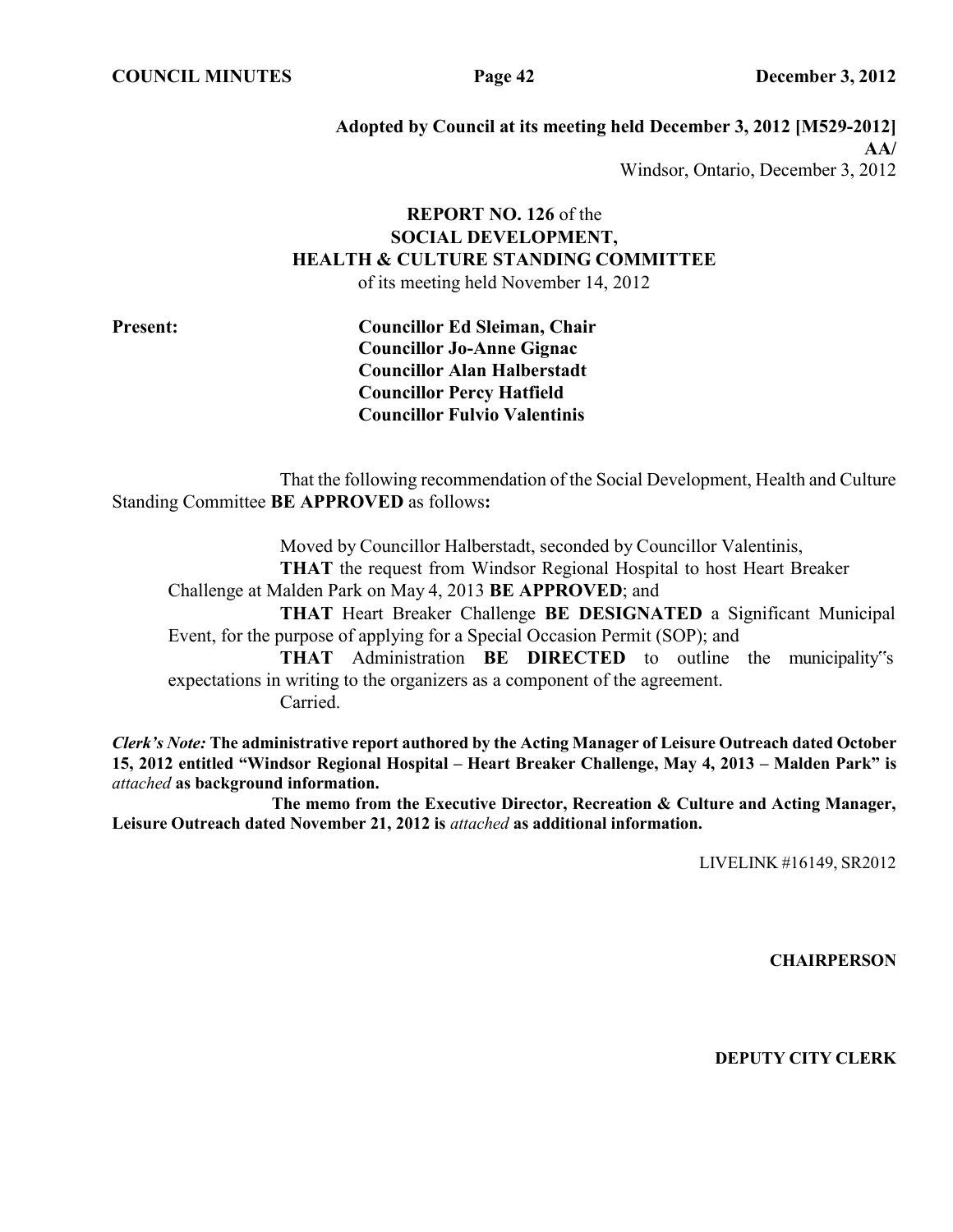**COUNCIL MINUTES Page 43 December 3, 2012**

**Adopted by Council at its meeting held December 3, 2012 [M530-2012] AA/** Windsor, Ontario, December 3, 2012

# **REPORT NO. 127** of the **SOCIAL DEVELOPMENT, HEALTH & CULTURE STANDING COMMITTEE** of its meeting held November 14, 2012

**Present: Councillor Ed Sleiman, Chair Councillor Jo-Anne Gignac Councillor Alan Halberstadt Councillor Percy Hatfield Councillor Fulvio Valentinis**

That the following recommendation of the Social Development, Health and Culture Standing Committee **BE APPROVED** as follows**:**

Moved by Councillor Gignac, seconded by Councillor Halberstadt, **THAT** the response submitted by the Windsor/Essex Best Start Implementation Committee entitled "Modernizing Child Care in Ontario" **BE ENDORSED** on the proviso that the Province fund the program 100%. Carried.

*Clerk's Note:* **The response submitted by the Windsor/Essex Best Start Implementation Committee dated September 2012 entitled "Modernizing Child Care in Ontario" is** *attached* **as background information.**

**CHAIRPERSON**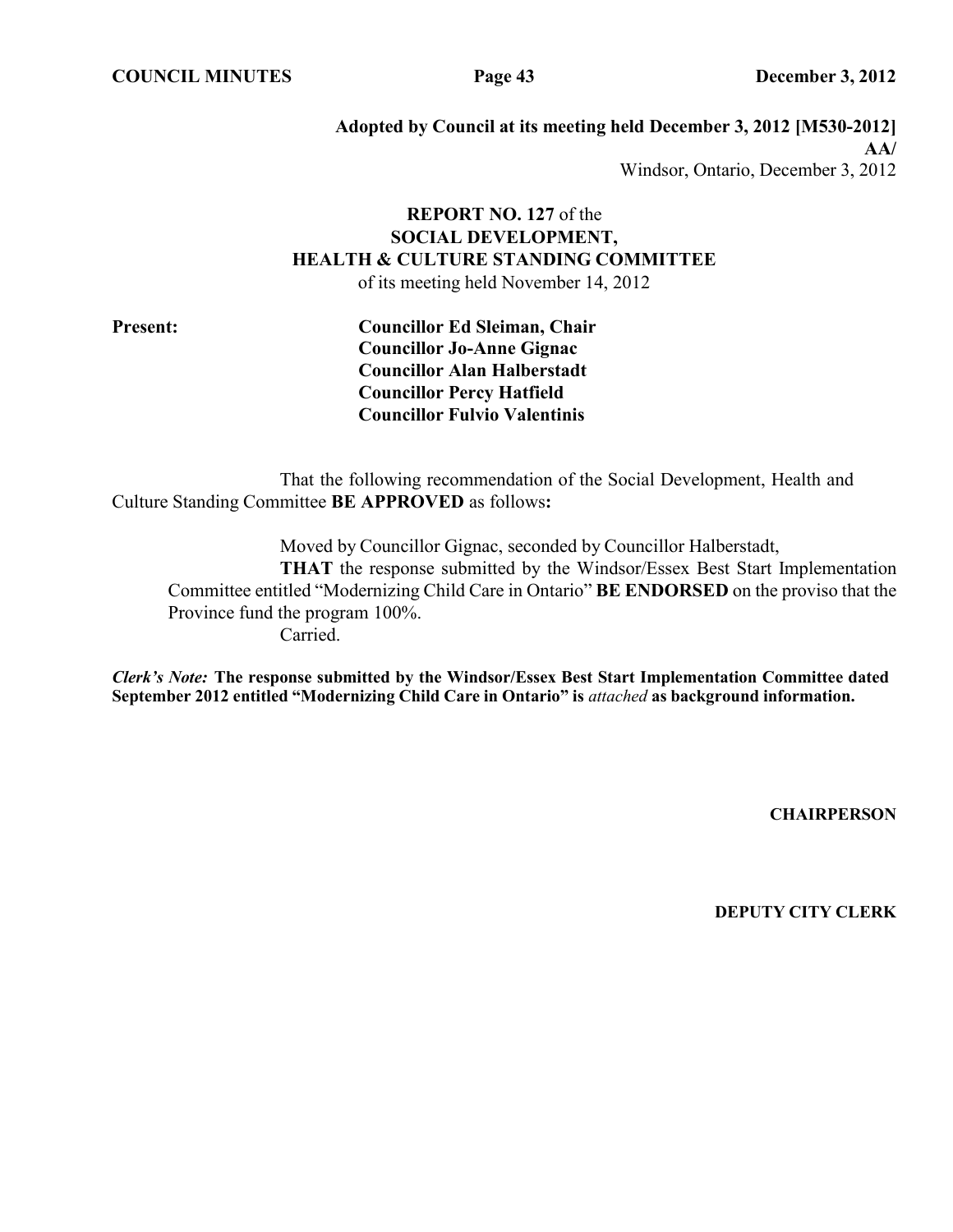**COUNCIL MINUTES Page 44 December 3, 2012**

**Adopted by Council at its meeting held December 3, 2012 [M520-2012] AA/** Windsor, Ontario, December 3, 2012

# **REPORT NO. 128** of the **SOCIAL DEVELOPMENT, HEALTH & CULTURE STANDING COMMITTEE**

of its meeting held November 14, 2012

**Present: Councillor Ed Sleiman, Chair Councillor Jo-Anne Gignac Councillor Alan Halberstadt Councillor Percy Hatfield Councillor Fulvio Valentinis**

That the following recommendation of the Social Development, Health and Culture Standing Committee **BE APPROVED** as follows**:**

Moved by Councillor Gignac, seconded by Councillor Hatfield, **THAT** the letter to Hon. Laurel Broten, Minister of Education regarding Child Care Update – Fee Subsidy **BE RECEIVED f**or information. Carried.

*Clerk's Note:* **The letter dated September 27, 2012 address to the Hon. Laurel Broten, Minister of Education regarding Child Care Update – Fee Subsidy is** *attached* **as background information.**

**CHAIRPERSON**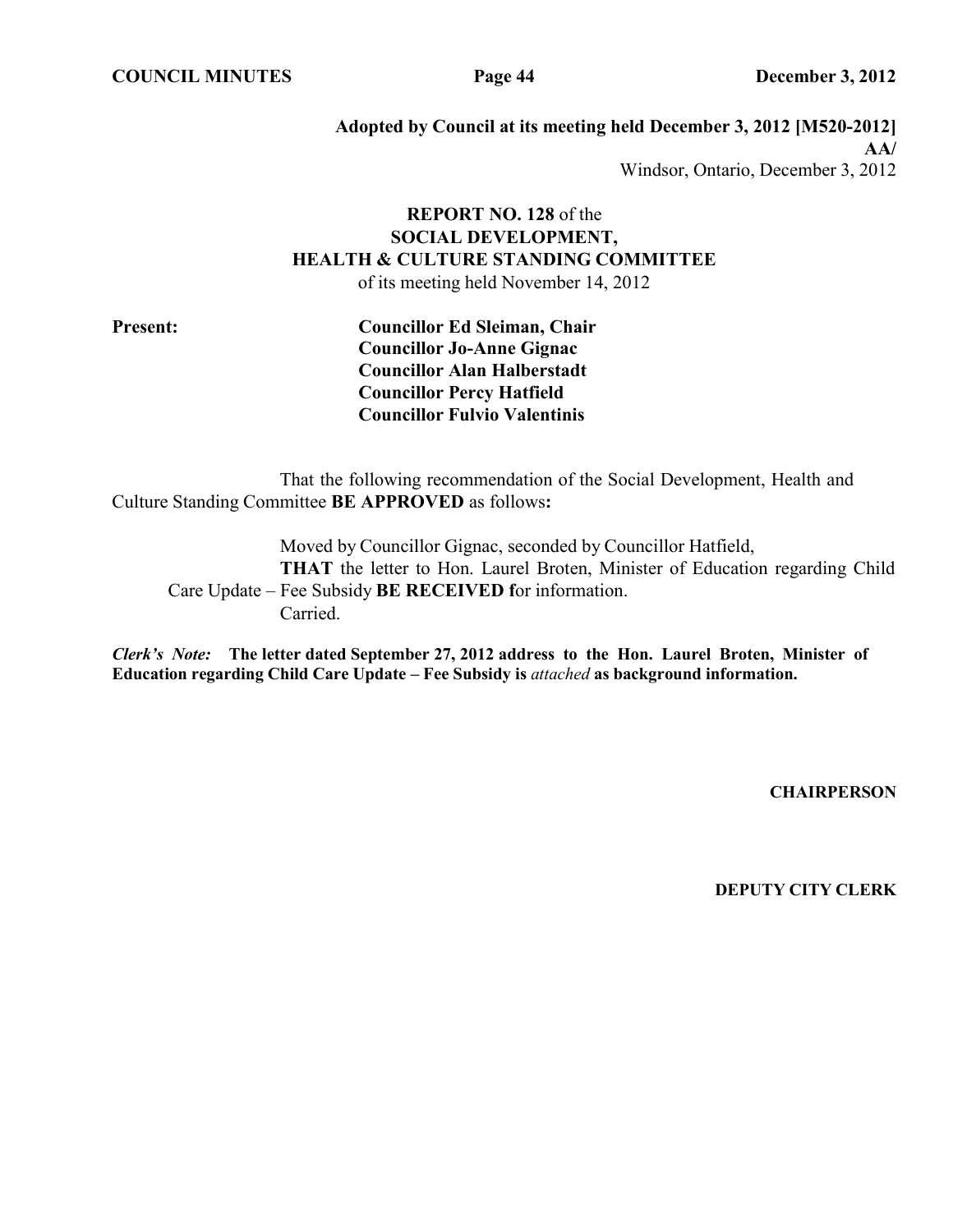**COUNCIL MINUTES Page 45 December 3, 2012**

**Adopted by Council at its meeting held December 3, 2012 [M531-2012] AA/** Windsor, Ontario, December 3, 2012

# **REPORT NO. 129** of the **SOCIAL DEVELOPMENT, HEALTH & CULTURE STANDING COMMITTEE**

of its meeting held November 14, 2012

**Present: Councillor Ed Sleiman, Chair Councillor Jo-Anne Gignac Councillor Alan Halberstadt Councillor Percy Hatfield Councillor Fulvio Valentinis**

That the following recommendation of the Social Development, Health and Culture Standing Committee **BE APPROVED** as follows**:**

Moved by Councillor Valentinis, seconded by Councillor Hatfield, **THAT** Report No. 84 of the Board of Directors, Willistead Manor Inc.regarding the resignation of a Board member **BE APPROVED**. Carried.

*Clerk's Note:* **Report No. 84 of the Board of Directors, Willistead Manor Inc. is** *attached* **as background information.**

**CHAIRPERSON**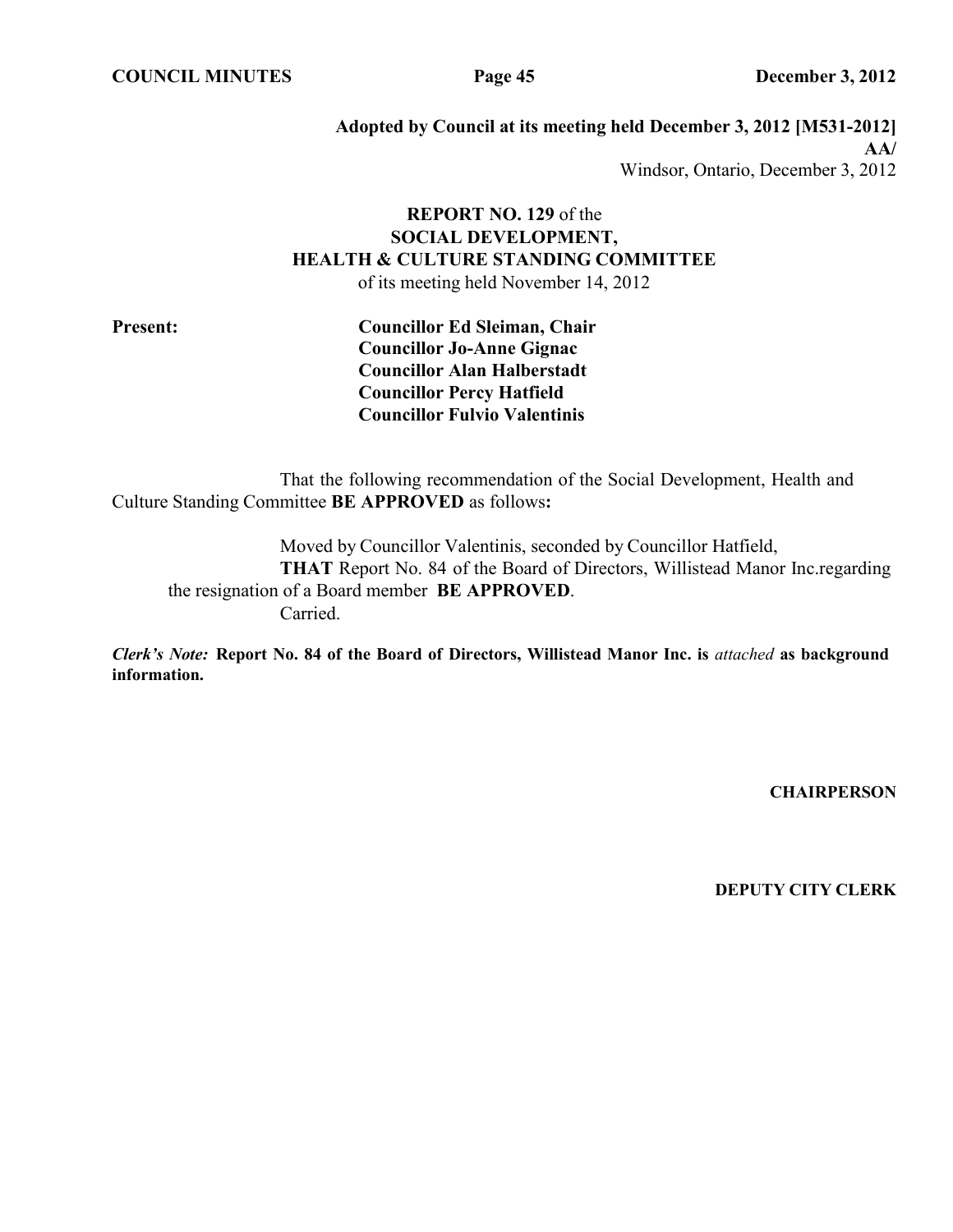**COUNCIL MINUTES Page 46 December 3, 2012**

**Adopted by Council at its meeting held December 3, 2012 [M52-2012] AA/** Windsor, Ontario, December 3, 2012

# **REPORT NO. 130** of the **SOCIAL DEVELOPMENT, HEALTH & CULTURE STANDING COMMITTEE**

of its meeting held November 14, 2012

**Present: Councillor Ed Sleiman, Chair Councillor Jo-Anne Gignac Councillor Alan Halberstadt Councillor Percy Hatfield Councillor Fulvio Valentinis**

That the following recommendation of the Social Development, Health and Culture Standing Committee **BE APPROVED** as follows**:**

Moved by Councillor Valentinis, seconded by Councillor Hatfield, **THAT** the minutes of the Executive Committee and the Board of Directors, Willistead Manor Inc. of the meeting held October 11, 2012 **BE RECEIVED f**or information. Carried.

*Clerk's Note:* **Minutes of the Executive Board and the Board of Directors, Willistead Manor Inc. of the meeting held October 11, 2012 are** *attached* **as background information.**

**CHAIRPERSON**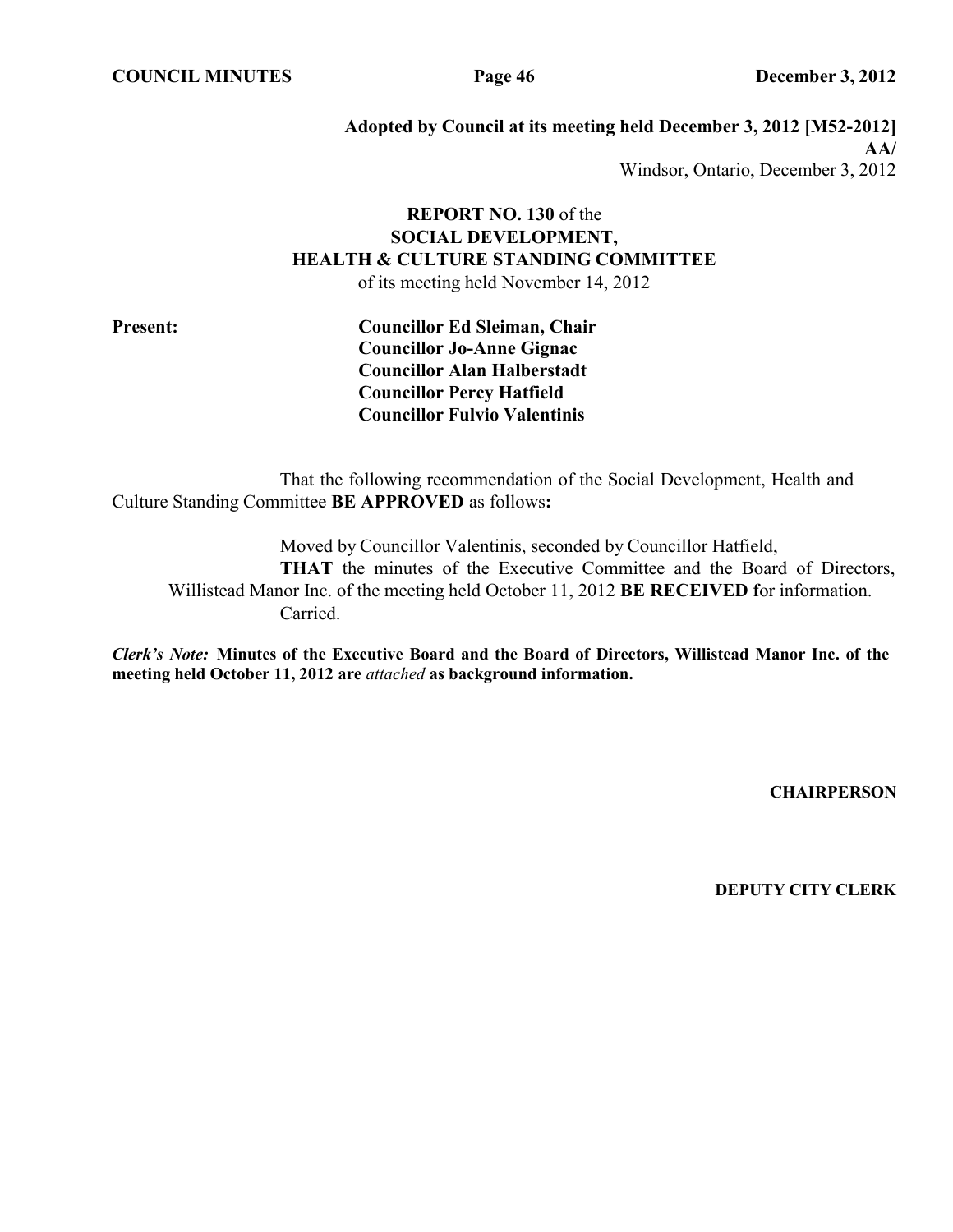**COUNCIL MINUTES Page 47 December 3, 2012**

**Adopted by Council at its meeting held December 3, 2012 [M533-2012] AA/** Windsor, Ontario, December 3, 2012

# **REPORT NO. 131** of the **SOCIAL DEVELOPMENT, HEALTH & CULTURE STANDING COMMITTEE**

of its meeting held November 14, 2012

**Present: Councillor Ed Sleiman, Chair Councillor Jo-Anne Gignac Councillor Alan Halberstadt Councillor Percy Hatfield Councillor Fulvio Valentinis**

That the following recommendation of the Social Development, Health and Culture Standing Committee **BE APPROVED** as follows**:**

Moved by Councillor Valentinis, seconded by Councillor Hatfield, **THAT** the minutes of the Seniors Advisory Committee meeting held September 5, 2012 **BE RECEIVED f**or information. Carried.

*Clerk's Note:* **Minutes of the Seniors Advisory Committee meeting held September 5, 2012 are** *attached* **as background information.**

**CHAIRPERSON**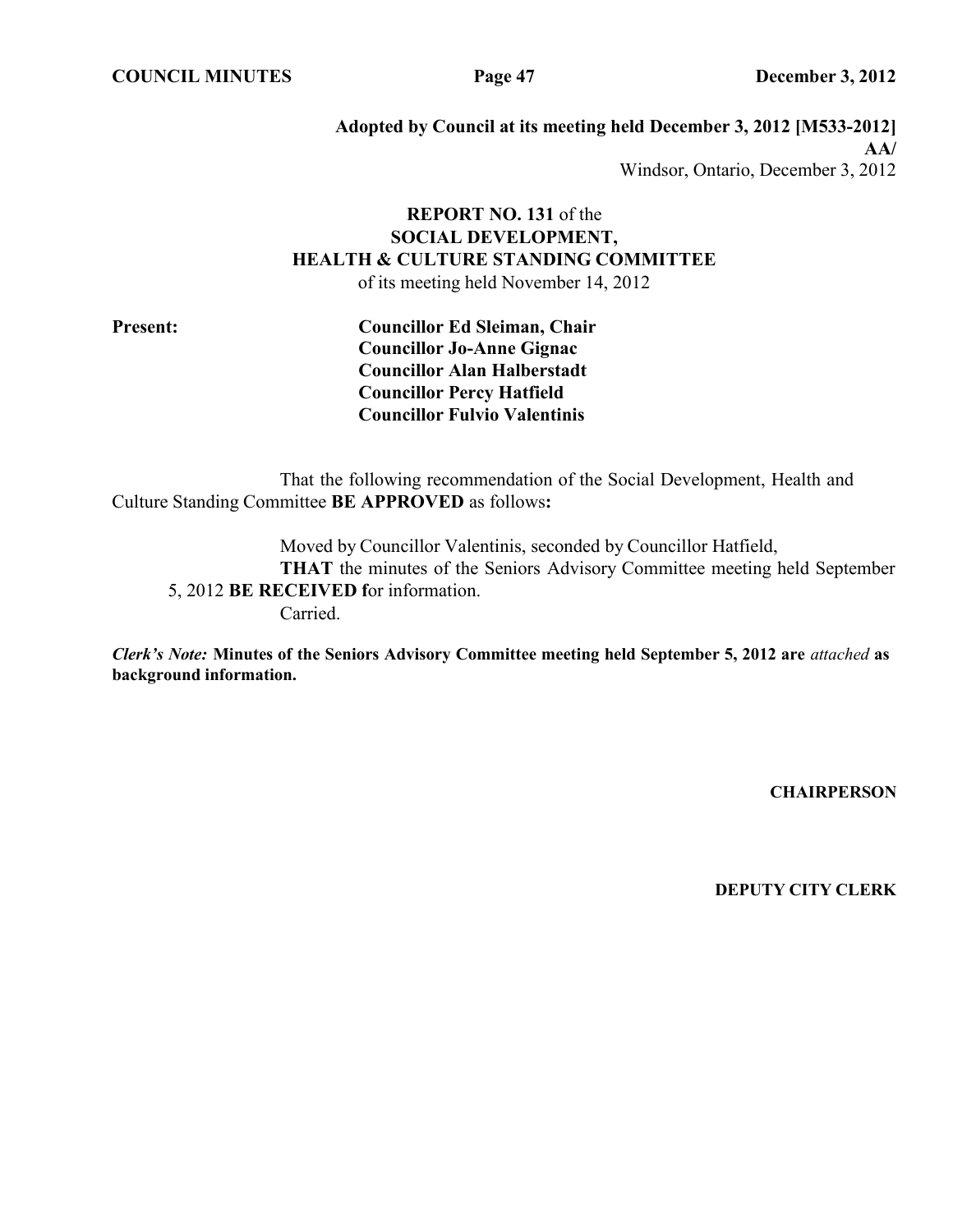**COUNCIL MINUTES Page 48 December 3, 2012**

**Adopted by Council at its meeting held December 3, 2012 [M534-2012] AA/** Windsor, Ontario, December 3, 2012

# **REPORT NO. 132** of the **SOCIAL DEVELOPMENT, HEALTH & CULTURE STANDING COMMITTEE**

of its meeting held November 14, 2012

**Present: Councillor Ed Sleiman, Chair Councillor Jo-Anne Gignac Councillor Alan Halberstadt Councillor Percy Hatfield Councillor Fulvio Valentinis**

That the following recommendation of the Social Development, Health and Culture Standing Committee **BE APPROVED** as follows**:**

Moved by Councillor Valentinis, seconded by Councillor Hatfield, **THAT** the minutes of the Mayor"s Youth Advisory Committee meeting held August 15, 2012 **BE RECEIVED f**or information. Carried.

*Clerk's Note:* **Minutes of the Mayor's Youth Advisory Committee meeting held August 15, 2012 are** *attached* **as background information.**

**CHAIRPERSON**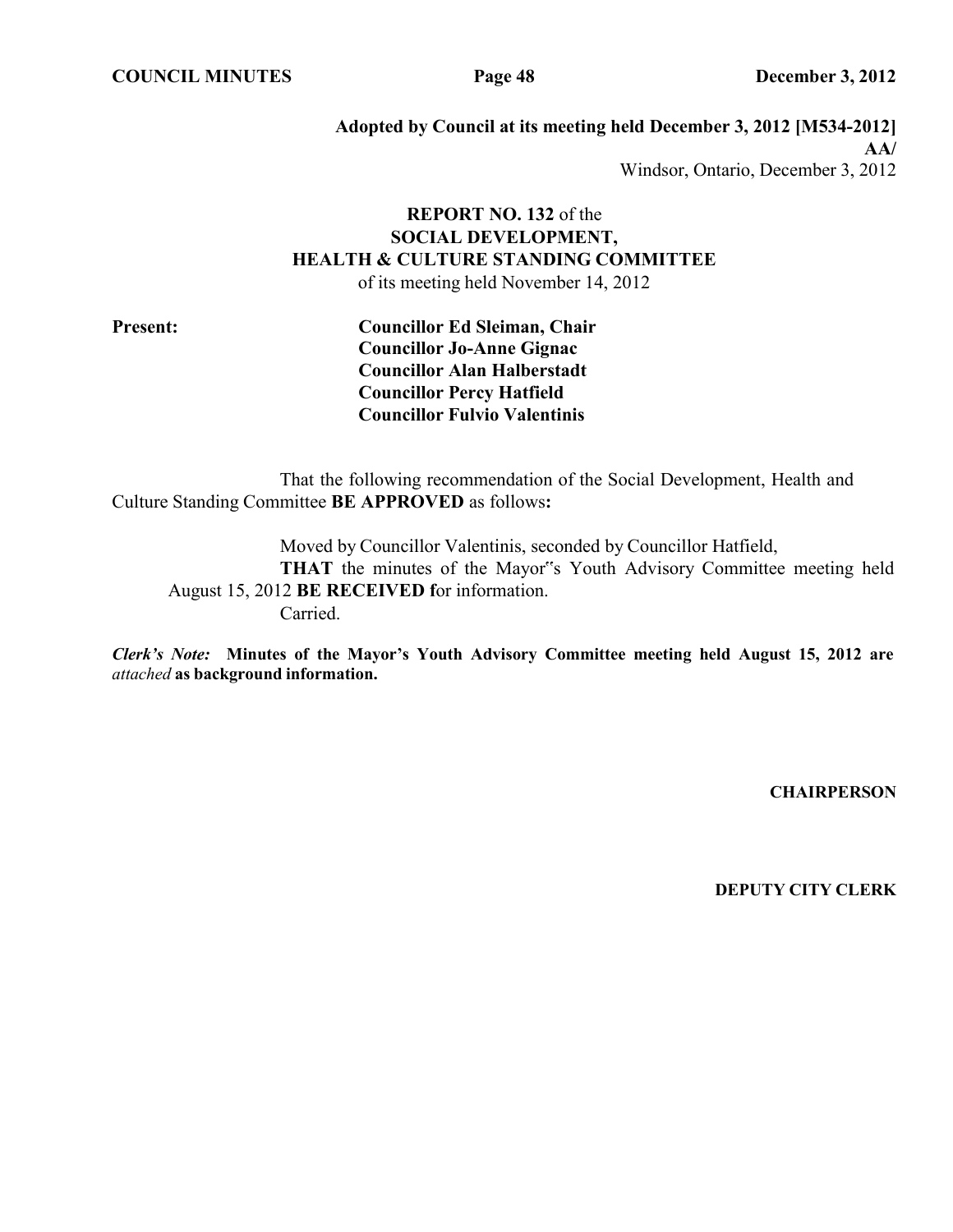**COUNCIL MINUTES Page 49 December 3, 2012**

**Adopted by Council at its meeting held December 3, 2012 [M535-2012] AA/** Windsor, Ontario, December 3, 2012

# **REPORT NO. 133** of the **SOCIAL DEVELOPMENT, HEALTH & CULTURE STANDING COMMITTEE**

of its meeting held November 14, 2012

**Present: Councillor Ed Sleiman, Chair Councillor Jo-Anne Gignac Councillor Alan Halberstadt Councillor Percy Hatfield Councillor Fulvio Valentinis**

That the following recommendation of the Social Development, Health and Culture Standing Committee **BE APPROVED** as follows**:**

Moved by Councillor Valentinis, seconded by Councillor Hatfield, **THAT** the minutes of the Community Public Art Advisory Committee meeting held June 19, 2012 **BE RECEIVED f**or information. Carried.

*Clerk's Note:* **Minutes of the Community Public Art Advisory Committee meeting held June 19, 2012 are** *attached* **as background information.**

**CHAIRPERSON**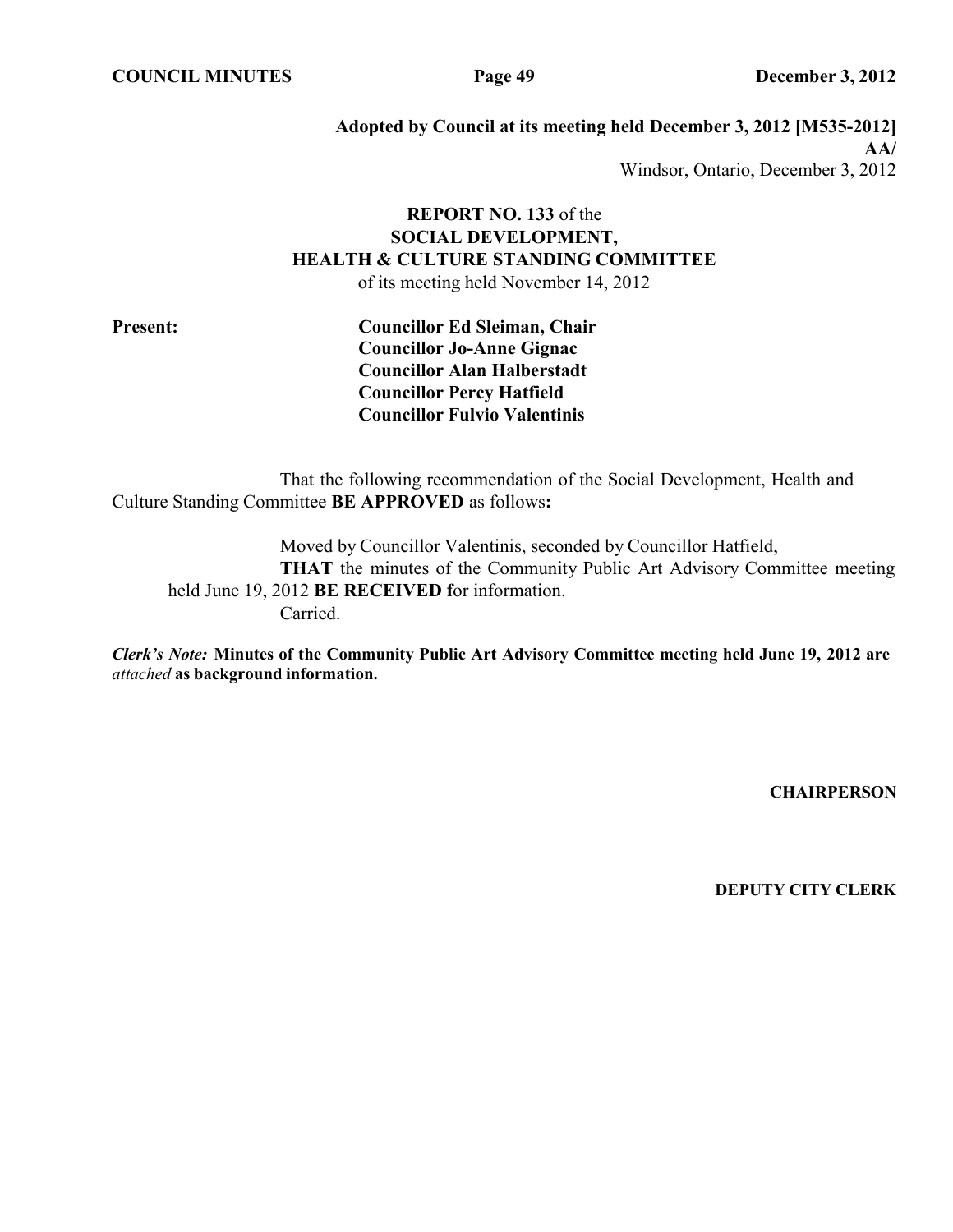**COUNCIL MINUTES Page 50 December 3, 2012**

**Adopted by Council at its meeting held December 3, 2012 [M536-2012] AA/** Windsor, Ontario, December 3, 2012

# **REPORT NO. 134** of the **SOCIAL DEVELOPMENT, HEALTH & CULTURE STANDING COMMITTEE**

of its meeting held November 14, 2012

**Present: Councillor Ed Sleiman, Chair Councillor Jo-Anne Gignac Councillor Alan Halberstadt Councillor Percy Hatfield Councillor Fulvio Valentinis**

That the following recommendation of the Social Development, Health and Culture Standing Committee **BE APPROVED** as follows**:**

Moved by Councillor Valentinis, seconded by Councillor Hatfield, **THAT** the Business Plan & Financial Request for 2013 Budget Deliberations for the Seniors Advisory Committee **BE RECEIVED f**or information. Carried.

*Clerk's Note:* **The Business Plan and Financial Request for 2013 Budget Deliberations for the Seniors Advisory Committee is** *attached* **as background information.**

**CHAIRPERSON**